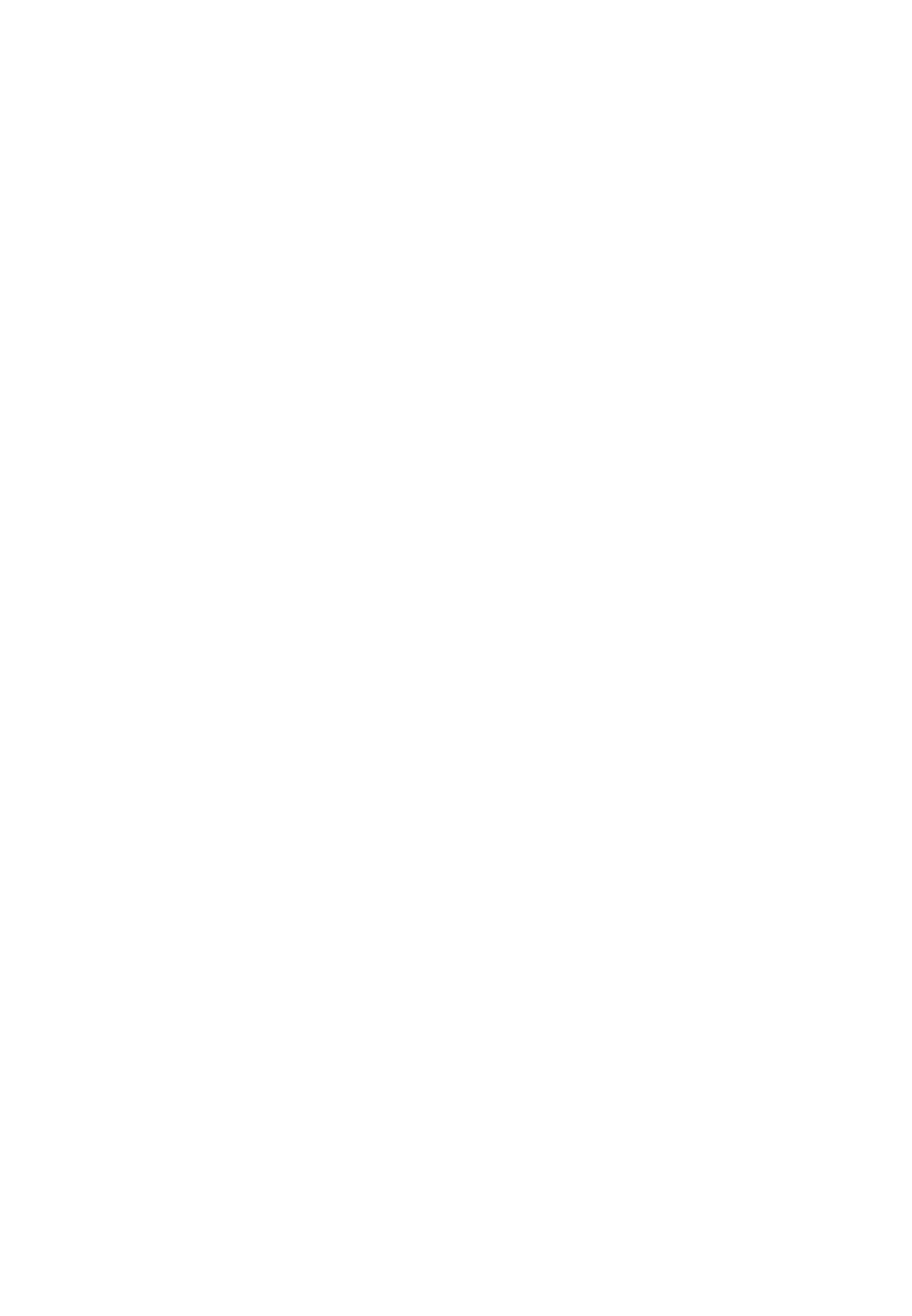

*Occasional Papers* 2012-10-01

is Study was commissioned by the Canadian Security Intelligence Service (CSIS). e views expressed are those of the author and do not reflect any official position of CSIS.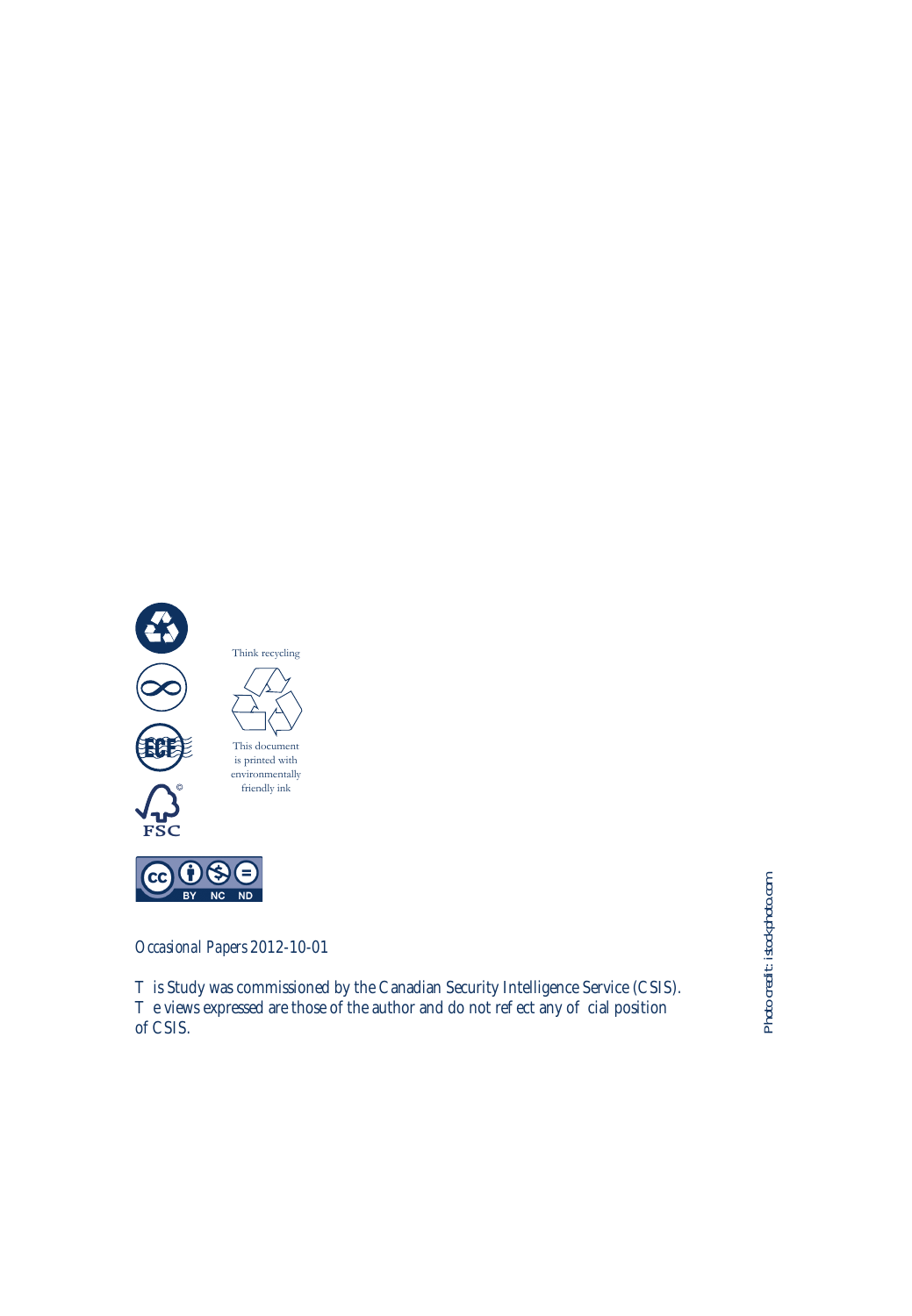# ASSESSING CYBER THREATS TO CANADIAN INFRASTRUCTURE

REPORT PREPARED FOR THE CANADIAN SECURITY INTELLIGENCE SERVICE

BY ANGELA GENDRON AND MARTIN RUDNER MARCH 2012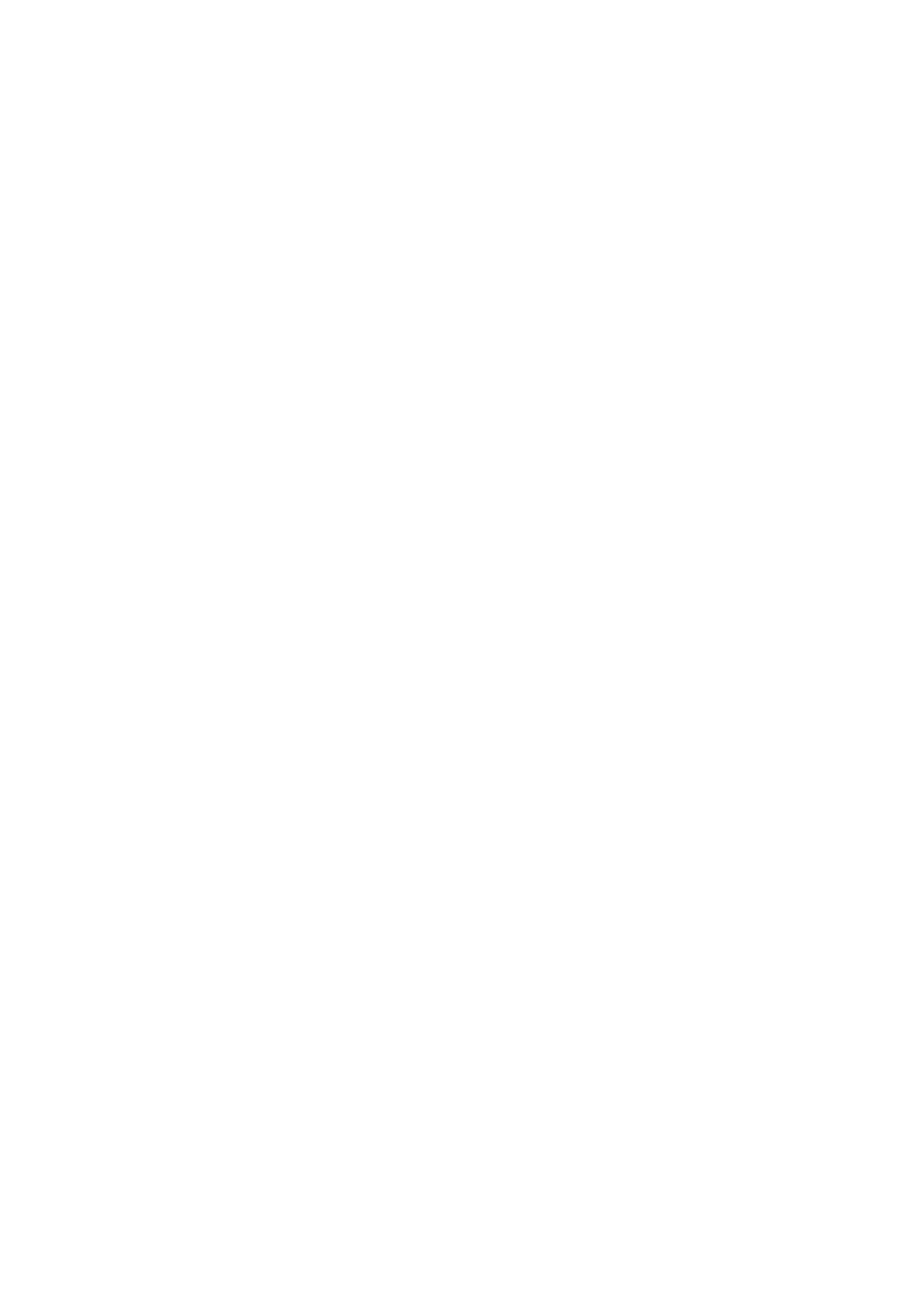# TABLE OF CONTENTS

| <b>EXECUTIVE SUMMARY</b>                                                                                | 5  |
|---------------------------------------------------------------------------------------------------------|----|
| CHAPTER 1 - CANADIAN INFRASTRUCTURE AND INTERDEPENDENCIES                                               | 11 |
| Background                                                                                              | 11 |
| Structural Dynamics of Canada's Critical                                                                | 14 |
| <b>Infrastructure Sectors</b>                                                                           |    |
| <b>Energy and Utilities</b>                                                                             | 14 |
| Transportation                                                                                          | 15 |
| Finance                                                                                                 | 16 |
| Information and Communications Technology                                                               | 16 |
| Infrastructure and Interdependencies                                                                    | 17 |
| <b>CHAPTER 2 - THE CYBER-THREAT ENVIRONMENT</b>                                                         | 21 |
| <b>International Terrorism</b>                                                                          | 22 |
| State Sponsored Terrorism, Espionage and Sabotage                                                       | 26 |
| <b>Malicious Hacktivism</b>                                                                             | 30 |
| Insider<br>reats                                                                                        | 34 |
| CHAPTER 3 - RISKS AND PROBABILITIES OF CYBER-ATTACKS                                                    | 37 |
| e Cyber Domain: Characteristics and Concerns                                                            | 37 |
| Emergent<br>reats                                                                                       | 40 |
| Assessing Risks and Vulnerabilities                                                                     | 42 |
| CHAPTER 4 COUNTERING THE CYBER-THREATS: A PARTNERSHIP<br>APPROACH TO CRITICAL INFRASTRUCTURE PROTECTION | 43 |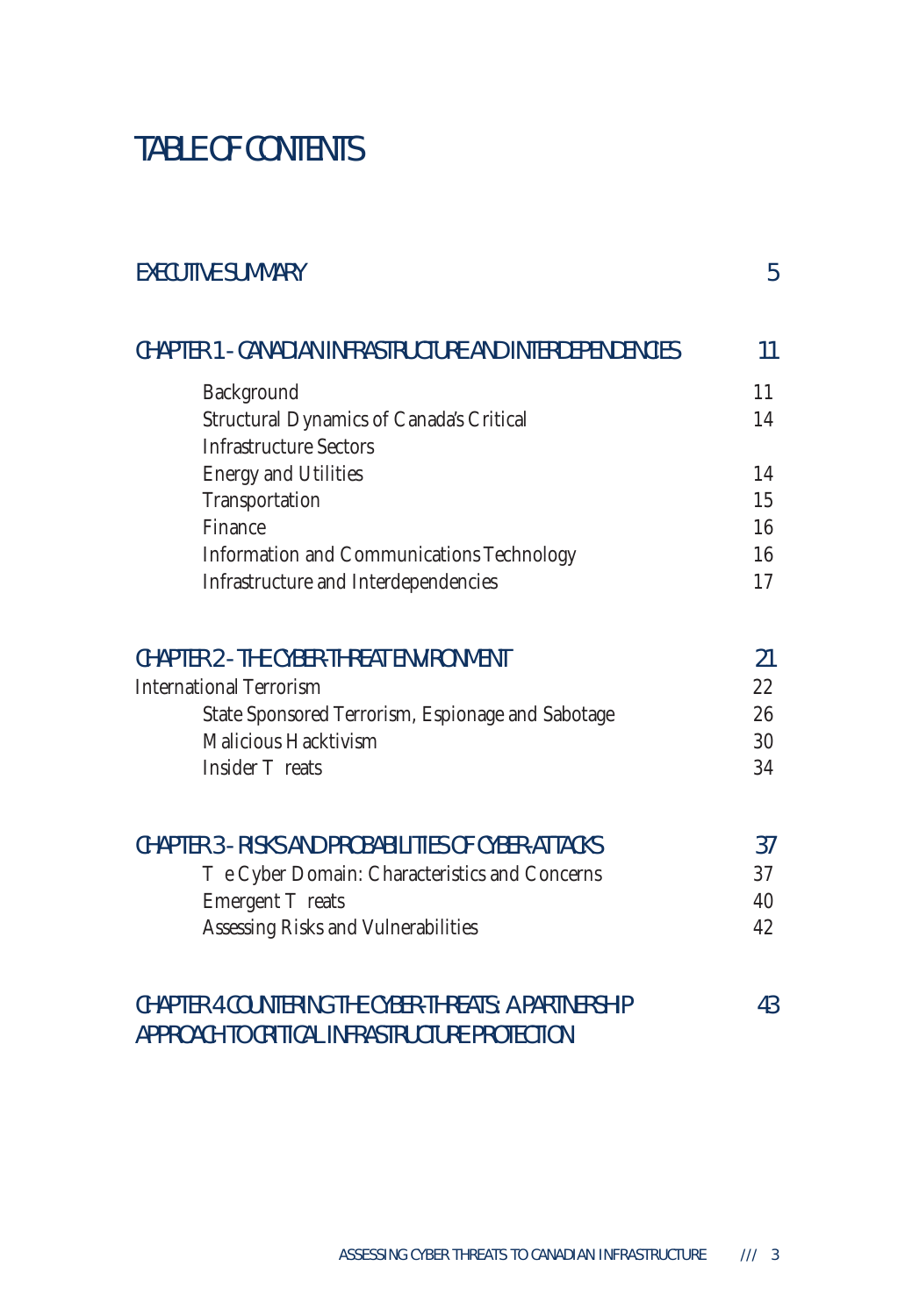| A WAY AHEAD                                                                                             | 43 |
|---------------------------------------------------------------------------------------------------------|----|
| <b>APPENDIX A</b><br>THE STRUCTURAL DYNAMICS OF THE INFORMATION<br>AND COMMUNICATIONS TECHNOLOGY SECTOR | 49 |
| <b>APPENDIX B</b><br><b>MODELING RISKS AND VULNERABILITIES</b>                                          | 53 |
| <b>ENDNOTES</b>                                                                                         | 55 |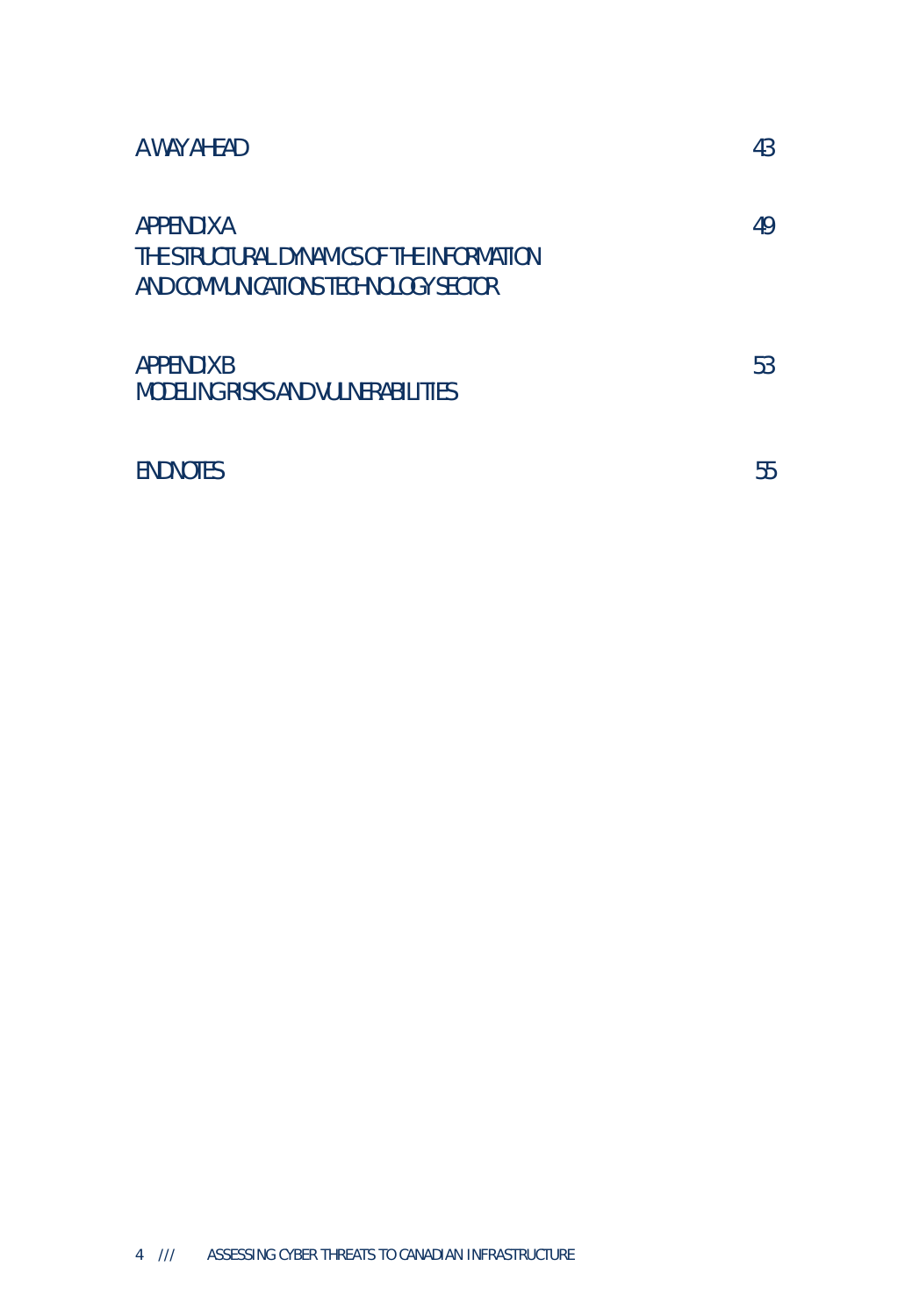# ASSESSING CYBER THREATS TO CANADIAN INFRASTRUCTURE

## EXECUTIVE SUMMARY

 $\epsilon$  purpose of this study is threefold: (1) to examine the cyber threat environment confronting Canada's Critical National Infrastructure (CNI), with a particular focus on four key sectors and their inter-dependencies, namely Energy and Utilities, Transportation, Finance, and Information and Communications Technology; (2) to identify those entities with the capability and political/ideological motivation to launch cyber attacks against this country's CNI and pose a threat to our national interests; and (3) to discuss the role of intelligence in countering these threats.  $\cdot$  e cyber activities of criminals and organized crime gangs that are motivated by nancial or material gain are excluded from this study.

#### BACKGROUND

reats to critical infrastructure were identi ed as a national security priority concern in Canada's National Security Policy, *Securing an Open Society* (2004). Subsequently, the *National Strategy for Critical Infrastructure* (2010) categorized critical infrastructure into sectors that all have in common a computerized element upon which physical systems are dependent. Increasingly, these sectors have become more interconnected and interdependent, which renders them more vulnerable to cyber threats and makes them a more attractive target. A cyber attack could potentially cause widespread damage to digital networks as well as physical disruption and destruction.

Primary responsibility for protecting critical assets rests with the owner-operators. However, given the interdependencies within and across infrastructure sectors and jurisdictions, successfully countering the threats, mitigating consequences and improving resilience can only be achieved by a public/private sector partnership that engages all stakeholders. National-level information-sharing networks that are sector-speci c have now been established.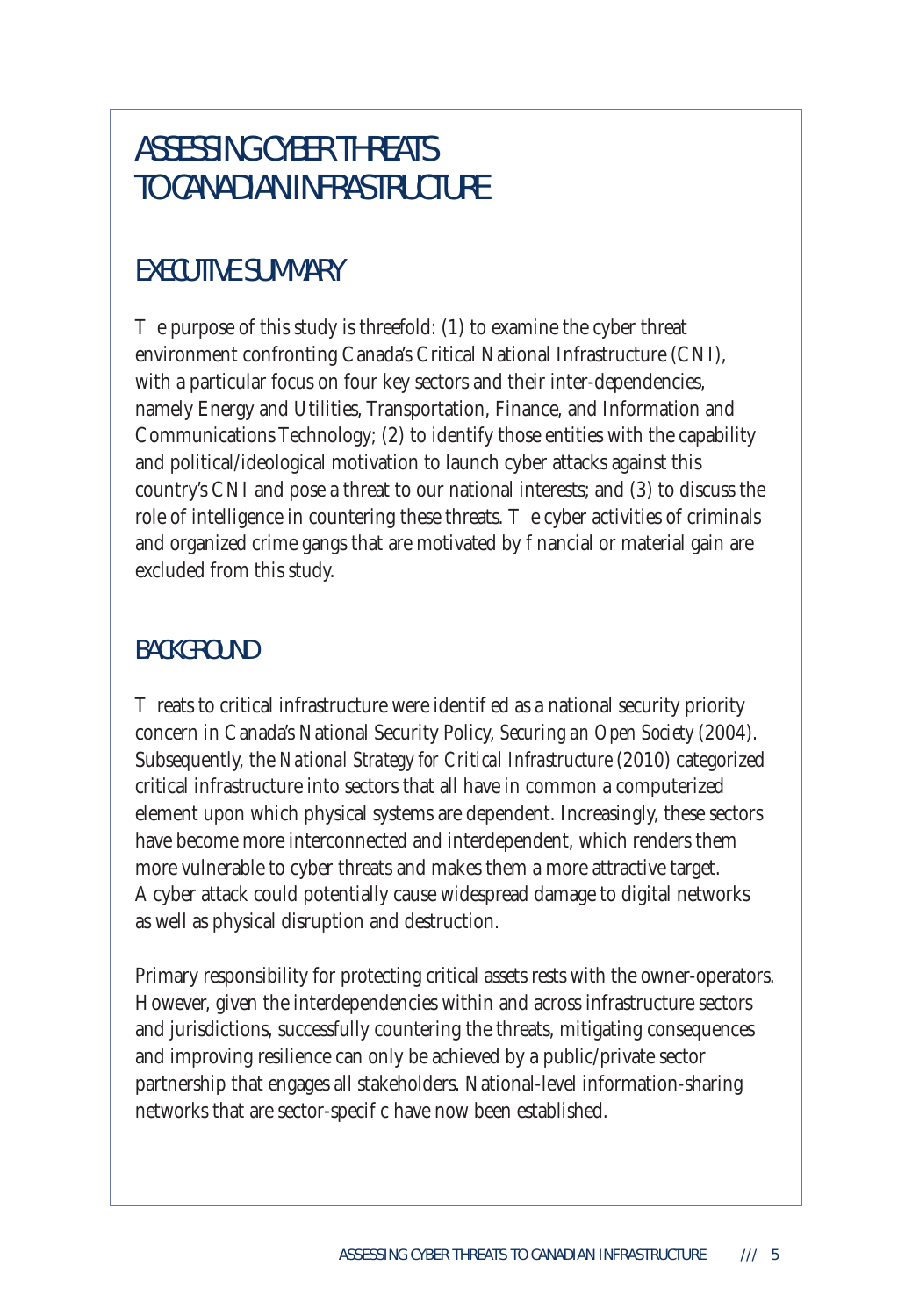In October 2010, the government's *Cyber Security Strategy* called for a comprehensive assessment of the threats, vulnerabilities and risks to Canada's Critical Infrastructure arising from cyber attacks. A recently issued counterterrorism strategy*, Building Resilience Against Terrorism*, acknowledges that terrorists have "shown an interest" in developing cyber capabilities for attacks against critical infrastructure, and proposes a proactive approach to deny terrorists "the means and opportunities to act in Canada." It further states that a strong intelligence capacity is required in order to understand the strategic drivers of the threat environment and detect potential terrorists and their activities.

#### STRUCTURAL DYNAMICS OF CANADA'S CRITICAL INFRASTRUCTURE SECTORS

e de ning feature of a modern, knowledge-based society and its economy is their dependence on information and communications technologies (ICT).

e four sectors that are the focus of this report operate in a globally competitive economic environment in which such technologies are increasingly being used to promote e ciencies and operational e ectiveness. The products and services of each of these sectors are important to the well-being and prosperity of Canadians as well as being signi cant contributors to Canada's GDP. Furthermore, Canada's energy sector is closely integrated with the United States at a continental level, so that any major supply disruptions would have a profound e ect not only on Canadian consumers but also on export markets in the United States.

New technologies include computerized control systems that are used by many industries and critical national infrastructures to monitor and control sensitive processes and physical functions. is growth in connectivity, coupled to the inherent insecurity of Internet connections, has escalated the risks of cyber attacks.

#### INFRASTRUCTURE AND INTERDEPENDENCIES

Interdependencies exist when producers and suppliers of products and services both *within* and *between* critical infrastructure sectors become mutually dependent upon one another, albeit to varying and unequal degrees. In the past, dependence stemmed from physical or geographic relationships. development of cyberspace has led to the creation of additional relationships, which create further vulnerabilities.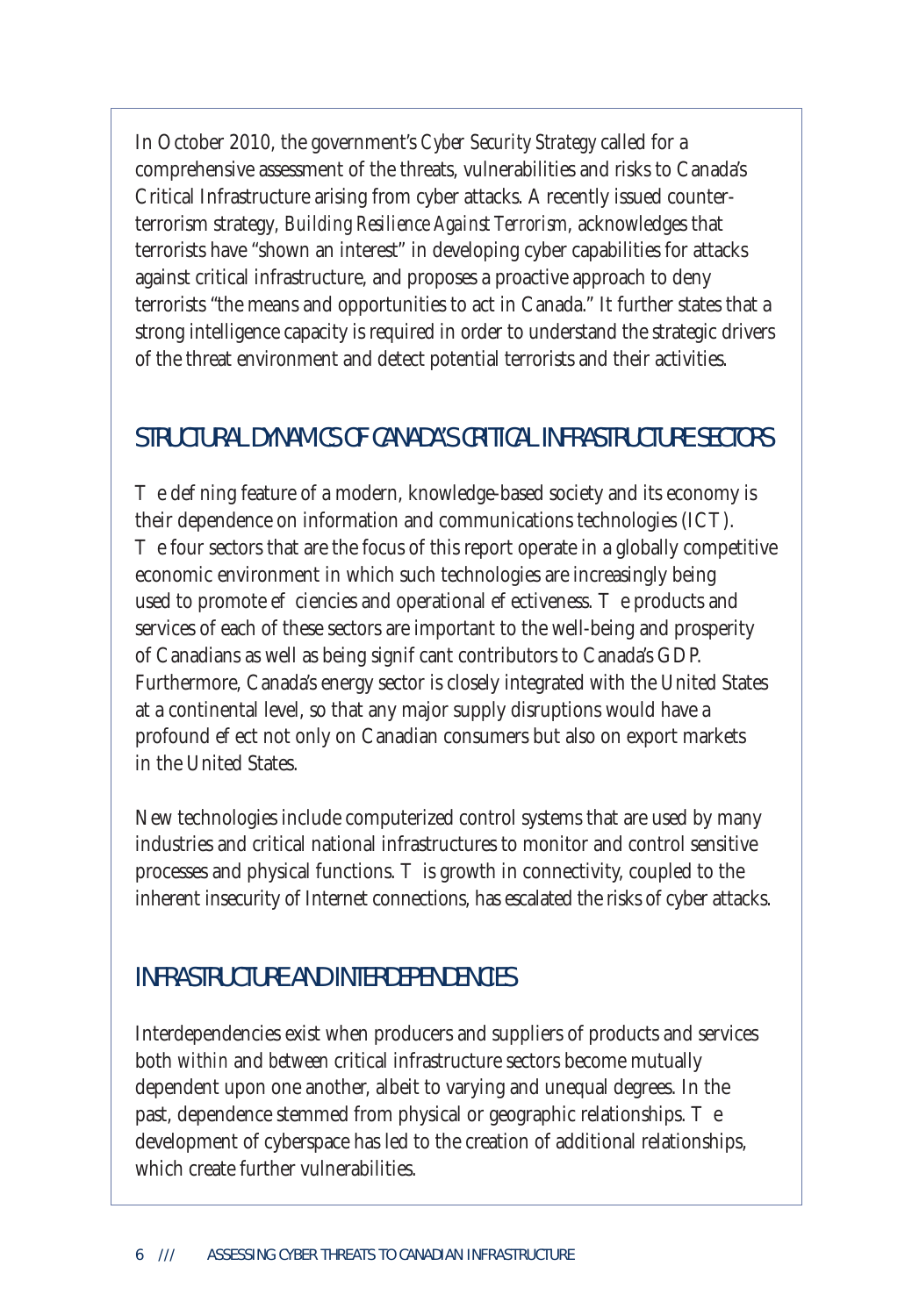Internet-linked data communications systems and computerized methods of automatic command and control by remote electronic means are widespread across Canadian critical infrastructure. ey enable central monitoring and control over production and delivery processes at particular facilities and interdependent infrastructures across wide geographic areas. Increasing connectivity means that the failure of one critical component is liable to have far-reaching, reverberating e ects. Disruptions in the availability of products and services can have serious commercial and societal consequences that cascade not only across sectors but also across jurisdictions—private/public, provincial, territorial and federal.

e complexity of these links means that achieving a sufficiently comprehensive "situational awareness" is a major challenge for owner/operators. Reducing the risks arising from interdependencies requires a collaborative private/public sector approach.

#### THE CYBER-THREAT ENVIRONMENT

e cyber dimension has transformed key economic infrastructure and national assets into more attractive, high-value targets, while at the same time rendering them more vulnerable to signi cant threats. In an asymmetric environment, cyberspace provides a relatively low-cost, risk-free haven for a broad range of disruptive and intelligence-gathering operations.

The major threats arise from international terrorism (which may be encouraged and assisted by foreign interference or state entities); state-sponsored espionage and sabotage; and malevolent hacktivism. Any of these possibilities may involve the use of an 'insider' to carry out or assist in the attack. In its early stages, it may not be possible to specify whether a cyber incident is state-sponsored, autonomous or perpetrated by a malicious or criminal group.

a) International terrorism, speci cally Sunni Islamist extremism, has been identi ed in the new Counter-terrorism Strategy as the leading threat to Canada's national security. Although the Energy, Transport and Finance sectors have long been attractive targets in terms of physical attacks, there is now growing concern that Islamists will use the Internet to launch cyber attacks to promote their so-called economic jihad. As yet, there is no evidence of systematic cyber-terrorism on the part of al-Qaeda or its a liates, but al-Qaeda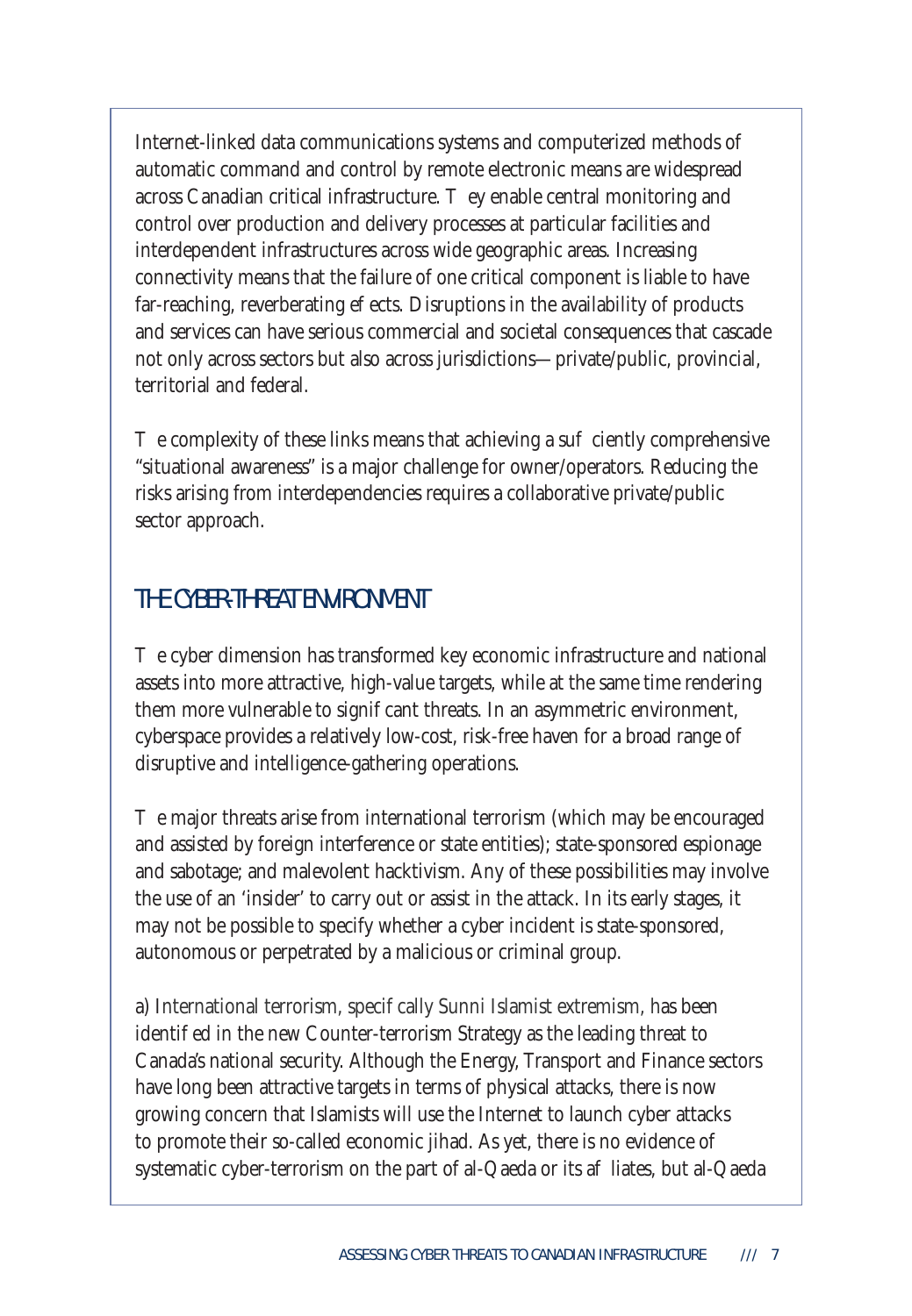has called explicitly for a cyber jihad alongside other terror operations, while certain Islamic scholars have a rmed the religious legitimacy of "electronic jihad."

b) State-sponsored terrorism, espionage and sabotage are also a source of concern: To the extent that terrorist individuals and groups attract state-sponsors, the threat to computer networks may rise. Advanced Persistent reats (APTs), the most signi cant computer infections developed so far, require levels of technical and nancial resources that have been associated with states.

Canada's dependence on digital networks and Internet-based communications, its open society and the attractiveness of its advanced industries as targets for intellectual property theft leave it vulnerable to cyber-espionage and sabotage activities. Many of these cyber attacks are reportedly attributed to governmentbacked hackers from China and Russia. The cyber dimension has changed the character of espionage in that non-state actors and the use of cyber cut-outs and technologies make detection and attribution di cult.

c) Most hacking incidents are motivated by criminality, protest or technical challenge. However, malicious hacking by activists, or hacktivists, who target the computer-controlled operating systems of critical infrastructure, constitutes a potential threat to national security. Major supply disruptions or exposure of sensitive government les may lead to widespread human su ering, if not loss of life, and loss of condence in government.

d) New cyber technologies relating to the aggregation, storage and retrieval of data have contributed to the growing threat from insiders. Whether aggrieved, suborned or in Itrated, insiders engaging in activities within hightech manufacturing and resource industries, energy utilities, and government departments and agencies have become a cause of signi cant concern.  $\cdot$  e U.S. Department of Homeland Security (DHS) has warned that violent extremists have obtained insider positions in American energy utilities and present a signi cant physical and cyber threat to critical infrastructure.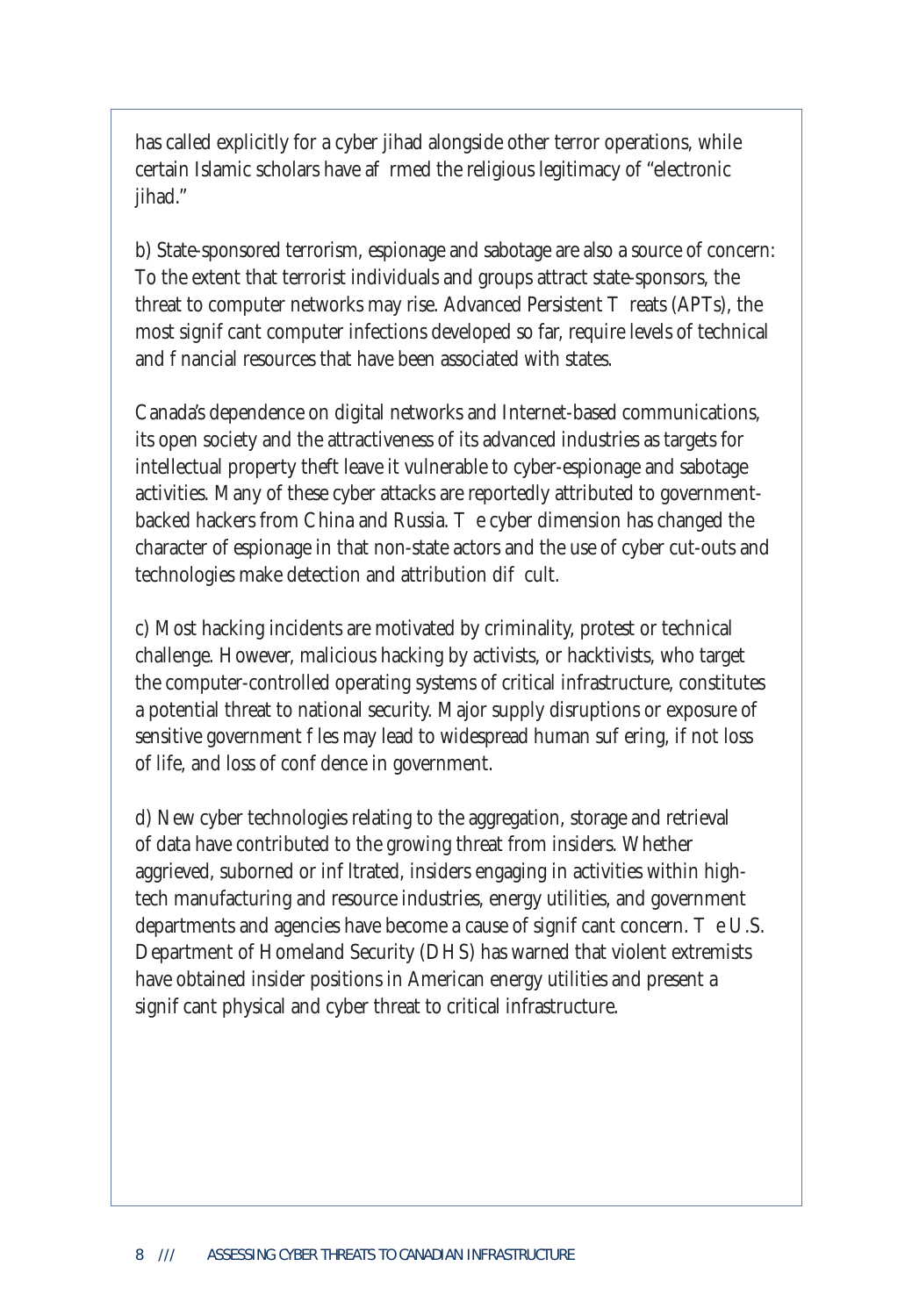## RISKS AND PROBABILITIES OF CYBER ATTACKS

Rapidly evolving techniques and technologies have given rise to new and more sophisticated threats based on the improvement of attackers' skill sets and the advanced technology at their disposal. At the same time, outsourcing the design, implementation and maintenance of ICT across all sectors to third-party providers, including developing countries, cloud computing and large data fusion centres, along with the use of o -the-shelf commercial technologies, has increased vulnerabilities and risks.

e speed of evolving new cyber threats, the lack of geographic boundaries and the problem of determining attribution impede e orts to counter attacks on information systems. Obstacles include not only domestic jurisdictional barriers to e ective regulation, legislation and information-sharing but also the fragmented ownership and regulatory control of ICT infrastructure, which represents a major challenge at the global level.

A reliable method of estimating risk to critical infrastructure would help managers decide how much security is needed at a particular facility, but structural complexity and informational impediments hamper e orts to produce realistic assessments of threats and vulnerabilities. Some of the latest risk analysis methodologies attempt to integrate "wicked risks" (those, like terrorism, that cannot be determined through conventional actuarial methods) into their probability assessments.

## COUNTERING THE THREATS: A PARTNERSHIP APPROACH TO INFRASTRUCTURE PROTECTION

Existing defensive measures will not su ce to ensure the integrity and availability of Canadian information systems or to prevent critical infrastructure from being disrupted or damaged. If information security is viewed as a purely technical problem, e orts to improve it will produce engineering solutions, mostly from the private sector. A more holistic, national-level strategy, however, might consider the issue in terms of *protecting an information-based society as a whole*, rather than protecting information infrastructures. is approach requires intelligence services to adopt a proactive cyber-security initiative focused on *preventing* infections rather than merely reacting to them. It would also place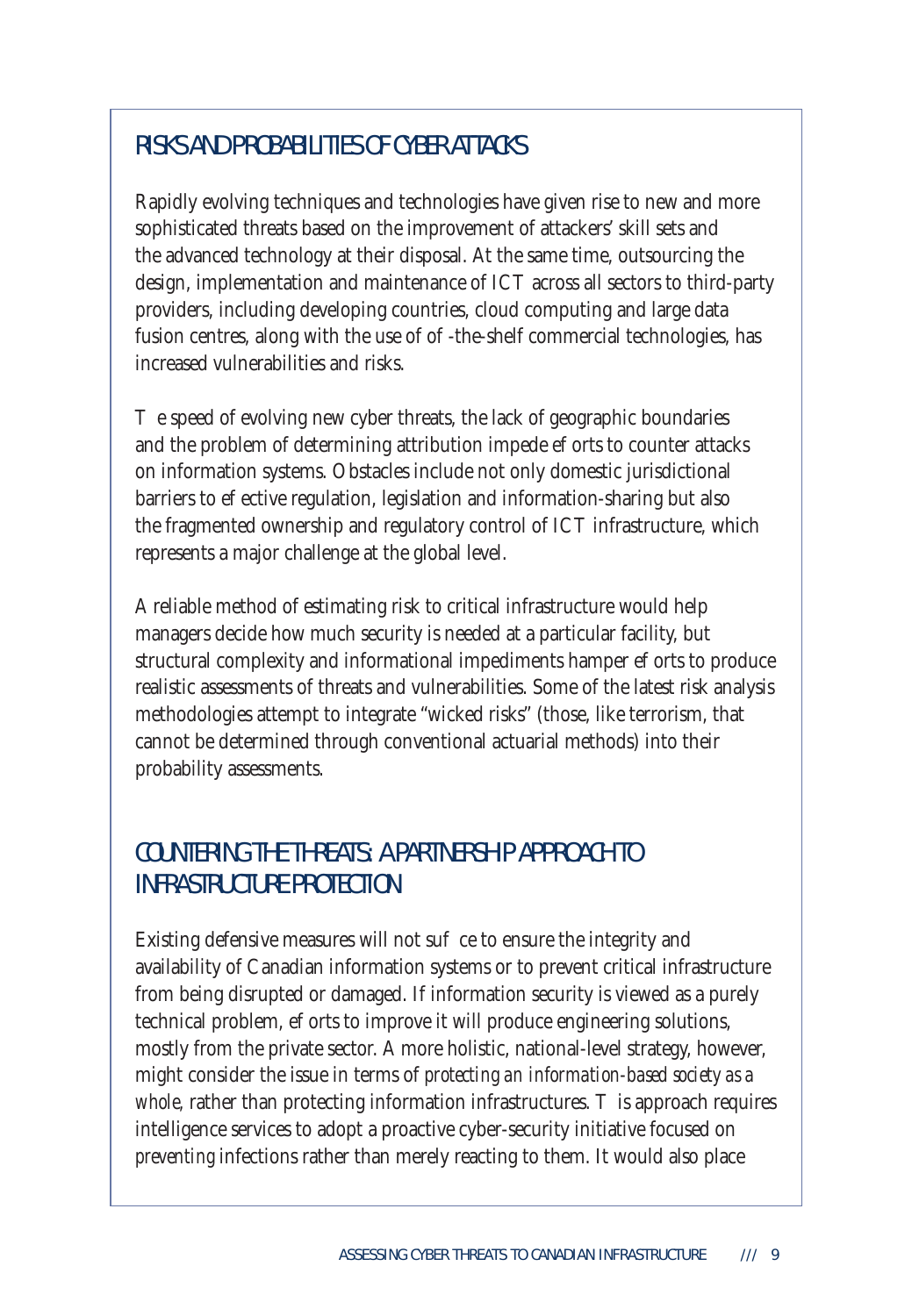greater emphasis on combating cyber exploitations that target government and business secrets—which are as much a threat to national security as large cyber attacks intended to damage or disrupt computer systems.

Owner/operators of critical infrastructure have primary responsibility for the protection of their assets, but national security is the prerogative of the state; securing critical assets against cyber threats that have ramial cations for national security requires a partnership of all stakeholders, who may also need to consider how the nancial costs of securing critical infrastructure will be shared by all those who bene t

#### THE WAY AHEAD

Intelligence is a key component of tactical and strategic decision-making. In the cyber domain, intelligence can enhance the ability of governments and stakeholders to detect threats, assess the cyber capabilities of adversaries, evaluate the e ects of cyber attacks, mitigate the risks, and streamline cyber security into an e cient and cost-e ective process based on well-informed decisions. aim must be to ensure that the cost to adversaries of trying to exploit systemic vulnerabilities is high; that the prospects of success are minimal; and that industry and society are properly prepared for resilience.

Canada's new counter-terrorism strategy explicitly supports proactive intelligence and law enforcement actions to make Canada a more di cult target for terrorists. Countering cyber threats to critical infrastructure requires an approach that goes beyond defensive, technical solutions and applies Canada's intelligence capabilities and assets (including signals intelligence) to the challenge of identifying and preventing prospective attacks.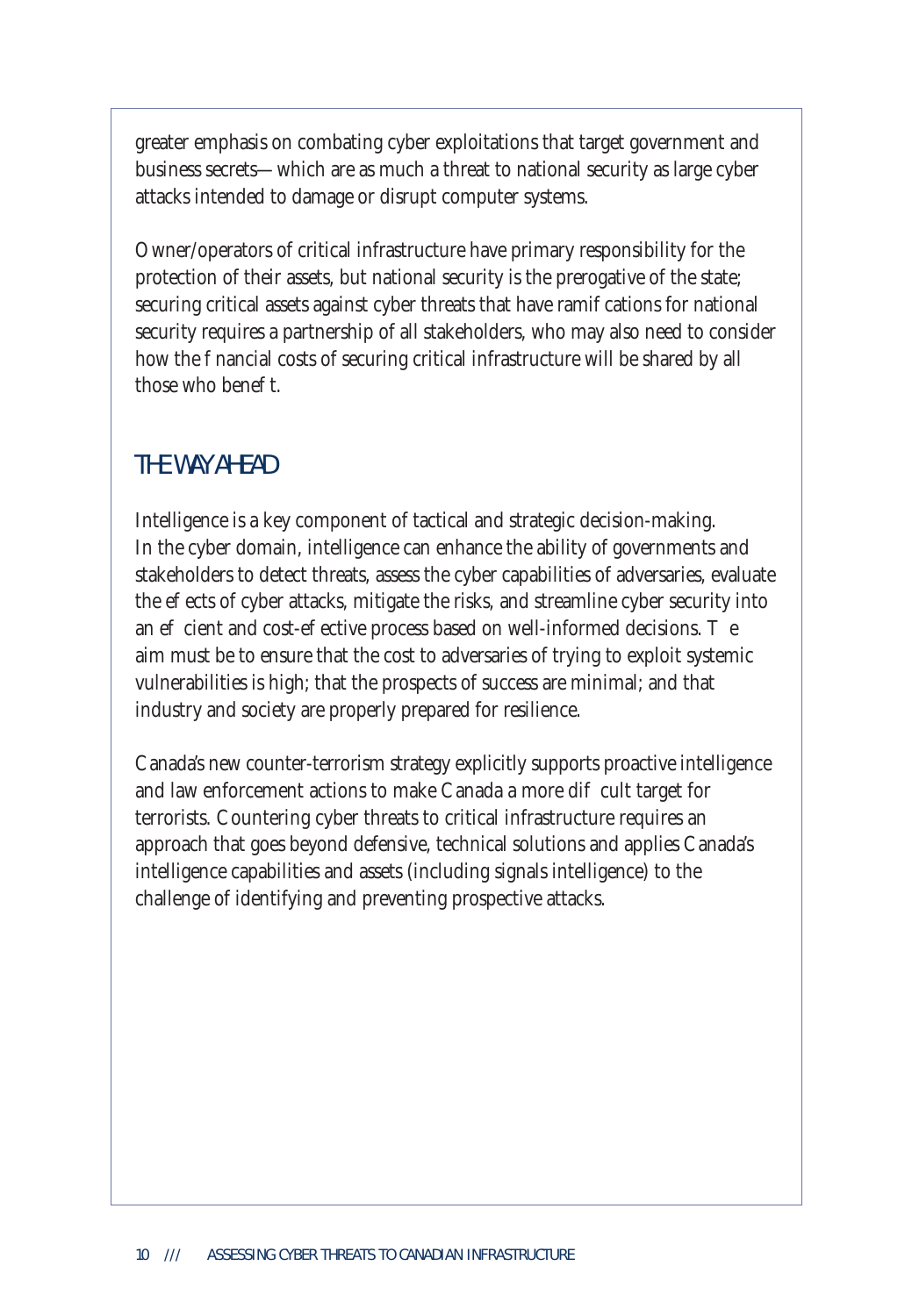# ASSESSING CYBER THREATS TO CANADIAN **INFRASTRUCTURE**

## CHAPTER 1 CANADIAN INFRASTRUCTURE AND INTERDEPENDENCIES

is study examines the cyber-threat environment confronting Canada's Critical National Infrastructure (CNI), with a particular focus on four key sectors and their interdependencies, namely Energy and Utilities, Transportation, Finance, and Information and Communications Technology. It identifies those entities with the capability and political/ideological motivation to launch cyber attacks against this country's CNI and poses a threat to our national interests. Lastly, it discusses the role of intelligence in countering these threats.  $\cdot$  e cyber activities of criminals and organized crime gangs that are motivated by nancial or material gain are excluded from this study.

#### BACKGROUND

Most critical infrastructures share three characteristics: their symbolic importance or power; the degree and immediacy of dependence on the infrastructure for the functioning of a society; and the known and unanticipated e ects of complex dependencies that have consequences beyond the local. Di erent countries have di erent de nitions of criticality, but what they all have in common is the existence of a computerized element upon which physical systems are dependent and which, if harmed, would likely cause widespread damage in physical terms.<sup>1</sup>

e nexus between cyber and critical infrastructure was already recognized by the turn of the millennium, as Canada (along with other jurisdictions) faced the so-called Y2K challenge, which in turn led to the creation of the  $O$  ce of Critical Infrastructure Protection and Emergency Preparedness (OCIPEP). The term "cyber attack" is commonly used to describe a range of cyber incidents that are launched with dieferent intent by various actors—individuals, organized and loosely a liated groups, and states.<sup>2</sup>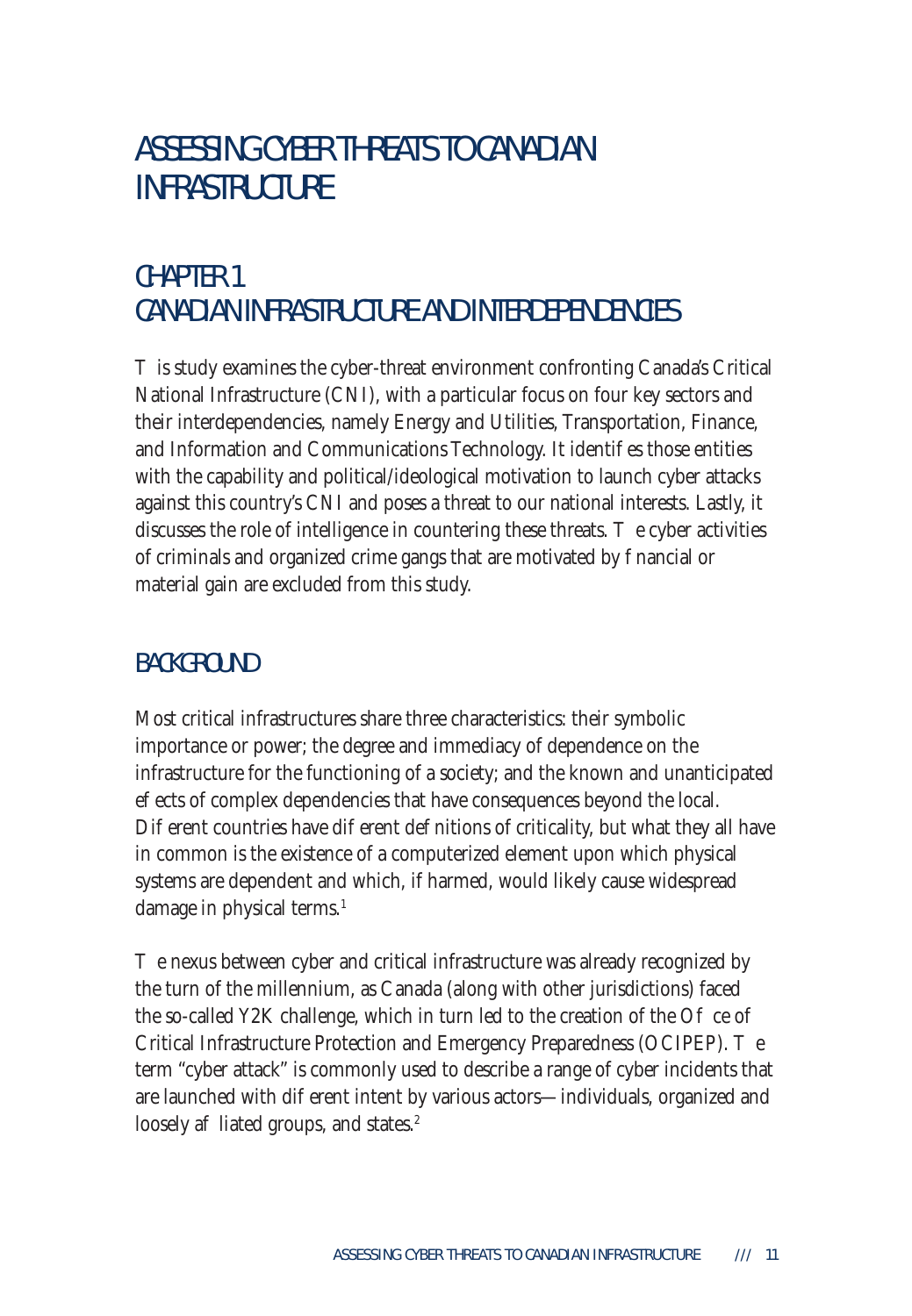reats to critical infrastructure were rst identi ed as a national security priority concern by Canada's National Security Policy, *Securing an Open Society* (2004).*<sup>3</sup>* Subsequently, the *National Strategy for Critical Infrastructure,4* released in May 2010, identi ed ten critical infrastructure sectors and placed their protection under the stewardship of their respective federal government departments or agencies. Overall leadership for promoting the resilience of crucial infrastructure was assigned to Public Safety Canada. Sectoral responsibility for critical infrastructure is allocated as follows:

- · Energy and Utilities: Natural Resources Canada
- · Information and Communications Technology: Industry Canada
- · Finance: Finance Canada
- · Food: Agriculture and Agri-Food Canada
- · Health: Public Health Agency of Canada
- · Manufacturing: Industry Canada, Department of National Defence
- · Safety: Public Safety Canada
- · Transportation: Transport Canada
- · Water: Environment Canada

*The National Strategy for Critical Infrastructure* adopted an all-hazards approach, and recognized that not only do interdependencies exist within and across critical infrastructure sectors, but also that these are further intensied by the increasing reliance on information and communication technologies  $(ICT)$ .  $e$ Strategy was accompanied by an Action Plan that emphasized the building of partnerships involving other levels of government, the private sector and other stakeholders, while acknowledging that the primary responsibility for protecting their assets rests with owner-operators of critical infrastructure.<sup>5</sup>

As part of the partnership approach, sector networks have been established under the aegis of their respective line departments. Most of these sector networks are composed of owners and operators from the sector, mainly through their national industry associations, along with pertinent federal, provincial and territorial departments and agencies. eir role is to serve as national-level, sectorspeci c standing forums for addressing issues of shared concern regarding critical infrastructure protection, and to facilitate information-sharing and industry feedback. Because these sector networks are at dieterent stages of maturity and experience, the resulting ow of information and vulnerability assessments across sectors and their interdependencies lacks consistency and coherence.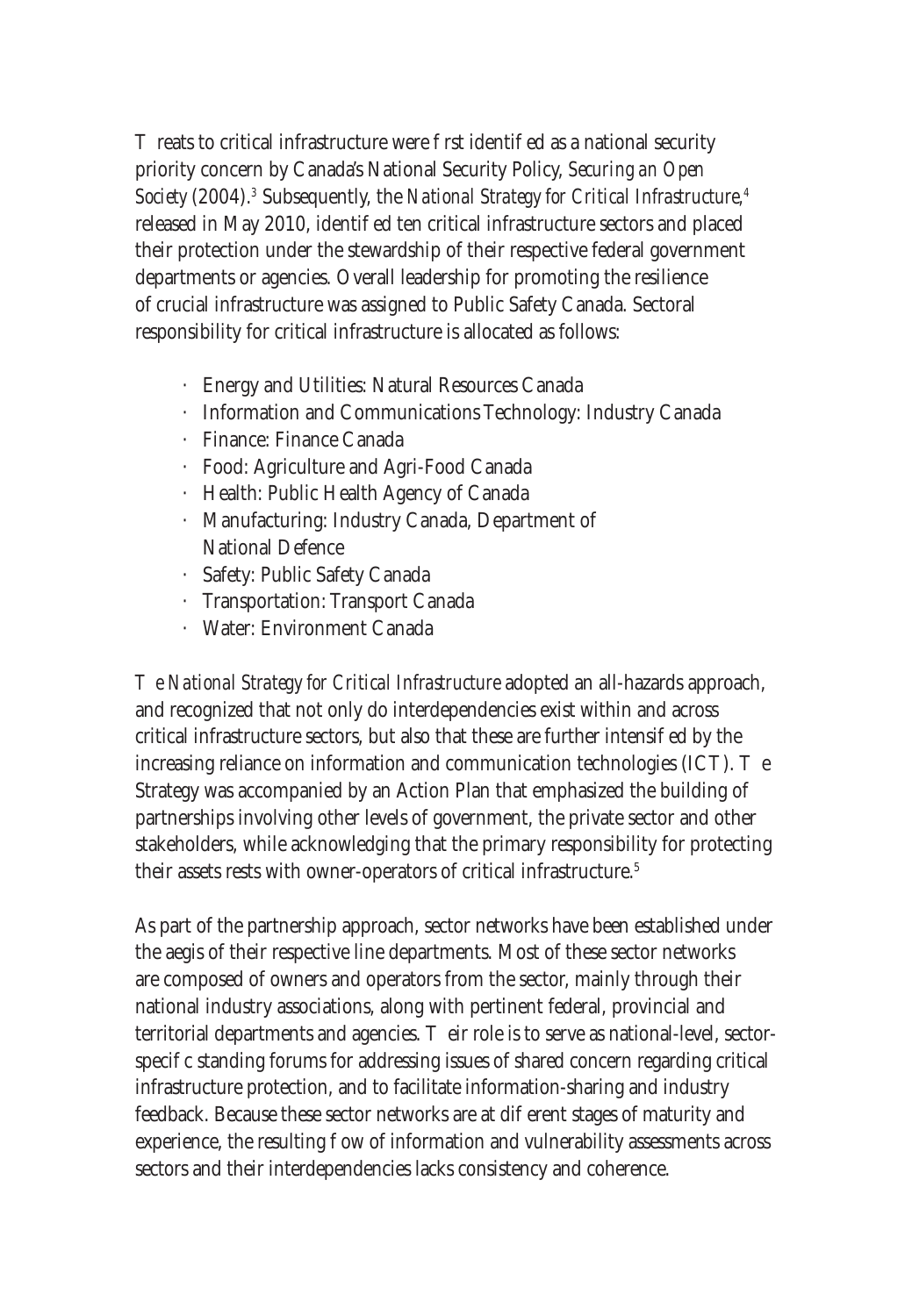In addition, a National Cross-Sector Forum has been established to enable representatives of the sector networks and federal provincial and territorial governments to exchange information and also to address cross-sectoral interdependencies. is National Cross-Sector Forum has met annually since 2010.

*Canada's Cyber-Security Strategy*,<sup>6</sup> adopted in October 2010, outlined a course of action to engage with provinces, territories and the private sector in implementing a cyber-security strategy to protect the country's digital systems.

is calls for a comprehensive assessment of the threats, vulnerabilities and risks to Canada's Critical Infrastructure arising from cyber attacks. e Cyber-Security Strategy aims to build on the partnership framework put in place under the National Strategy for Critical Infrastructure, especially in regard to private sector stakeholders.7

e Royal Canadian Mounted Police (RCMP) has established a Critical Infrastructure Intelligence Team to examine physical and cyber threats to critical infrastructure, whose tools include a Suspicious Incident Reporting system designed to gather information from private industry and local law enforcement about suspicious incidents.

Since fall 2011, the Canadian Cyber Incidence Response Centre (CCIRC) at Public Safety Canada has been re-positioned within its Emergency Management and National Security Branch as the designated entity for coordinating federal government responses to cyber security incidents of national interest and protecting critical infrastructure. CCIRC responsibilities include monitoring cyber threats, coordinating incident management and facilitating informationsharing for the protection of critical infrastructure.

In February 2012, Public Safety Canada introduced a Counter-terrorism Strategy entitled *Building Resilience Against Terrorism,* promulgating an integrated, layered approach to protecting Canadians and Canadian interests from terrorist attack. Its aim is to galvanize law enforcement e orts around clear strategic objectives.8 e Strategy recognizes explicitly that terrorist groups have "expressed interest" in developing the capabilities for computer-based attacks against critical infrastructure.9 e new Strategy, through its 'Deny' element, will pursue programs and activities aimed at reducing potential security vulnerabilities in the cyber domain, as well as in other areas of critical national infrastructure.10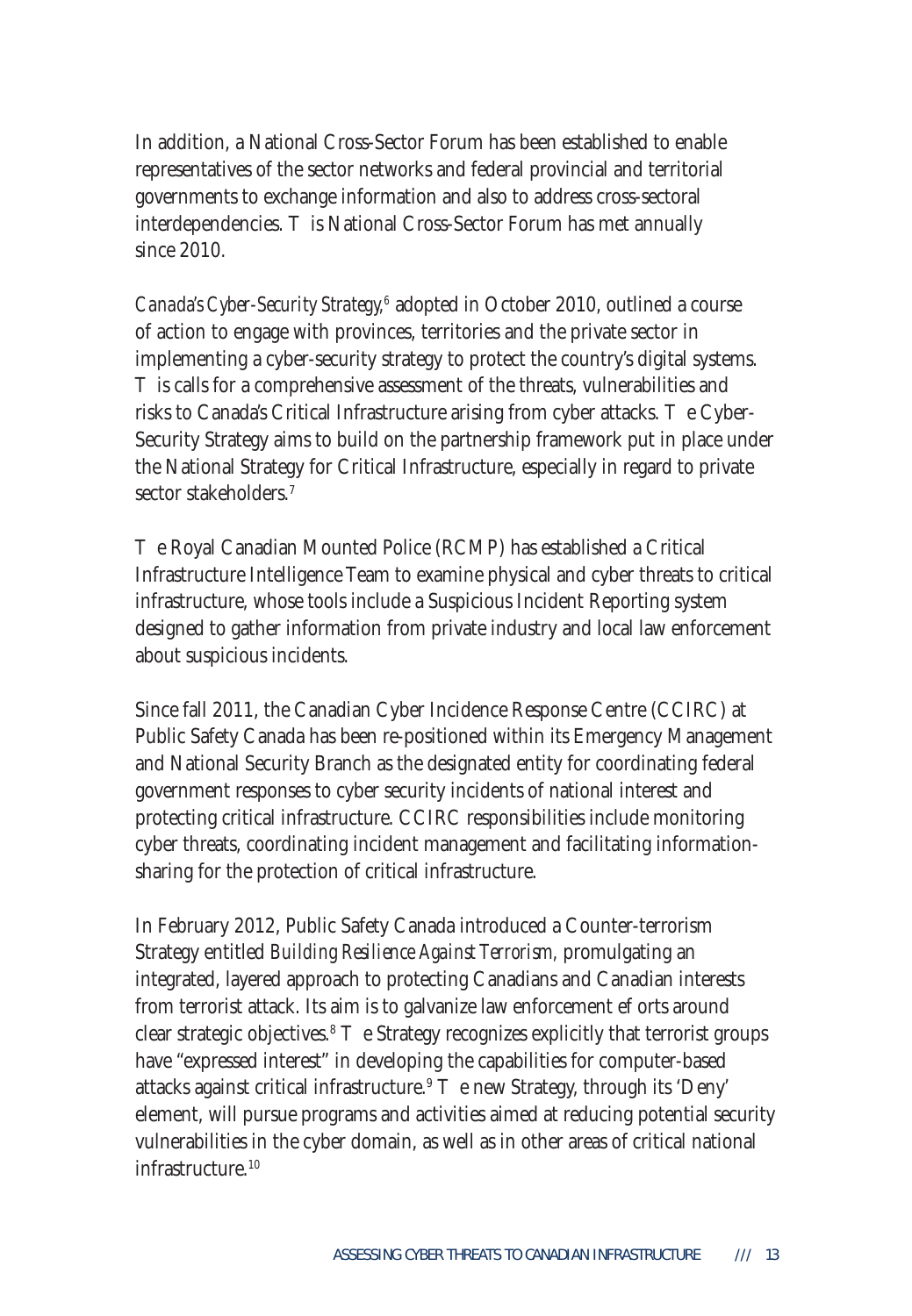### STRUCTURAL DYNAMICS OF CANADA'S CRITICAL INFRASTRUCTURE SECTORS

Each of the four sectors addressed in this study has unique industrial or economic sub-sectors with their own distinctive structures, operating characteristics and vulnerabilities. Most are privately owned and operated. ese various components of critical infrastructure operate in a globally competitive economic environment in which technological developments, especially in ICT, are an increasingly powerful driving force.

#### ENERGY AND UTILITIES

e Energy and Utilities sector encompasses oil and natural gas extraction and re ning, pipelines, electricity generation and transmission, and nuclear power generation. In 2010 oil, gas and electricity production, processing and deliveries contributed about 6.2% of Canada's Gross Domestic Product. e Canadian energy industry possesses a high degree of criticality for the national, provincial and local economies, for consumers and user industries, and for public wellbeing in general. In recent years the energy sector has been operating at or near capacity, especially in electricity generation and oil re ning, with little if any redundancy being readily available. Any sudden loss of capacity because of major damage to energy infrastructure would bring about immediate supply shortages, which in turn would cause prices to spike.

Canada's energy sector is closely integrated with the United States economy at a continental level through pipeline networks, electricity grids, and extensive commercial interactions among infrastructure owner/operators on both sides of the border. Canada has now become the single largest international supplier of oil and natural gas to the United States.

Oil industry leaders speaking at the World Petroleum Conference in Doha, Qatar, in December 2011, articulated their fears that cyber attacks on critical infrastructure could wreak havoc by destroying facilities or severely disrupting production and deliveries. Owing to interdependencies between energy and most other economic, social-sector and household requirements, any major disruption to the energy availability would in ict profound and farreaching hardships on Canadians and on neighbouring export markets in the United States.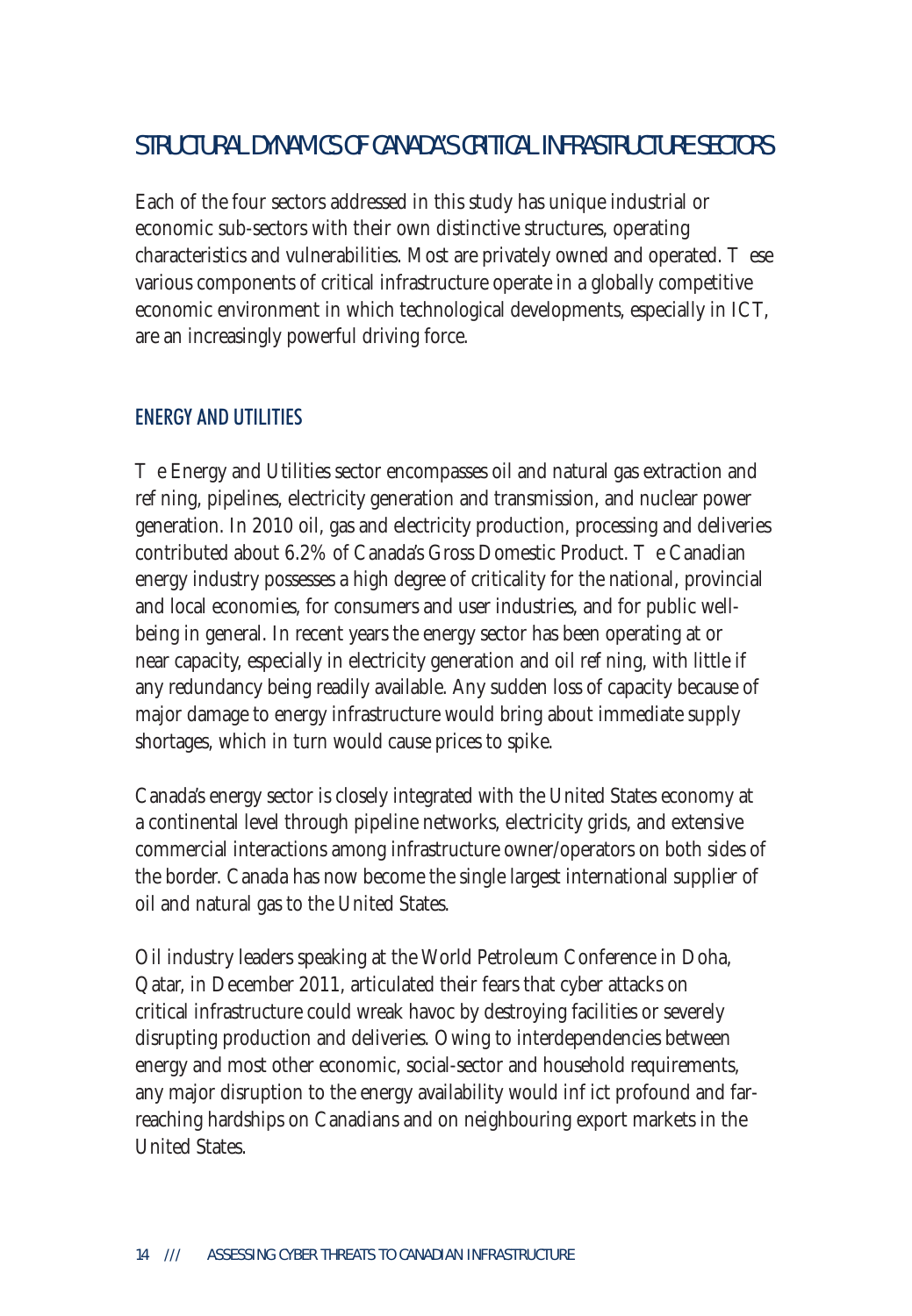Over the past decade the structure of the electricity industry has undergone signi cant changes. e "unbundling" of the generation, transmission and distribution functions of electric utilities into separate organizations has increased the role of the private sector, while federal government investments in research and development have supported the commercialization of new technologies.

e electricity grids of Canada and the United States are closely interconnected and support wide-ranging interdependencies across their respective economies and societies. Future trends seem likely to open up new vulnerabilities in these grids by virtue of the introduction of advanced communications electronic devices from automated meters to synchrophasors. ese technological advances risk creating new and additional vectors for cyber attackers to gain access to computer systems or other communicating equipment, thereby causing disruptions and even blackouts.

Overall responsibility for ensuring the reliability of the electric grid is vested in the North American Electric Reliability Council (NERC), an independent body that promotes the reliability and security of the bulk power system in the United States, Canada and parts of Mexico. NERC sets industry standards and monitors compliance, in addition to providing technical expertise on blackout investigation forensics and analysis. It requires operating companies to designate "critical cyber assets" and adopt appropriate physical and cyber security measures.

#### **TRANSPORTATION**

Canada's transportation infrastructure covers air transport, marine transport, railways, ports, urban transit, roadways, bridges and tunnels. e transportation sector plays a highly signi cant role in Canada's economy and society.

Future trends for urban transit include plans by Canada's Bombardier Inc. to introduce a fully integrated, contactless, electronic public-transport system called "Primove," which will use wireless technology for ongoing battery recharging, scheduling, ticketing, maintenance and other functions. is technology would drive a full range of electronic public-transportation vehicles sharing the same basic infrastructure.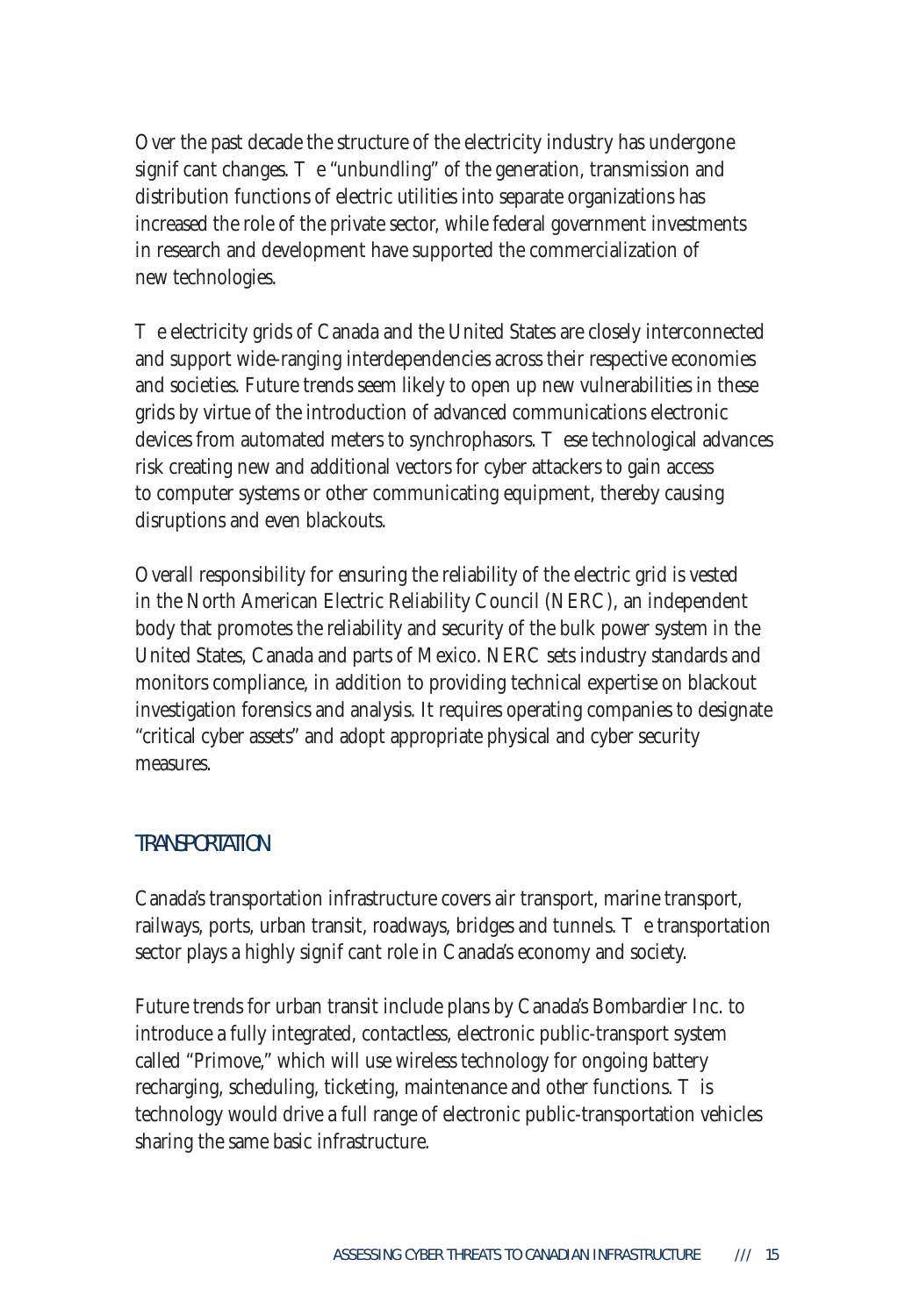#### FINANCE

Finance infrastructure includes banking, insurance, capital markets, credit/debit card facilities, and brokerage and nancial services. Taken together, nance, insurance and real estate, along with the leasing and management of companies and enterprises, contributed approximately 20% of Canada's GDP in 2011, representing by far the largest segment of the Canadian economy.

Canadian banking and nancial institutions are heavily dependent on IT and telecommunications systems for managing daily payments and clearing and settlement operations. Secure and resilient electricity supplies to these sectors are also vital. According to the Department of Finance, Canada's banks have over 8,000 branches and almost 18,000 automated teller machines (ATMs) across the country. Indeed, Canada has the highest number of ATMs per capita in the world as well as the highest utilization rate for electronic channels such as debit cards, Internet banking and telephone banking.

#### INFORMATION AND COMMUNICATIONS TECHNOLOGY (ICT)

e ICT infrastructure sector includes telephony, radio and television broadcasting, internet connectivity, perimeter access controls, and space satellite monitoring and control. In a globally competitive environment, Canadian owner/operators of critical infrastructure facilities, like their counterparts elsewhere, are increasingly tending to introduce sophisticated cyber technologies in order to promote e ciencies and operational e ectiveness.

ese new technologies include computerized control systems that are used by many industries and critical national infrastructures to monitor and control sensitive processes and physical functions. Typically, Distributed Control Systems (DCS) are used within a single processing or generating plant or over a small geographic area, whereas Supervisory Control and Data Acquisition (SCADA) systems are used for large, geographically dispersed distribution operations. Such control systems perform vital functions across critical infrastructure sectors, including electric power generation, transmission and distribution; oil and gas reeding and pipelines; water treatment and distribution; and railways and mass transit systems. However, the adoption of standardized technologies that have known vulnerabilities, increased connectivity of these control systems to others, insecure remote cyber connections and widespread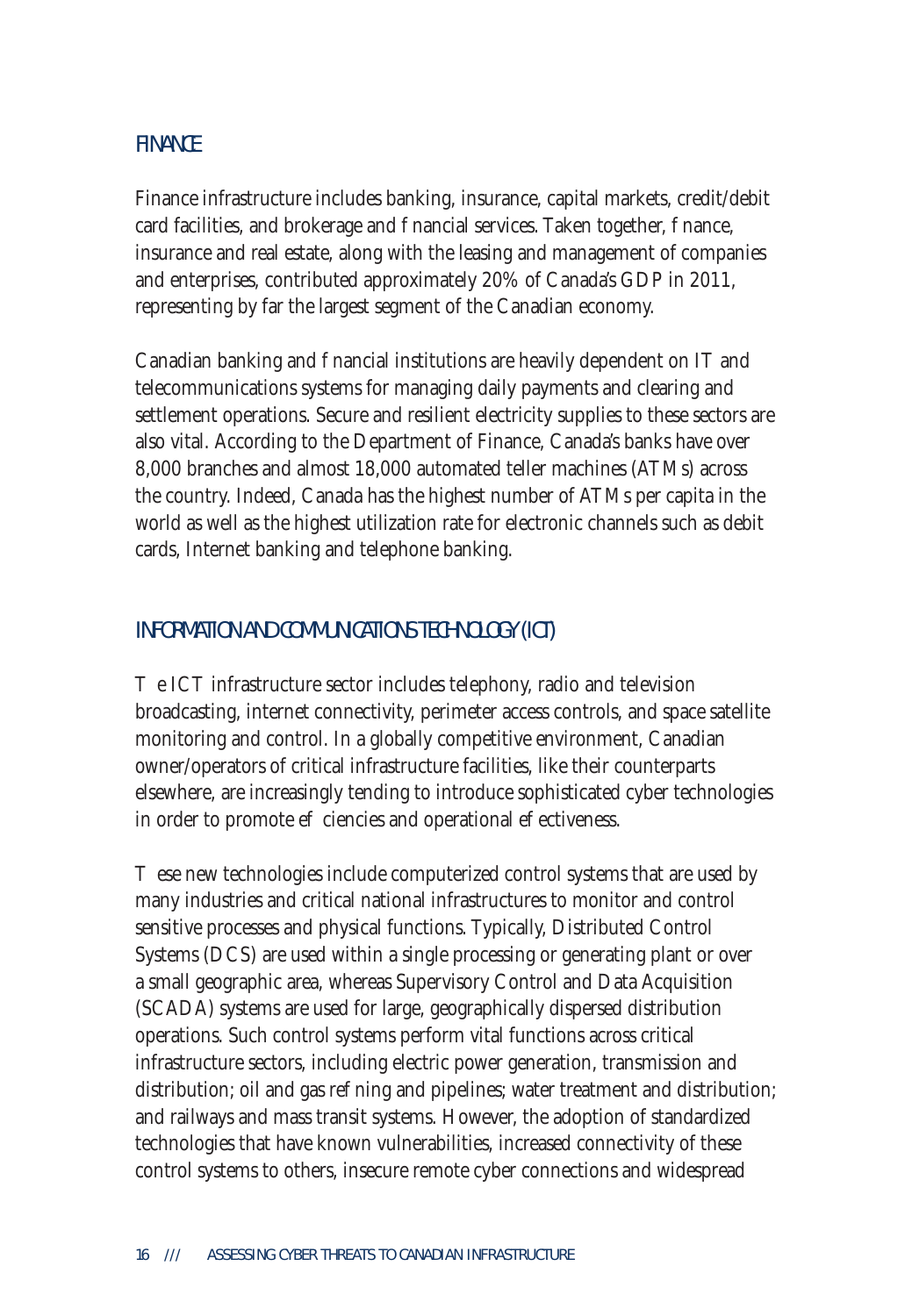availability of technical information about control systems have escalated the risk of cyber attacks. e vulnerability of Internet communications poses signi cant risks to the critical infrastructures and operations they support.

ICT-based technologies are used in the transportation sector for air passenger reservations and boarding control and for air cargo management. ye are also part of the Free and Secure Trade (FAST) and Pre-Arrival Processing System (PAPS) programs providing border pre-clearances for trucking. Internet-linked ICT systems are used in the Finance sector for operating client accounts (ATMs) and credit/debit card charge card devices, and for wire transfers of funds. (See Appendix A for further information on the structural dynamics of the ICT sector.)

#### INFRASTRUCTURE AND INTERDEPENDENCIES

e four infrastructure sectors being considered here are "critical" insofar as they produce, directly and indirectly, outputs essential to the economic and social well-being of Canadians. Energy and Utilities and ICT also constitute critical inputs to *other* infrastructure sectors. Any damage or disruption to their operations or to the products and services they provide will have serious consequences.

Critical national infrastructure faces a wide range of physical threats, including extreme weather, vandalism, electrical faults, theft of equipment and theft of materials. That vulnerability increases to the extent that it is dependent upon or is connected to other infrastructure, either through physical and geographic relationships or via a cyber dimension.

*Dependency* describes a relationship in which one product or service is linked to and in uenced by another. As an example, *within* the energy sector, oil supply is highly dependent upon electrical supply because re neries, oil pipelines and service station pumps need electric power for operation. A dependency can also exist *between* sectors: e availability of road, rail and coastal shipping transportation is critical in moving energy products to consumers. *Interdependencies* exist when producers and suppliers of products and services both within and *between* critical infrastructure sectors become mutually dependent upon one another, albeit to varying and unequal degrees.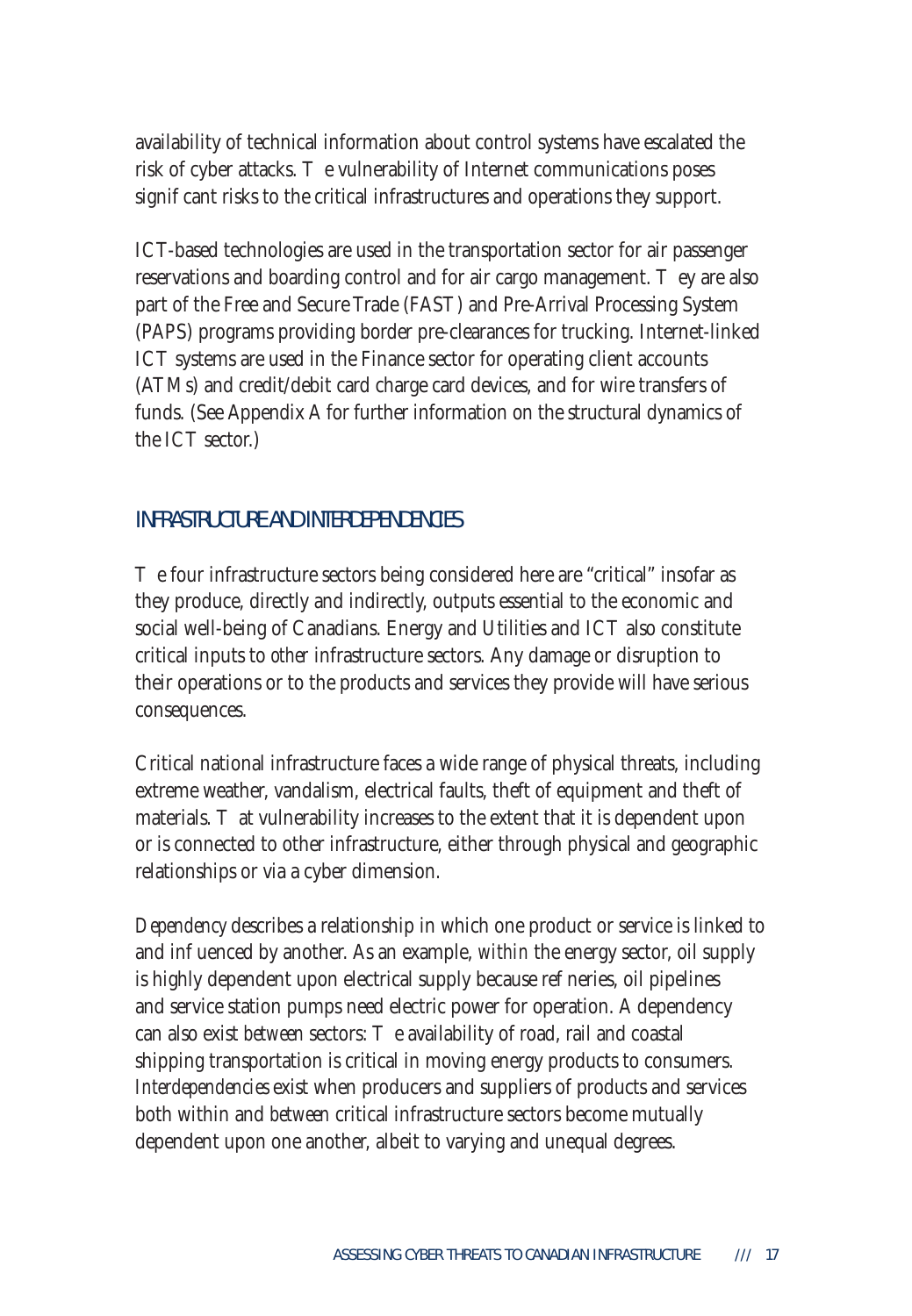e de ning feature of a modern, interconnected and knowledge-based society and its economy is their dependence on  $\text{ICT.}$  e digital infrastructure that connects the ten CNI sectors is both a strategic national asset in its own right and a security priority, because the machinery of government, critical national infrastructure (CNI) and provision of essential services such as water, gas, electricity, communications and banking are all largely ICT-dependent. Such *interdependencies* can have serious commercial and societal consequences if there are disruptions in the availability of products and services such as energy, transport services or communications networks.

e consequential e ects cascade not only across sectors but across jurisdictions as well—private/public, provincial, territorial and federal. E ective protection of these vital cyber links is likely to require new defensive and pro-active initiatives spanning technology, education, policy and law. While information and communications technologies are providing enterprises with opportunities, these come at the cost of enhanced vulnerability to the diversity of threats inherent in a globalized world.

Protecting—and preventing failures in—the direct and indirect infrastructure linkages that support critical facilities requires a detailed understanding of organizational functions and operational implications in order to identify how and where internal structures link to external infrastructure. Increasing connectivity enhances the likelihood of unanticipated e ects beyond the local level, sometimes known as *the butter y e ect.* a complexity of the links means that achieving a su ciently comprehensive "situational awareness" is a major challenge, but once identied, new technologies, processes and best practices can help contain, dissipate and mitigate disruptions.

Webs of tightly coupled networks and systems are connected to each other at multiple points through a wide variety of both physical and electronic mechanisms. Complex interdependencies of critical infrastructure through information communication technologies have made key sectors increasingly vulnerable to attacks against these networks.

As an example, data communication systems and computerized methods of automatic command and control (SCADA) are widespread across Canadian critical infrastructures: ese Internet-linked SCADA systems enable central monitoring and control over production and delivery processes, whether at particular facilities or at complex interdependent infrastructures spread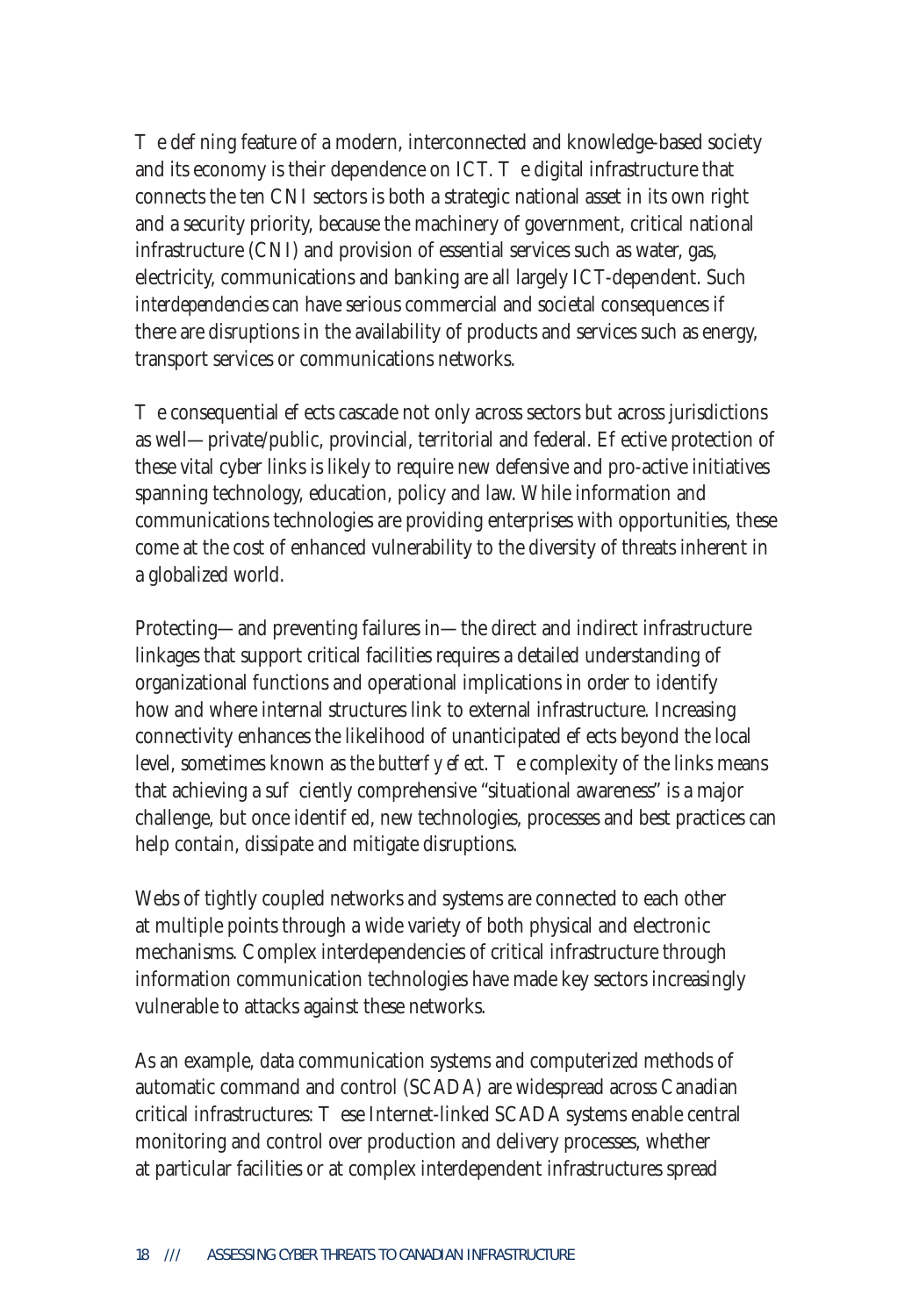throughout wide geographic areas. Spies, terrorists and malevolent hacktivists seek to penetrate these networks in order to obtain information, interfere with services or launch further attacks. e energy, transport and nance sectors are particularly vulnerable to disruptions of this kind, which can have a dramatic impact on other sectors such as health.

Public institutions and commercial enterprises are increasingly using broadband and wireless technologies, whether xed or mobile, for their telecommunications services: both depend on a steady electric power supply. Although mobile basestations have a back-up battery source, this typically lasts only for a relatively short time, making them vulnerable to outages in the mains power supply. Moreover, because wireless services connect into the core telecommunications infrastructure, any major problems that a ect land-line telephones may well take mobile phones and Wi-Fi hotspots out of service too. Even when this doesn't happen, a sudden shift of trangmometry can overwhelm mobile phone services as was the case in the immediate aftermath of the 7/7 London bombings in 2005. While the interdependencies among all the various infrastructures can probably never be fully known, increasing connectivity means that the failure of one critical component is likely to have far-reaching, reverberating  $e$  ects.  $e$ various types of failure can be categorized as follows:

a) *Common-cause failure—*various facilities (fuel storage, airports and power stations) that are located in geographic proximity are likely to be harmed by a single incident of ooding;

b) *Cascading failures—*Disruption of a control system in one infrastructure (for example, electric power, water) leading to the disruption of a second infrastructure (such as railway transportation when signals are disrupted), and then a third (for example, a food supply chain), and so on, even if there is no *direct* dependence. A cyber attack could directly a ect such cascading failures.

c) *Escalating failure—*Disruption of one infrastructure (a communications network) hampers the e ort to x other infrastructures that have been damaged by other entities (for example, emergency services, commerce).

Recent disruptions to civil aviation, a basic infrastructure in developed societies, illustrates the criticality of physical and geographic relationships to the industry, but any disruption to the proper functioning of the computerized systems for air tra  $\,$  c control would harm all air tra $\,$  c.  $\,$  e extensive use of SCADA systems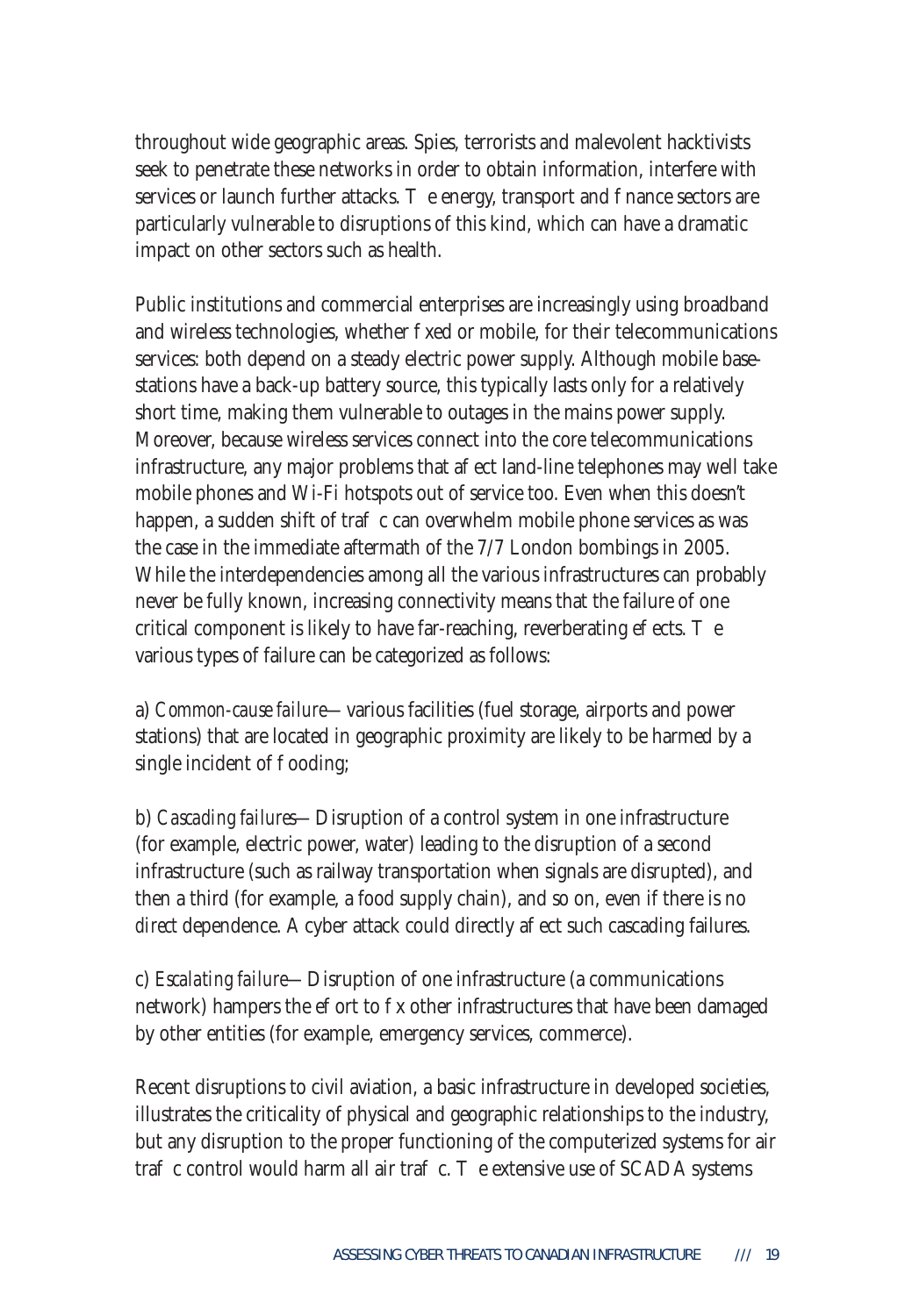increases vulnerability to cyber attacks in other CI sectors, which will then be subject to the cascading and escalating e ects of these disruptions.

e process of identifying interdependencies and associated cyber and physical vulnerabilities requires stakeholders to work together collectively in order to apply appropriate strategies to reduce risk where possible; close gaps in preparedness; and achieve resilience by, for example, ensuring a degree of substitutability and planned redundancies. Experts have developed and are employing tools to address the complexities of interdependent national infrastructures, including process-based systems, dynamics models, mathematical network optimization models, physics-based models of existing infrastructures, and high-delity agent-based simulations of systems.

Many private sector/owner operators are not adequately aware of existing interdependencies that could impact both the service providers on which they depend and their own ability to continue operations and services to their clients.

 $\overline{C}$  eir vulnerability to the cascading e  $\overline{C}$  ects of an ICT failure in another element of their operational chain makes it di cult for stakeholders to undertake the fundamental task of risk management: prioritizing cyber-related risks in order to identify those that can be tolerated, those that can be avoided or displaced in advance, and those that absolutely require mitigation responses. Owner/ operators who are adequately aware cannot by themselves reduce the risk, since interdependencies require a collaborative private/public sector approach.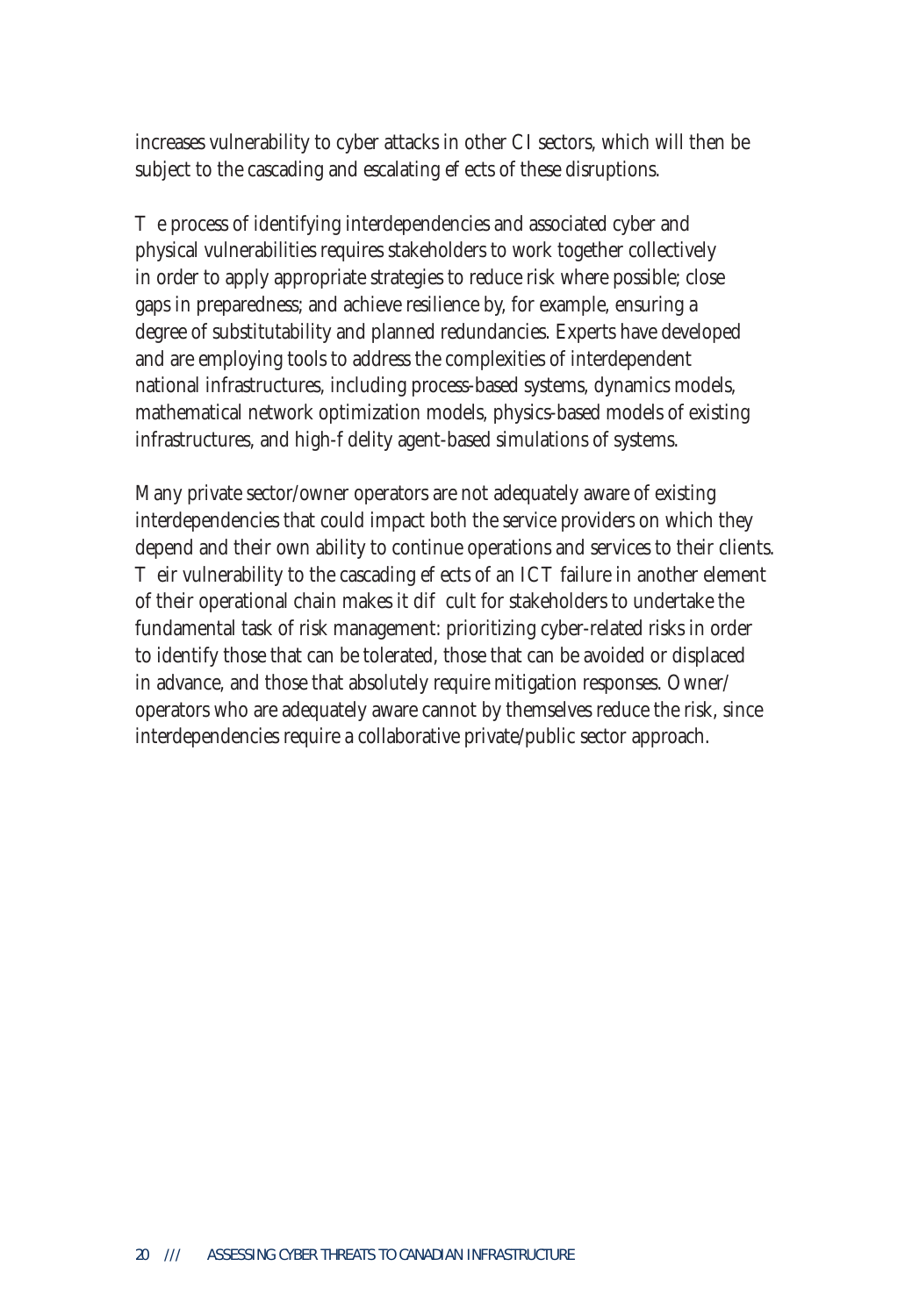## CHAPTER 2 THE CYBER-THREAT ENVIRONMENT

It is useful to distinguish those actions carried out for political or ideological purposes, which are deliberate actions to alter, disrupt, deny, deceive, degrade or destroy computer systems and services, i.e. to render them unavailable or unreliable, from those that are perpetrated for intelligence-gathering purposes.

ese threats emanate from international terrorism (which may be encouraged and assisted by foreign interference or state entities), state-sponsored espionage and sabotage, and malevolent hacktivism*—*any of which may utilize someone inside the organization to carry out or assist in the attack. Insider threats are those posed by personnel who have been suborned or "emplaced" within organizations for hostile purposes. Rarely is open-source information available on manifest insider threats, since organizations tend to be reticent about any such matters for reputational reasons.

e WikiLeaks a air of 2010, allegedly the product of an insider leak, exposed thousands of U.S. diplomatic cables and prompted questions about the value and vulnerability of politically sensitive computerized information resources.

is and other cyber attacks on computer systems have resulted in government documents being accessed and the private information of individuals and businesses being exposed and compromised. Such exploitations are most e ective when the target remains unaware that a compromise of data has occurred and the normal functioning of the system remains undisturbed.

It is an attribute of ICT that its widespread availability, coupled with nearubiquitous competencies in computer technology, enable cyber attacks to be mounted by a broad spectrum of potential perpetrators. ese could encompass formal organizations, loosely structured groups or even individuals. Motivations could range from legitimate protest to espionage or the promotion of extremism. At the highly organized end of the spectrum, the Chinese People's Liberation Army is reported to have deployed a dedicated signals intelligence unit for cyber-espionage; at the more loosely-structured end of the spectrum are located anarchist groups, anti-globalization activists and malicious hacktivists like Anonymous, which eschew a hierarchical structure and operate in an iterative, consensual communitarian mode. Straddling these two extremes are al-Qaeda and its a liates, who are organized around a strategic leadership, albeit with a widely distributed global operational network, including operatives wellquali ed in computer engineering.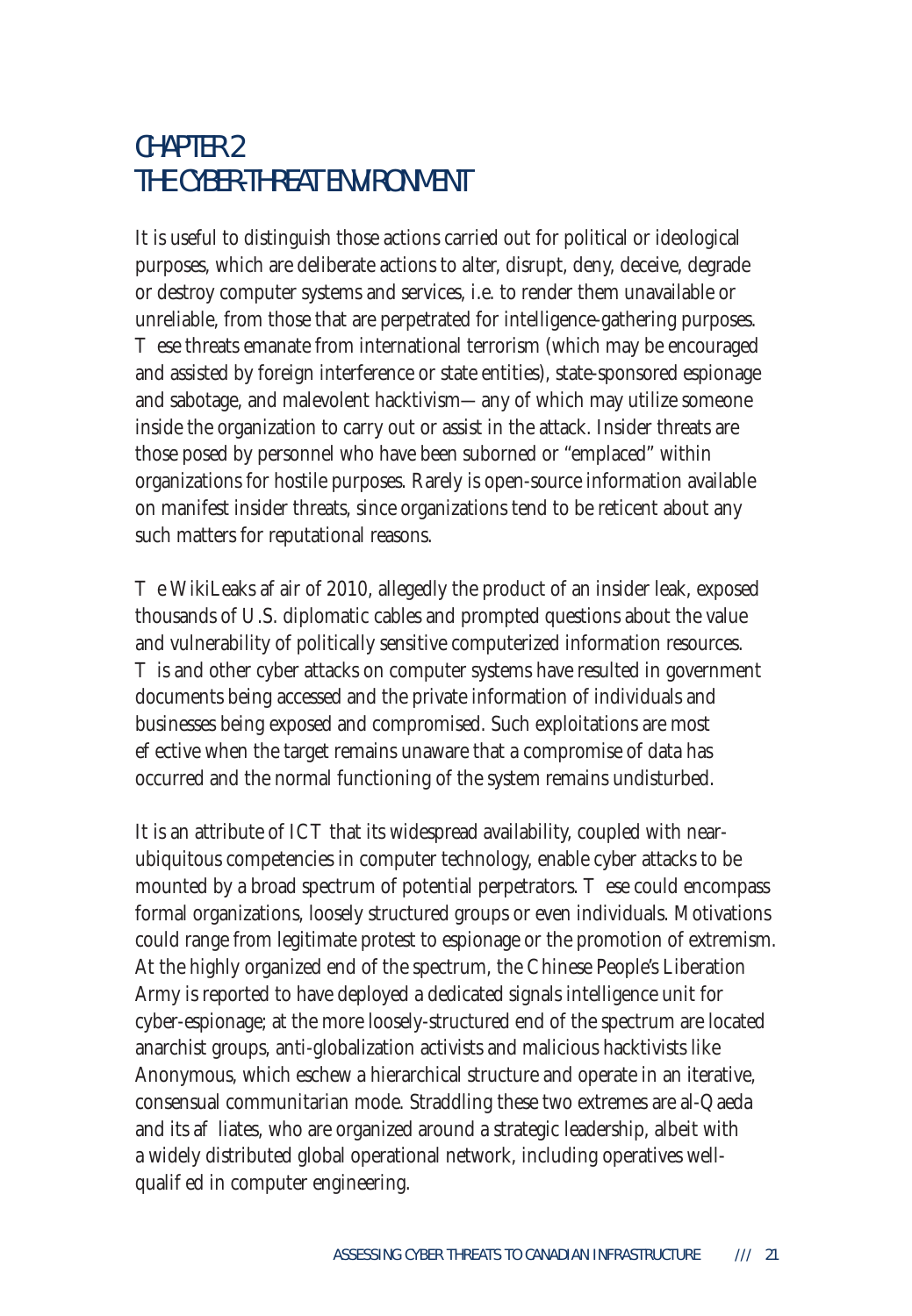e analysis that follows identi es the vulnerabilities and examines the declared intentions, strategies, objectives and demonstrated capabilities of those entities known to have threatened Canada's CNI, including government information systems. ese threats include:

- International terrorism, most notably al Qaeda and its auxiliaries
- State-sponsored terrorism, espionage and sabotage
- · Malicious hacktivism
- **·** Insider threats

While the many instances cited below are categorized under one of these headings, it should be apparent that the cyber dimension has blurred the lines between them: In the early stages of an attack, it may be impossible to specify whether an actor is state-sponsored, autonomous or part of a malicious or criminal group. e coincidence and complexity of motivation and means makes attribution, i.e. tracing the event to the originating entity, a di cult and lengthy process that may never be satisfactorily accomplished.

#### INTERNATIONAL TERRORISM

Canada's new Counter-Terrorism Strategy, identi ed "violence driven by Sunni Islamist extremism" as "the leading threat to Canada's National Security."11 According to the Strategy:

> Al-Qaida, led by Ayman al Zawahiri since the death of Usama bin Laden in May 2011, remains at the forefront of Sunni Islamist extremism and continues to serve as an ideology and inspiration for potential terrorists worldwide. Although al Qaida capacities have been constrained in recent years by global counter-terrorism e orts, other Sunni Islamist groups a liated with al-Qaida—either through formal allegiances or by looking to al Qaida as an example—have evolved and pose a substantial threat to Canada and the international community.12

e Strategy notes that critical infrastructure protection and especially civil aviation have long been targeted for attack by terrorist groups.<sup>13</sup>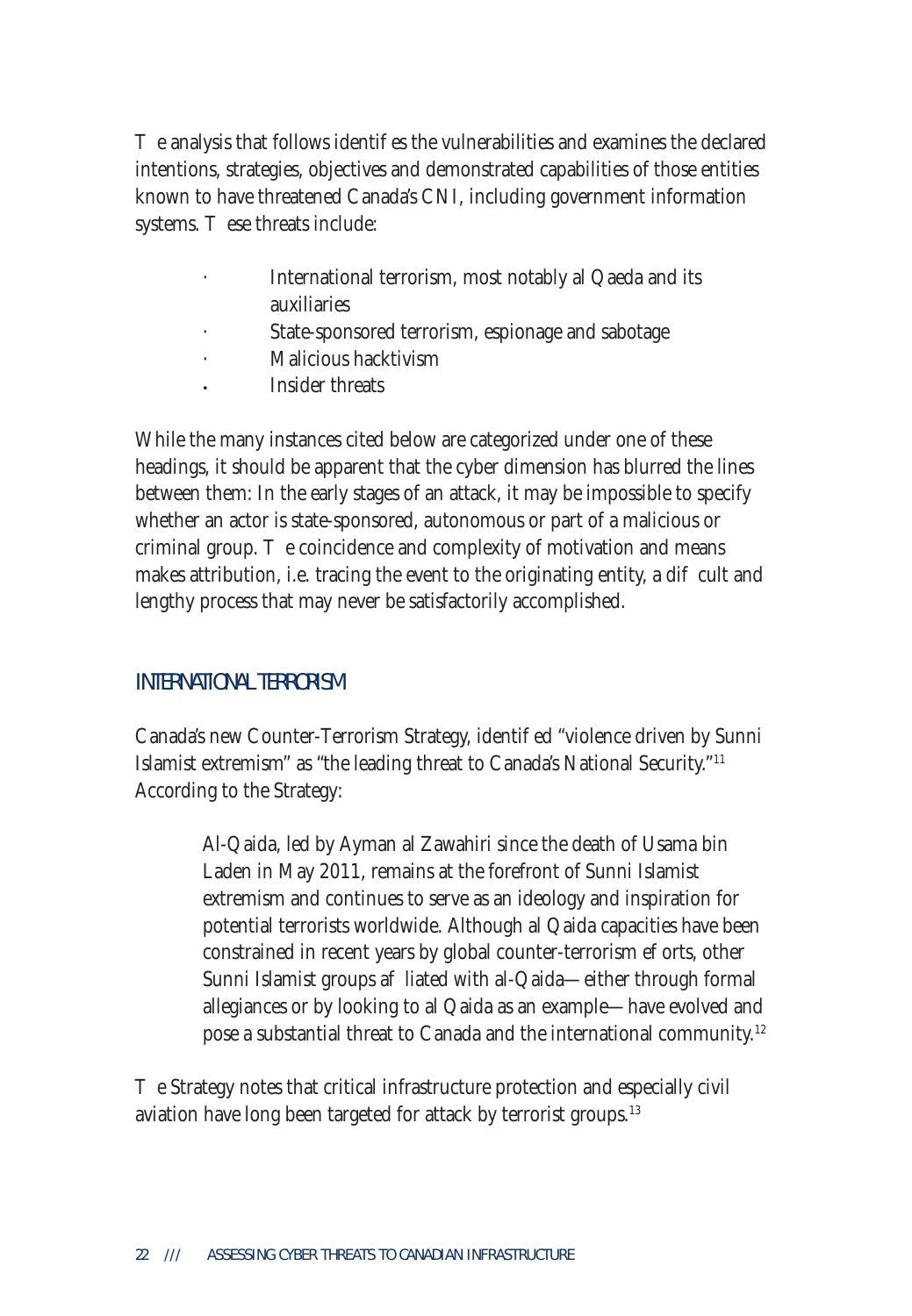Al-Qaeda and its a liates have demonstrated a remarkable agility in transforming themselves into an elusive, eclectic global network of groups, cells and homegrown auxiliaries capable of mounting deadly attacks on perceived enemies of Islam. In their religious discourse, tactical doctrine and operations, al-Qaeda and its a liates have explicitly and directly threatened the economic infrastructure of targeted countries, which include Canada. eir so-called economic jihad<sup>14</sup> is intended to "confuse and su  $\alpha$  ocate (their) economy and threaten (their) economic and political future."15 Priority targets have included government-owned property, banks, global corporations, and "wealth belonging to disbelievers with known animosity towards Muslims." $16$  e strategic objective, in the words of Osama bin Laden, was "bleeding America to the point of bankruptcy."17

Energy infrastructure, and in particular petroleum facilities, pipelines and oil tankers, emerged as a primary target of the economic jihad. Attacks on energy infrastructure have been intended to damage and weaken the economies of perceived enemies of Islam, rst and foremost the United States, so as to diminish their industrial, nancial and military capability to resist the jihadist onslaught. As the largest single exporter of oil and natural gas to the United States, Canada and its energy infrastructure were explicitly threatened. In addition, Canadian oil company interests in Yemen have also been attacked.

Civil aviation has likewise been a prominent target for al-Qaeda terrorism as well as for international terrorists in general, as is noted by Canada's new Counter-Terrorism Strategy.<sup>18</sup> Passenger ights, cargo ights, and airport facilities have all been subject to terror attacks as part of al-Qaeda's proclaimed economic jihad against the West.19 A 2006 plot, dubbed "Operation Overt" by British police, resulted in the arrest and subsequent conviction and sentencing to life imprisonment of an al-Qaeda-inspired cell for planning suicide bombing attacks on Trans-Atlantic ights destined for North America. Following a thwarted 2010 plot to blow up an air cargo ight over eastern North America, its so-called Operation Hemorrhage, the al-Qaeda operational planner disclosed that their "…objective was not to cause maximum casualties but to cause maximum losses to the American economy."20

In a follow-up statement extolling the economic jihad, al-Qaeda ideologue Yahya Ibrahim warned publicly that "[w]e will continue with similar operations… We are laying out for our enemies our plan in advance because as we stated earlier our objective is not maximum kill but to cause a hemorrhage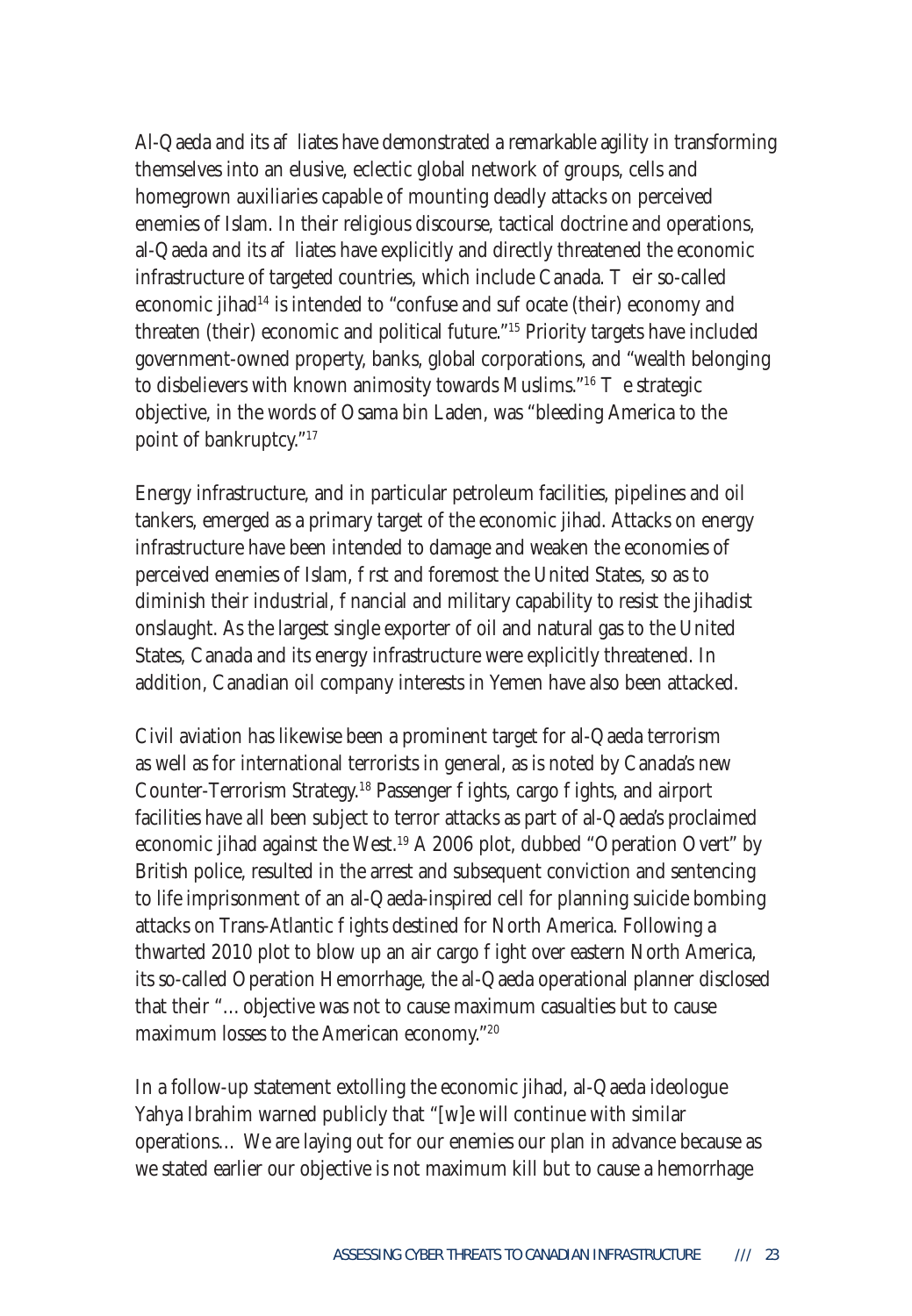in the aviation industry, an industry that is so vital for trade and transportation between the U.S. and Europe."21

Also in the Transportation sector, passenger railways and urban transit systems in several countries, including Germany, France, Spain, the United Kingdom and the United States, have been targeted by international or homegrown jihadists a liated with or inspired by al-Qaeda. According to the U.S. Transportation Security Administration, unidenti ed hackers, reportedly from abroad, launched cyber attacks against an American railway company, disrupting rail signalling and tra c in the northwestern United States for two days in December 2011.

///

*Consistent with this concept of economic jihad, Dr. Ayman al-Zawahiri issued a video pronouncement in February 2011 urging jihadist operatives to innovate and find new ways and means of attacking high-value infrastructure targets: "If we are not able to produce weapons equal to the weapons of the Crusader West, we can sabotage their complex economic and industrial systems*  and drain their powers... erefore, the mujahideen *[Islamic warriors] must invent new ways, ways that never dawned on the minds of the West."22*

e rst recorded incident of a relatively successful large-scale terrorist cyber attack on corporate computer systems was attributed to the Tariq bin Ziyad Brigades for Electronic Jihad and took place in 2010. While no evidence is yet available of systematic cyber-terrorism on the part of al-Qaeda or its a liates, the updated UK counter-terrorism strategy ['CONTEST 2'] introduced in July 2011 warned that following the death of Usama bin Laden, al-Qaeda has called explicitly for cyber jihad along with other terror operations.<sup>23</sup>

Commenting on the IT capabilities of Islamist terrorist groups,  $U.S.$  of cials have admitted that they underestimated the time al-Qaeda had spent mapping vulnerabilities. American authorities reportedly detected operatives using telecom switches in several countries, including Saudi Arabia and Pakistan, to explore digital systems that control U.S. nuclear power plants, emergency telephone services, and water storage and distribution. A computer seized from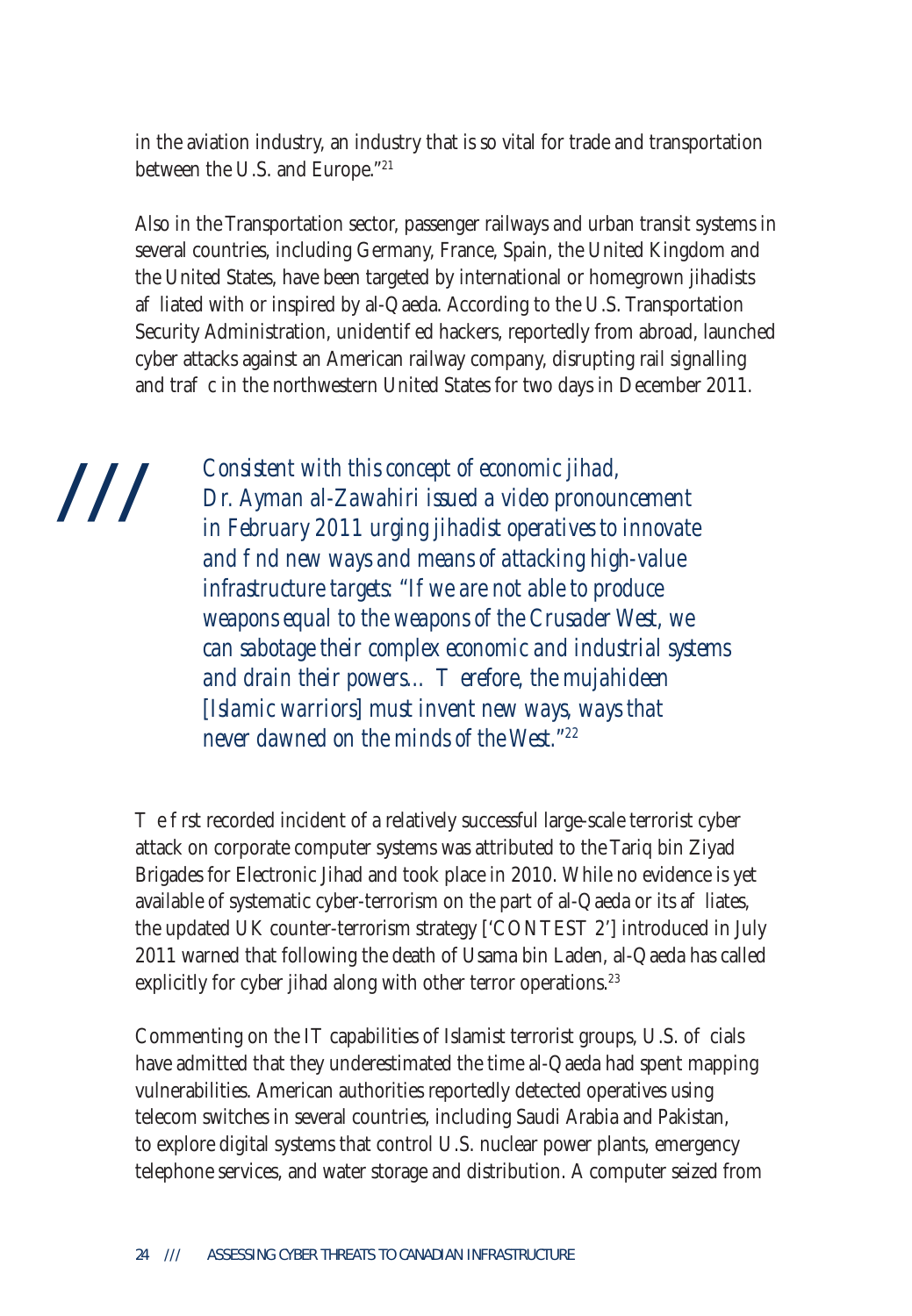an al-Qaeda safe-house in Kabul contained an engineering program used to locate stress weaknesses in buildings, bridges and dams.

Certain Islamic scholars have recently underlined their support for the new phenomenon of "electronic jihad," arguing that "any attempt to 'spite the enemy' and endorse religion is legitimate."<sup>24</sup> ey consider that Muslim youth involved in this phenomenon are in fact leading a jihad.

Al-Qaeda and its a liates and homegrown auxiliaries have long demonstrated their cyber capabilities in utilizing ICT for their purposes. In a special report prepared for the United States Institute of Peace, Professor Gabriel Weimann identi ed eight ways in which contemporary jihadist militants have exploited the capabilities of the Internet, notably for psychological warfare, propaganda and publicity, data mining, fund-raising, recruitment and mobilization, group networking, sharing information, and for planning and coordinating actual attacks.25 It is noteworthy that al-Qaeda recruitment seems to have produced a very strong contingent of university graduates in computer science and information technology among its ranks. A University of Oxford study of Islamic radicals indicates that computer engineers are highly over-represented among members of militant jihadist groups in jurisdictions across the world.<sup>26</sup>

It seems clear that al-Qaeda and its a liates have access to the skills and capabilities needed to mount a cyber e ort in support of its declared economic jihad targeting critical infrastructures in the 'Crusader West,' including Canada.

e likelihood that terrorists might use cyber attacks against their declared enemies is enough in itself to raise security costs, especially in the case of al-Qaeda, as it has declared "an economic and electronic jihad" to weaken the economies of the USA and its allies. us, critical infrastructure might be targeted both as an end in itself and as part of a broader strategic objective.

ere is little doubt that terrorist organizations are a threat to computer networks, but that threat is enhanced to the extent that they are able to attract state sponsorship.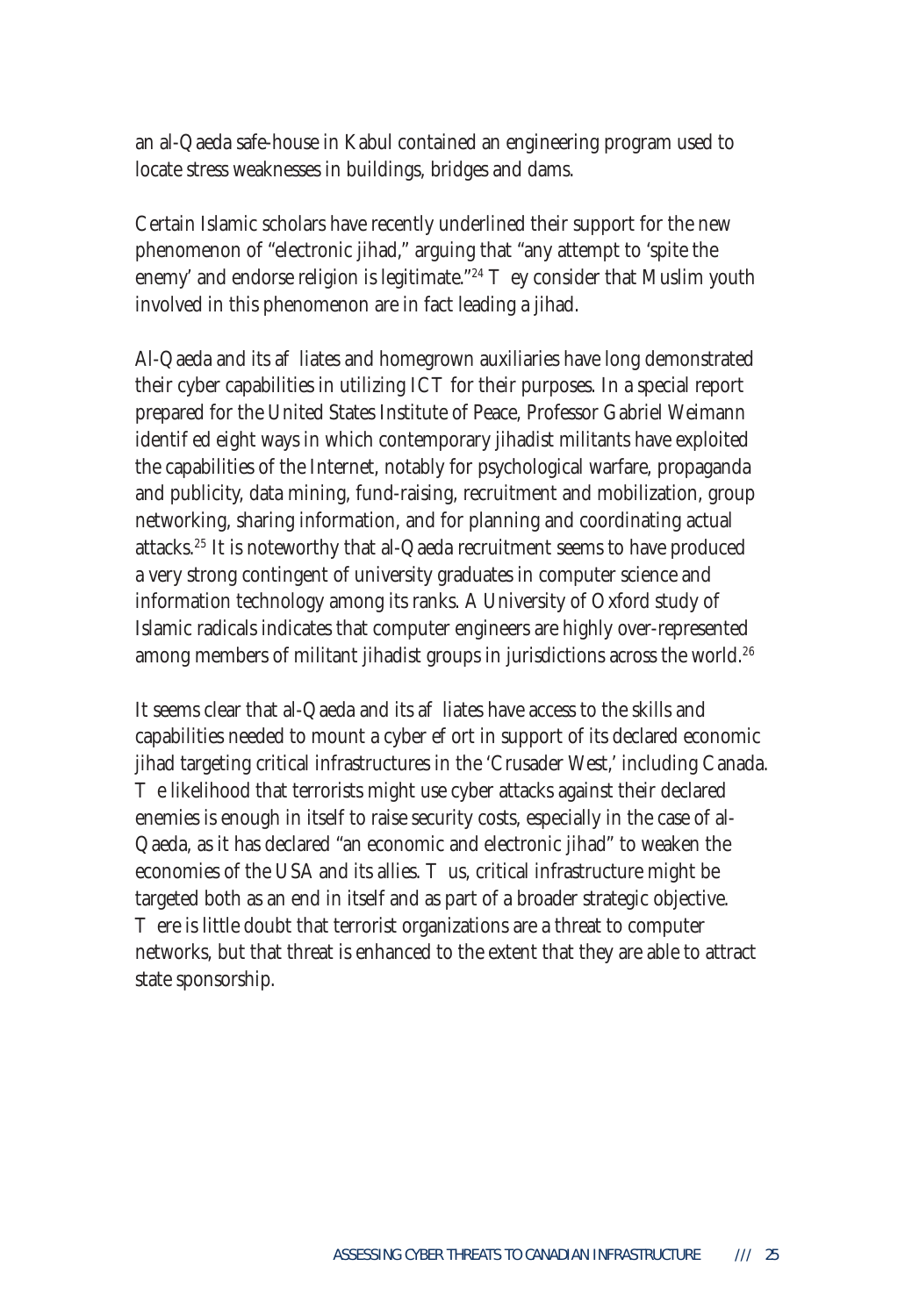#### STATE-SPONSORED TERRORISM, ESPIONAGE AND SABOTAGE

#### *State-sponsored terrorism*

While Iran and, to a lesser extent, Syria remain the most active state sponsors of terrorism, many other states will be unable to prevent territory or resources from being exploited by terrorists. In Lebanon, Hizbullah maintains training camps, engages in weapons smuggling and drug tra cking, and stocks thousands of rockets for attacks against Israel.

In January 2012, the Palestinian Hamas called for an escalation of Internet hacking against Israel. Hamas spokesman Sami Abu Zuhri said in a statement e-mailed to reporters in the Gaza strip, "Penetrating Israeli websites means opening a new eld of resistance and the beginning of an electronic war against Israeli occupation."

Israeli Prime Minister Benjamin Netanyahu established a National Cyber Directorate in August 2011 to guard against in Itration of the country's government and business computer systems, but in early 2012 hackers identifying themselves as "group-xp, [the] largest Wahhabi hacker group in Saudi Arabia," obtained and posted the details of thousands of Israeli credit card holders (January 2012) in a bid to harm their ostensible "enemy" personally and nancially.

Cyber attacks are a perfect asymmetric weapon: unlike physical attacks, they are relatively cheap and it is often di cult, if not impossible, to identify those responsible, yet they can wreak enormous economic and collateral damage. According to a new U.S. strategy document, China and Iran are leading the pursuit of low-cost "asymmetric means," like cyber attacks, to counter American military force. e aim is not to defeat, but to slow down or distance the adversary. e strategy document cautions that these relatively inexpensive measures are spreading to terrorist and guerrilla cells.

Although extremists and terrorist cells often comprise individuals with high-level skills in engineering and computer sciences who have the cyber capabilities to launch their own attacks, they might also be willing to act as proxies for states whose strategic objectives coincide with or are deemed to further their own.

e most serious threats to critical infrastructure—Advanced Persistent reats (APTs), including highly sophisticated worms and viruses such as Stuxnet and Duque—are associated with states because of the level of technical and nancial resources required to develop them. The risk is not only that they will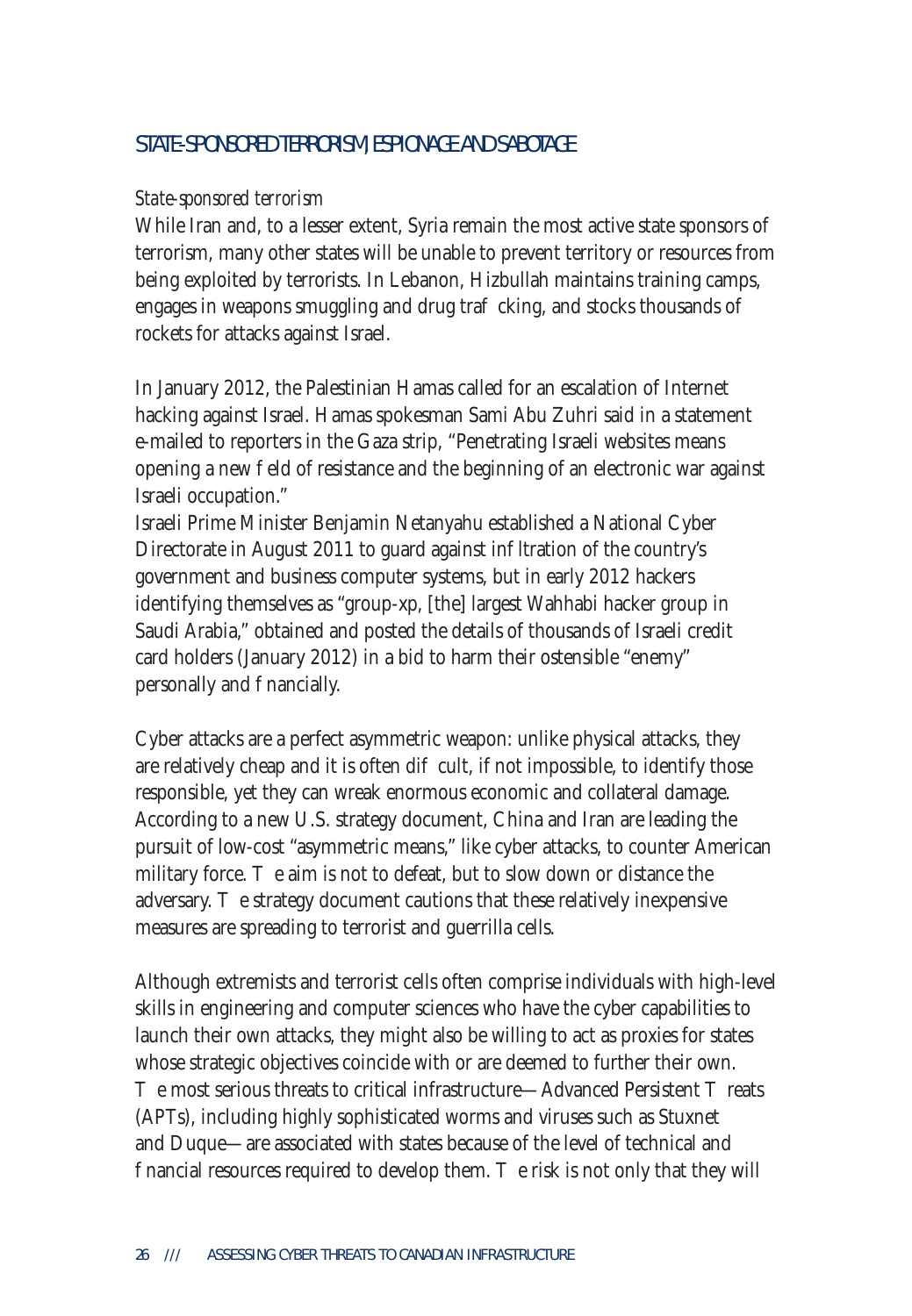be used to gain unauthorized access in order to control the software governing the functioning of the infrastructure, but also that a malicious package will be inserted for purposes of espionage or sabotage.

While most of the publicly known cyber attacks are perpetrated by hacker enclaves or hacktivists, security authorities have long known that foreign nations and organized crime have daily been stealing gigabits of data. ese sophisticated and well-resourced actors do not publicize their actions because, unlike hacktivists, they deem it is not in their interest to do so.

#### *State-sponsored espionage and sabotage*

Counter-terrorism is the current priority, but other threats are causing growing concern: As is the case with other countries in the Western world, but particularly the USA, Canada's dependence on digital networks and Internet-based communications has increased its vulnerability to cyber attacks, a large proportion of which have been reportedly attributed to governmentbacked hackers from China and Russia.

Just as the incidence of *corporate* espionage or illicit activities to gain access to proprietary information or technology for commercial advantage has been on the rise, so too has state-sponsored *economic* or *political* espionage that can be de ned as illegal, clandestine or coercive activity by a foreign government or its agents for global strategic purposes. e demarcation line between the two is often a ne one, especially where state-owned foreign enterprises are involved.

///

*Espionage activities against Canada are being conducted at levels equal to, or greater than, those witnessed during the Cold War. Cyber attacks launched over the Internet are the fastest-growing form of espionage. Canada's open society, strong international relationships and advanced industries such as telecommunications, mining, agriculture, biotechnology and the aerospace industry make it an attractive target.*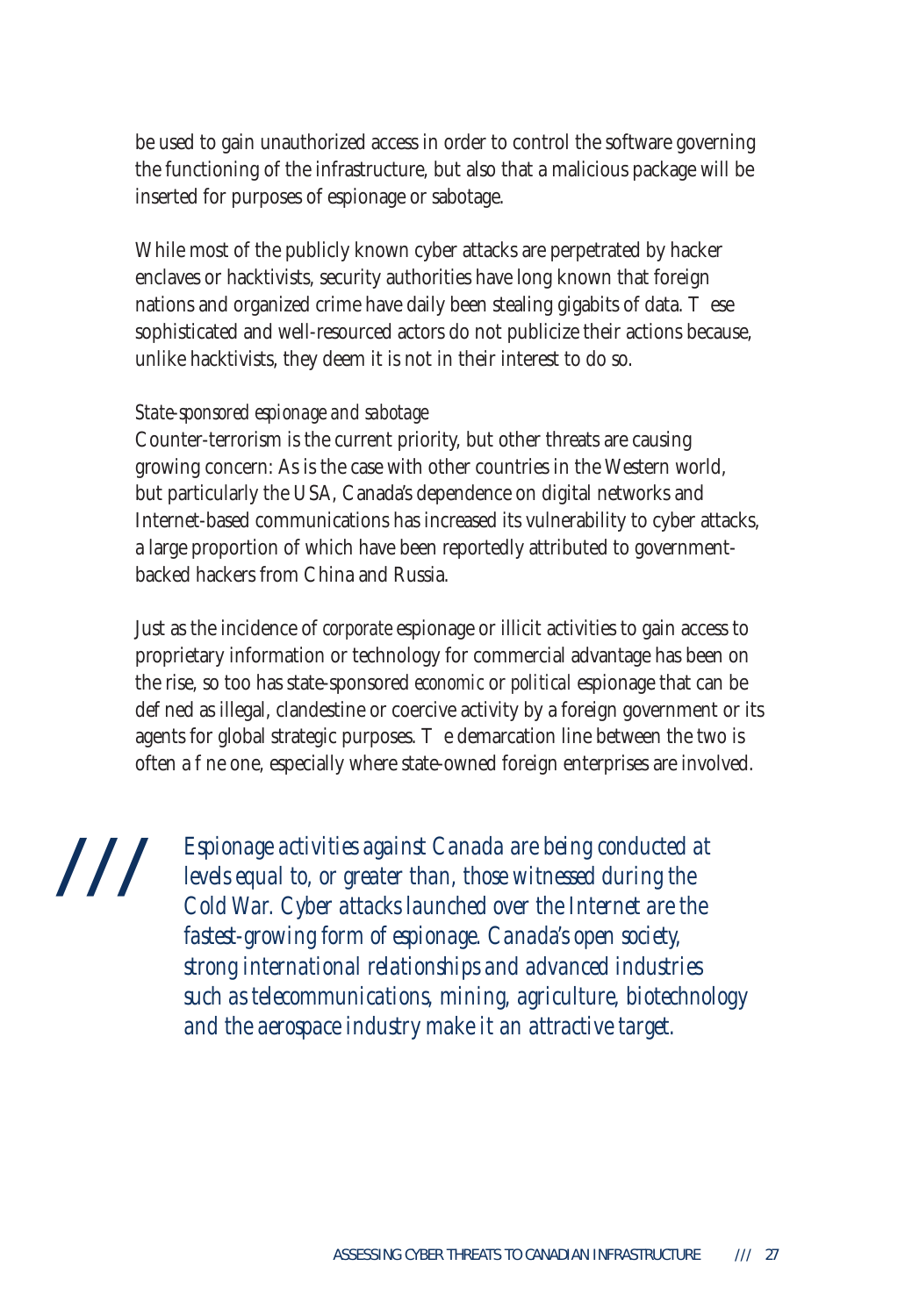In addition to rendering government and critical national infrastructure services unavailable or untrustworthy, $27$  espionage or foreign interference activities can harm Canadian interests through the theft of con dential strategic government, political and military information or applications; the loss of assets and leadingedge technologies; the theft of intellectual property and commercial or weaponsrelated information; corporate acquisitions that pose potential risks to strategic national critical infrastructure; and the illegal transfer of dual-use technologies. For example, Canadian government departmental systems and networks came under direct and indirect attack in January 2011 by rogue hackers, reportedly Chinese, who gained access through malicious, targeted emails disguised as legitimate messages.

Such intelligence-gathering operations are di cult to detect because they are not intended to disturb the normal functioning of computing systems or alert users to the compromise. Stopping the theft of intellectual property through cyber espionage has become a key U.S. cyber strategy objective.<sup>28</sup>

e tools and techniques used in cyber attacks are in a constant state of development and incorporate new computer-related technologies and Internetrelated capabilities. Massive *Distributed Denial of Service* (DDoS) attacks, such as those perpetrated against Estonia in 2007 and Georgia the following year, involved robotic networks ("botnets") commanding countless infected computers to simultaneously overwhelm target systems with malicious inputs. Government websites, Internet tra  $\,$  c, banking, media and mobile phones were all a ected. e scale of these attacks pointed to the involvement of Russia, but DDoS attacks are also launched by criminal networks operating for profit and hacktivists seeking to obtain sensitive information or embarrass government authorities.

A worldwide attack in 2009 referred to as the "Ghostnet" episode was uncovered by the Information Warfare Monitor, a leading Canadian cyber facility. In that attack, which infected more than a 1000 computers in various countries, the networks of several governments were compromised, with presumably a loss of state and commercial secrets.

In another cyber event in 2010,  $15\%$  of American Internet tra c over a relatively brief period was mysteriously re-routed through China before reaching its intended recipients. Large corporations, the Pentagon and law rms in the USA, Britain and Canada are among those said to have sue red data breaches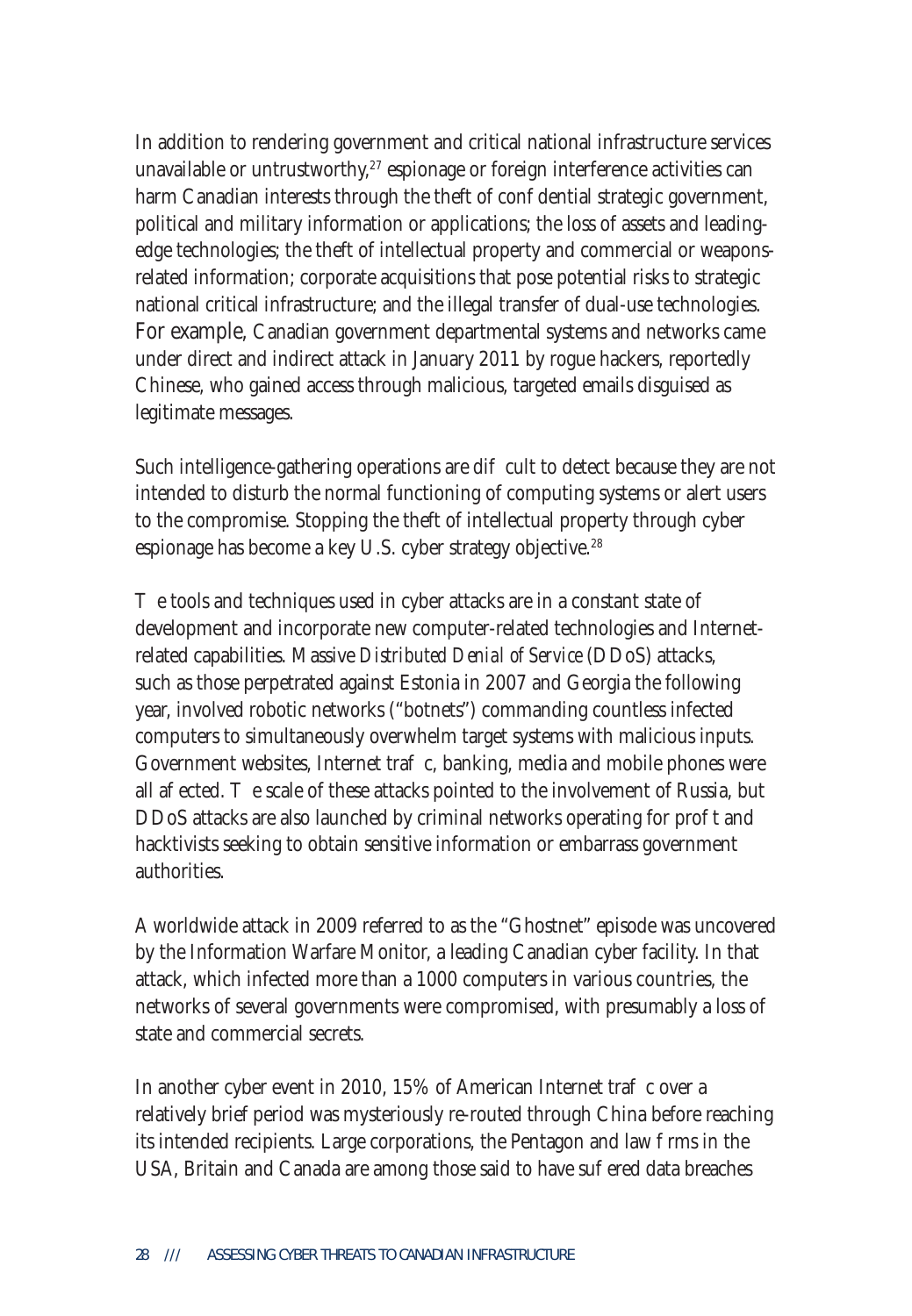in recent years, many reportedly linked to computers in China. Hackers based in China allegedly targeted law firms as part of an ee ort to derail the takeover bid by BHP Billiton Ltd. for Potash Corporation of Saskatchewan, thereby promoting China's own interests in acquiring natural resources. Widespread attacks in August 2011 (dubbed "Operation Shady RAT" [random access tool]), reportedly state-sponsored by China, targeted 72 organizations around the world, including the United Nations, governments, companies and the Government of Canada.

Although commercial espionage against global corporate entities such as Google, Sony and Lockheed Martin can have strategic consequences, Advanced Persistent reats (APTs), which have recently been targeting government, corporate and control networks with sophisticated viruses and "cyber worms," are a source of major concern. ese appear to be aimed at the navigation and mapping of information and control systems upon which the integrity and availability of critical national infrastructure such as electric grids, nuclear power stations or hancial networks depend. By infecting control systems, they can not only provide the means to copy or steal information about design and operating technologies, but also be programmed to damage or destroy the infrastructure at some future date, perhaps in a time of crisis or war.

 $\epsilon$  resources necessary to develop these sophisticated viruses and worms point either to direct state involvement or to state sponsorship of proxies such as criminals, terrorists or hackers. ere is a growing tendency for states to use non-state actors as cut-outs to disguise their own involvement. China and Russia have powerful cyber capabilities as do Iran, North Korea and even Myanmar<sup>29</sup> but such attacks are deniable because proving attribution is di cult. Non-state actors are likely to be well aware of the value of cyber weapons like these, but while they may not have the organic capability to mount an attack on their own, they may be available "for hire."

While no immediate damage or disruptions have so far been caused, the dormant software left behind can be programmed to control, disrupt or destroy elements of the targeted system at a time of the attacker's choosing. is is clearly a national security threat and one that is a source of major concern given the cyber security de ciencies identied by regulatory bodies and associations of critical infrastructure owner/operators.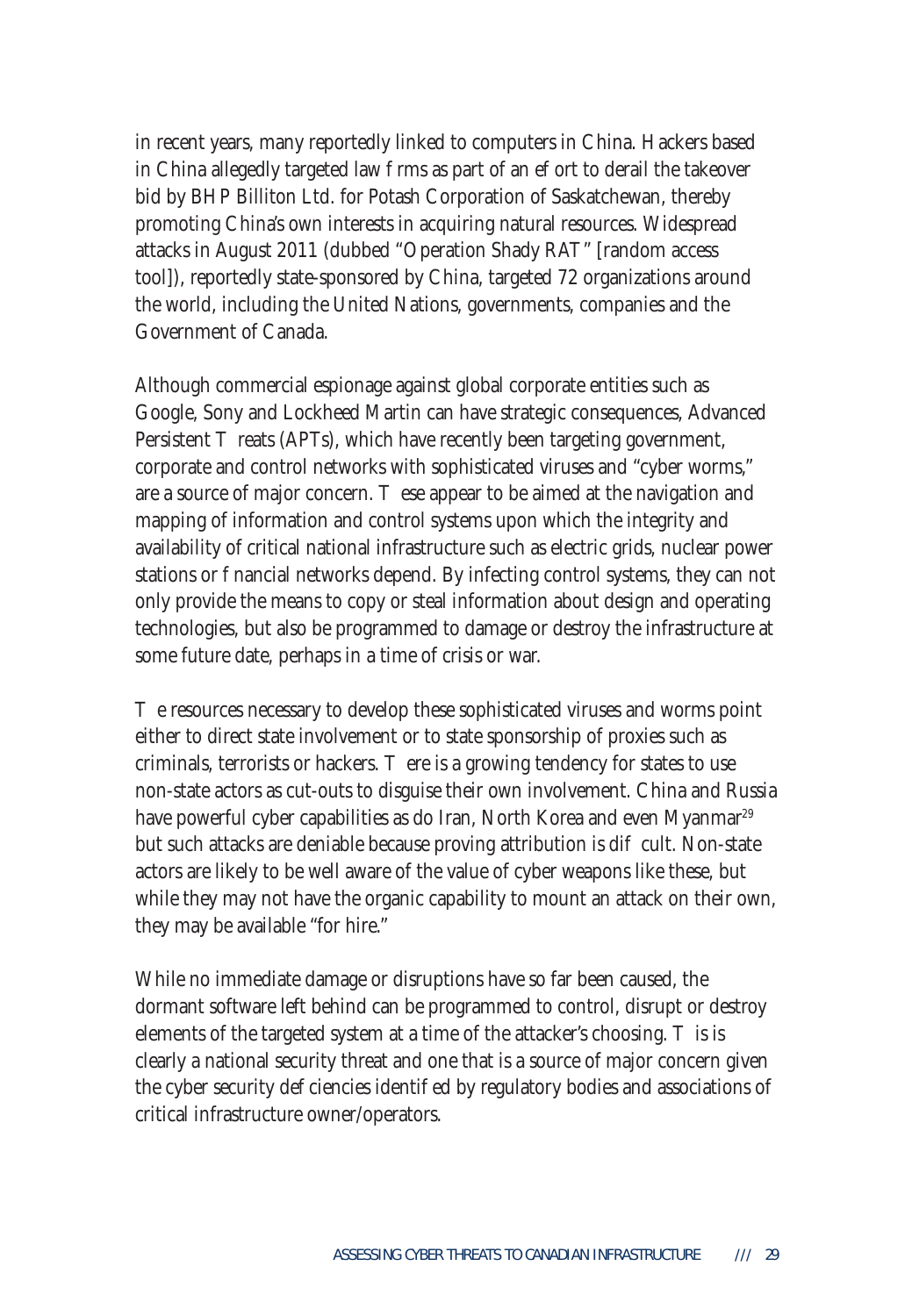Such attacks are akin to strategic cyber weapons—a game changer that is being described as comparable to the advent of nuclear weapons. While there are signicant dieferences between nuclear and cyber attacks, both can have catastrophic consequences. Moreover digital weapons are cheaper and instantaneous, provide virtually no warning, and are low-risk. ey can lay dormant in a victim's networks for sometime after being routed there through two or more intermediate nations. Is possibility gives the attacker clear advantages over the defender.

In January 2012, the U.S. government expelled the Venezuelan consul-general in Miami, Florida, for allegedly conspiring with Iran to mount cyber attacks on American nuclear power plants. e plan was presumably a reaction to Iran's fears of a future assault on its nuclear program. e government of Venezuela's response to the expulsion was to appoint the former consul-general to the position of Minister of Defence. In January 2012, Azerbaijani authorities arrested suspected Iranian agents for plotting attacks on prominent foreigners, including Israel's ambassador and a local rabbi, after they hacked into state websites to make threats and post anti-Israel messages.

e cyber dimension has changed the character of espionage, which once bore a clear hallmark and was practiced by intelligence professionals. Now, although ideological, political and economic motivations may be similar, non-state actors have entered the arena and cyber cut-outs and technologies make detection and attribution more dicult. e espionage objective of gaining strategic advantage by stealing secrets to identify the adversary's capabilities, strengths and weaknesses can now be achieved through actors and means that are deniable and considerably more diverse and ephemeral. The same modus operandi can be used by opportunistic criminals, corporate competitors or foreign nation states, so that attempting to identify the intent, targets and actors may be an elusive exercise, at least in the early stages.

#### MALICIOUS HACKTIVISM

Hacking is a growing phenomenon. Whereas most incidents of hacking into computers or computer networking seem to be motivated by criminality, protest or the technical challenge *ipso facto*, malicious hacking by activists or hacktivists who target critical infrastructure assets could constitute a distinct threat to national security.30 Canadian and international oil companies have warned that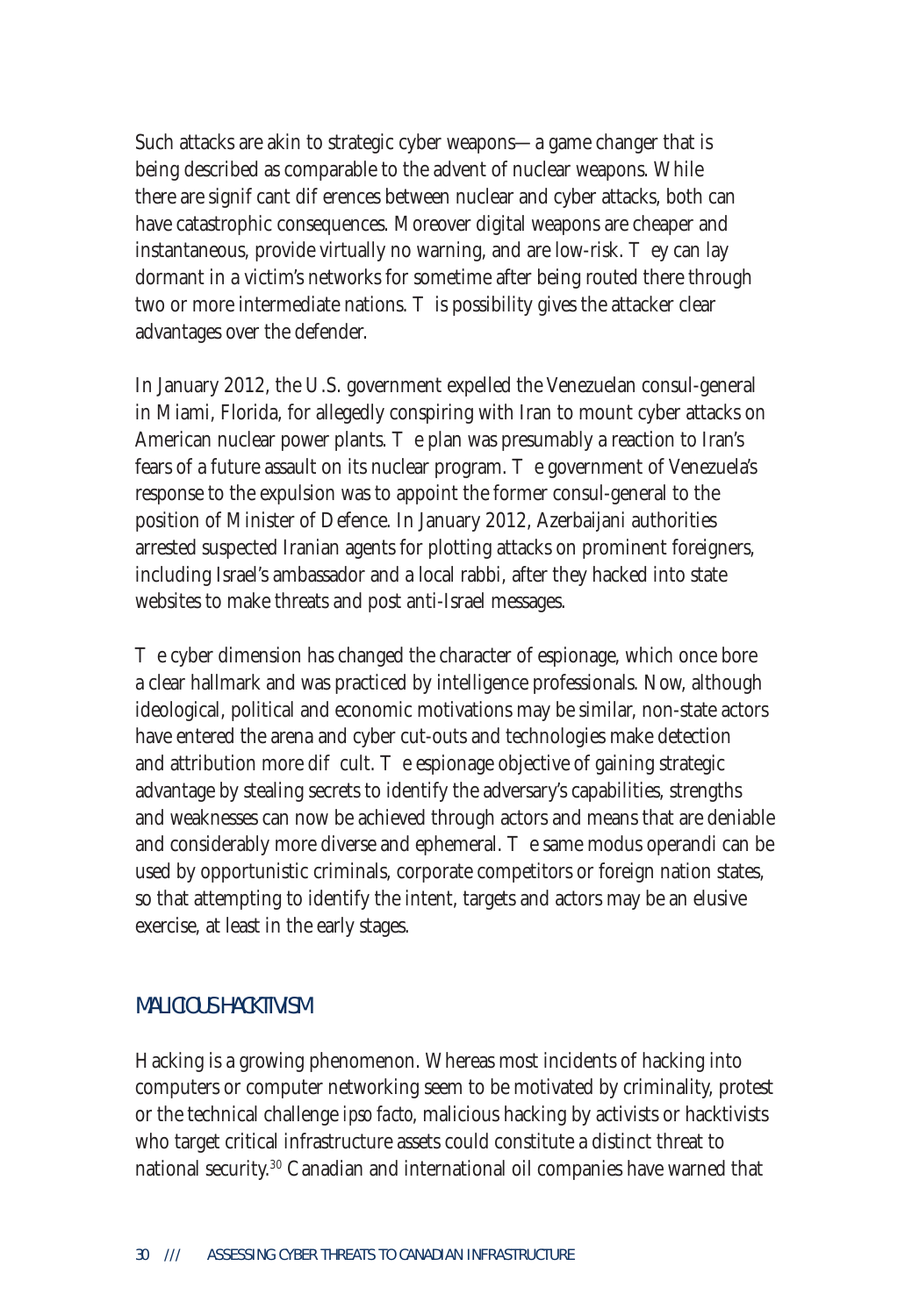the increasingly frequent and carefully targeted cyber attacks on their computercontrolled operating and information systems by hackers, mostly motivated by criminal or commercial interests, could wreak global havoc through oil supply disruptions. Hackers may operate individually or as part of more-or-less informally structured groups sharing a libertarian/communitarian philosophy.

Last year, an international hacking group known as "Anonymous" succeeded in temporarily disabling online payment sites of credit card companies and PayPal for refusing to transfer donations to the WikiLeaks organization. Later in the year, the same hacktivist group brietly took down the New York Stock Exchange website in support of the Occupy Wall Street demonstrations. Then in late December 2011, Anonymous issued a formal warning that it would black out the entire Internet should the United States dare to enact the Stop Online Piracy Act. Recently Anonymous expressed an intention to target industrial control systems of oil and gas companies as part of its "green" energy agenda, which speci cally supports the environmentalist campaign against the Alberta oil sands and the proposed Keystone XL oil pipeline.

Elements within certain of Canada's domestic single-interest groups have demonstrated a propensity to target critical infrastructures for violent direct action as part of their protest agenda. Among the most active of these radical elements are those claiming to represent anarchist, anti-globalization, or environmental causes. Since most of these protest campaigns aim to capture public attention, and thus seek visibility, these groups seem to be less predisposed to resort to surreptitious techniques like cyber attacks in the current context.

In November 2011, a global critical infrastructure protection survey prepared by the Symantec Corporation provided details of a series of attacks launched against some forty-eight Fortune 100 companies involved in the industrial chemical production sector. e "Nitro Attacks," as they were dubbed, were traced to a virtual private server (VPS) in the United States but researchers eventually discovered the system was owned by a "20-something male" located in China's Hebei province.

e U.S. National Cyber Security and Communications Integration Center estimates that Anonymous and other malicious hackers "could be able to develop the capabilities to gain access and trespass on [industrial control system] networks very quickly."31 Whereas in some cases there is reportedly strong evidence that foreign states are behind the compromise of SCADA systems,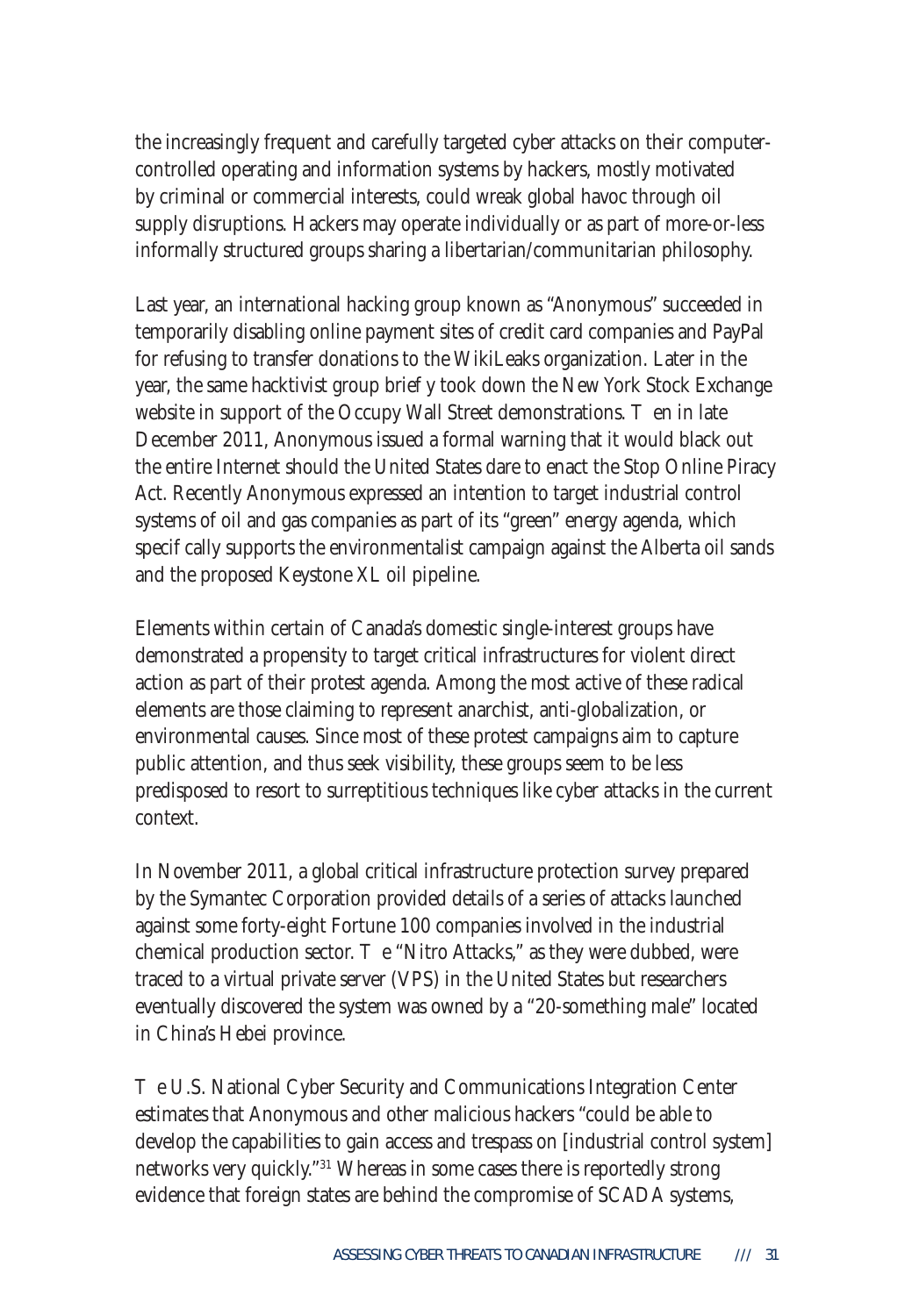other incidents appear to be the work of hackers whose purpose is to aunt the cyber skills that have given them control over key services.

Some recent incidents of malicious hacking into critical infrastructures in 2011 and 2012 include:

- · Municipal infrastructures in three U.S. cities were compromised during 2011, in what was recently described by Michael Welch, Deputy Assistant Director of the FBI's cyber division, as "an ego trip for a hacker who had control of a major city's critical systems."
- e hacking into the Stratfor intelligence and international a airs analysis by the AntiSec faction of Anonymous in December 2011, which reportedly released personal account information about some 850,000 individual subscribers, who allegedly included Canadian security o cials, British intelligence, military and police personnel and NATO sta $\Box$
- An attack on an American railway company's computers by suspected foreign hacktivists in December 2011 disrupted railway signals, thereby interfering with rail tra $\epsilon$  c around the northwestern United States, according to the Transportation Security Administration.
- In February 2012, hacktivists associated with Anonymous intercepted a nominally secure telephone conversation between the FBI and Scotland Yard, which was being transmitted by Internet, and which discussed a joint inquiry into cybercrime. is conversation was published by Anonymous on their website. On the same day, Anonymous also temporarily took down the website home page of the DHS.
- In mid-February 2012, Anonymous announced that it had successfully taken down the U.S. Central Intelligence Agency website, as well as the websites of the State of Alabama and Mexican Chamber of Mines.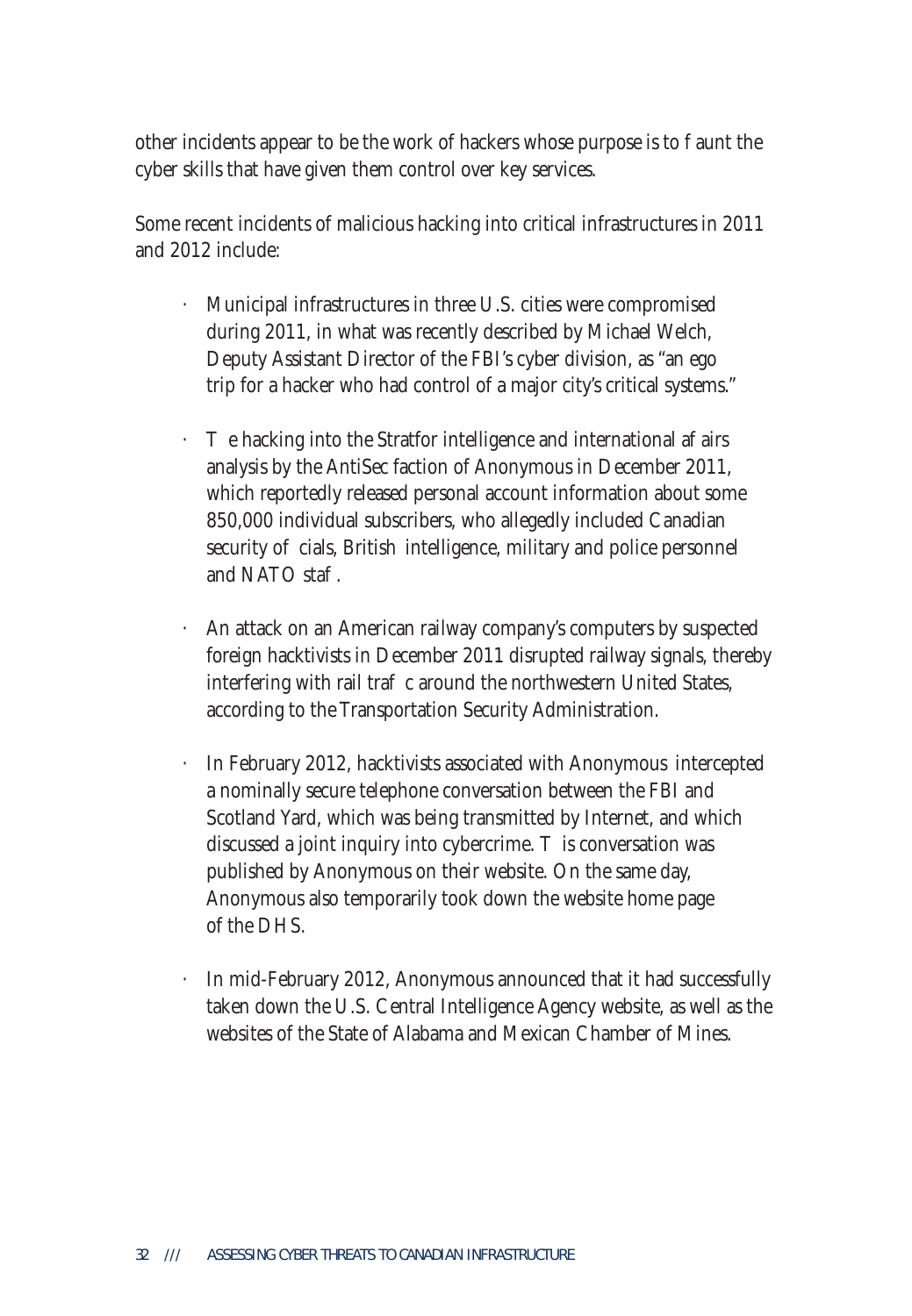# ///

*Once hacktivists identify a target they usually seem to be able to compromise the integrity of its cyber or information technology systems. Indications are that public figures, governments and industry groups are likely to be targeted for political or ideological reasons and have their cyber systems disrupted, as was the case in the Stratfor hacking incident. More commonly, malicious hackers have engaged in "phishing" expeditions and other deception operations, which are devised to extract personal details about individuals or important proprietary business information from*  speci c organizations for purposes of identity theft and illegal *access to sensitive cyber systems.*

Hacktivists and their fellow cyber warriors are constantly devising new techniques for cracking into targeted systems. Several months ago Anonymous announced that they had replicated the code for the notorious Stuxnet virus, which was distributed over the Internet. And while Distributed Denial of Service (DDoS) attacks such as those carried out by Anonymous in 2011 are gaining popularity, there are indications that in 2012 they will become even more sophisticated and e ective, as attackers shift from the network level to the applications and business levels. For example, the #RefRef tool which was introduced in September 2011, exploits SQL injection vulnerabilities used to perform DDoS attacks.

According to McAfee Inc., more organized digital disruptions by malicious hacktivists are likely to occur in 2012 because many industrial and national infrastructure networks are not designed for modern connectivity and are therefore especially vulnerable: "We expect attackers to take advantage of the situation in 2012, if only for blackmail or extortion, but in a worst-case scenario public utilities such as water and electrical services could be disrupted." 32 In January 2012, McAfee itself was reported to have been penetrated by hacktivists associated with Anonymous.

e DHS has reported a rapid rise in the number of private organizations requesting the Department's assistance to protect their automated control systems. Yet, even sophisticated organizations can sometimes fail to realize they have fallen victim to hackers, and are likely to remain reticent about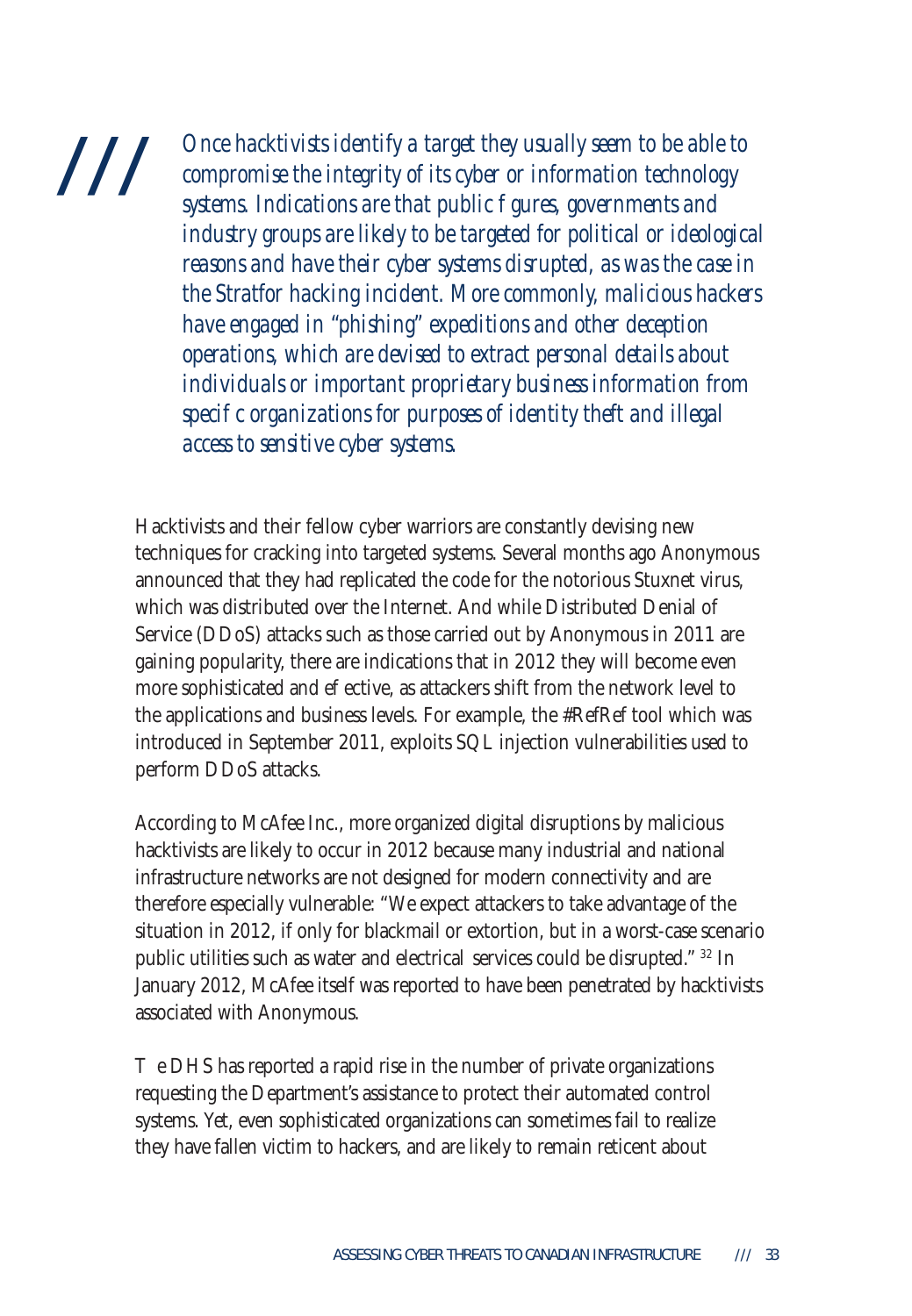acknowledging any compromise of data for reputational reasons. General Keith Alexander, Director of the National Security Agency (NSA), recently compared current business defences to the Maginot Line, the French fortications built after World War I that failed to halt the German advance in World War II. "We put up a defensive perimeter and then we wait." He indicated that rather than waiting, "companies and Internet providers should be actively scanning for 'signatures' that might indicate new types of attacks, and should then share these with others who could be a  $ected."$ <sup>33</sup>

#### INSIDER THREATS

e insider threat refers to any attack perpetrated or assisted by a member of the sta or workforce of a company, critical infrastructure organization, or government department or agency. Disa ected or suborned sta members, or those outsiders who are in Itrated into the organization for the speci c purpose of carrying out an attack against it or providing information for others to do so, constitute a serious and growing threat. In Itrators are members of a group or agents of a hostile foreign intelligence organization who are selected because their skills, motivation and ability enable them to live a cover identity that earns them access to employment and sensitive information and to areas within a particular target organization.

Insider threats may arise among disgruntled or embittered sta through financial seduction, as a demonstration of religious zeal, or because of strong disagreement with government policies. An important factor prompting insider betrayal has been the trend towards organizational restructuring, such as downsizing, outsourcing, displacement of regular employees by part-timers, and even rapid technological change. Insider betrayal may also be motivated by a strong attachment to a foreign identity.<sup>34</sup>

Apart from disgruntled *bona de* employees, the insider threat arises from agents or moles planted inside sensitive organizations that are being targeted by adversaries. Al-Qaeda's strategic doctrine and operational tactics approve the recruitment and emplacement of operatives into positions within key infrastructure sectors in targeted countries.<sup>35</sup> Particular emphasis is placed on in Itrating police services, armed forces, political parties, the media, Islamic groups, petroleum companies, private security rms and sensitive civil institutions. Recent research ndings indicate that those in Itrated in this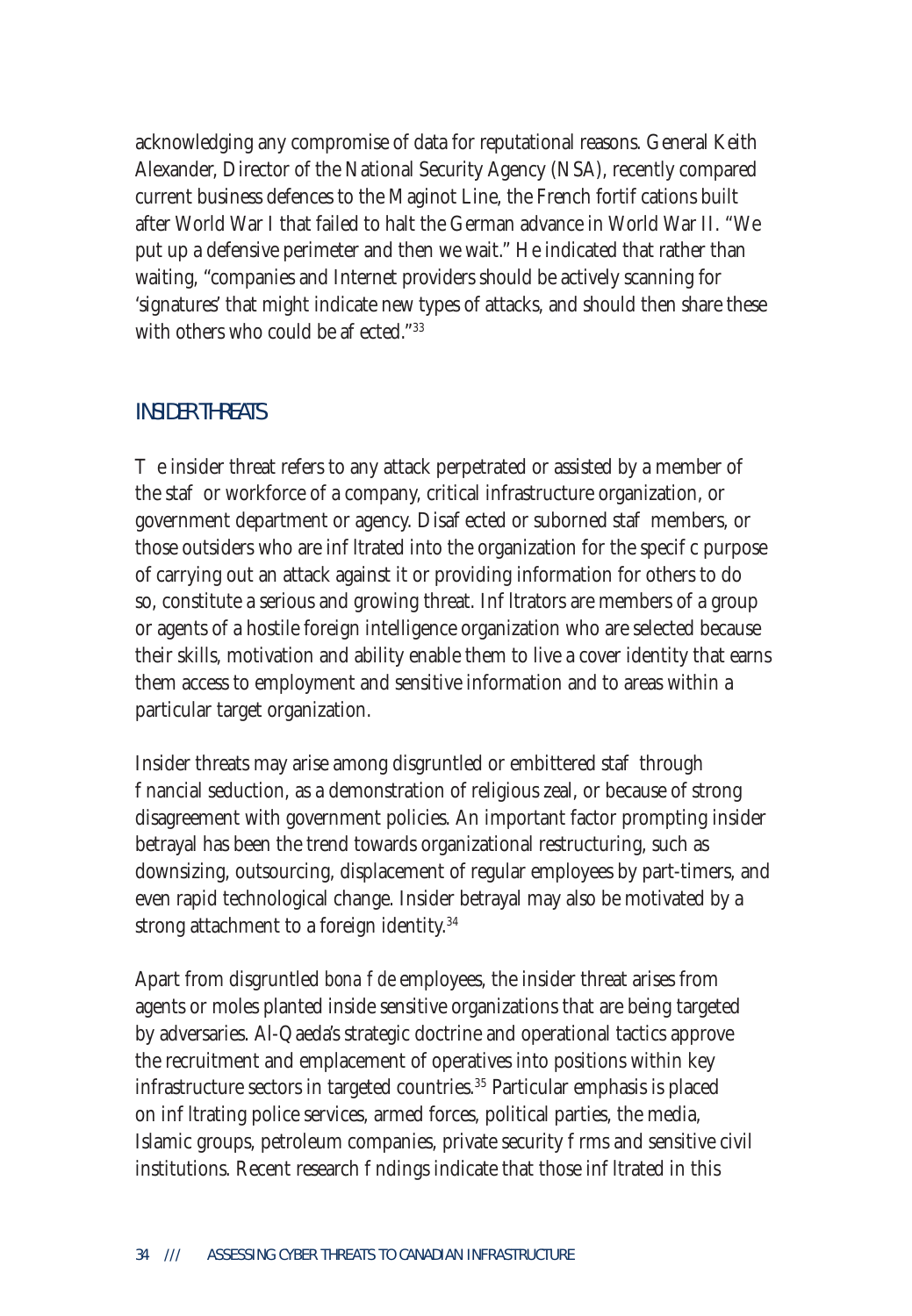way could pose a potentially greater threat than disgruntled employees.<sup>33</sup> An adversary operating from within represents an especially di cult threat to detect and withstand because of the sensitivities involved in the surveillance of one's own workforce and the natural apathy or reluctance of fellow workers to report irregular or suspicious behaviour.

A report issued by the DHS in July 2011, entitled *Insider reat to Utilities*, has warned that "violent extremists have, in fact, obtained insider positions" in American energy utilities and present a "signi cant" physical and cyber threat to critical infrastructure.<sup>37</sup> e report further noted that "insider information on sites, infrastructure, networks and personnel is valuable to our adversaries and may increase the impact of any attack on the utilities infrastructure." Insiders have also been recruited by foreign states, notably China, to conduct economic espionage on high-tech manufacturing and resource industries.

Paradoxically, the threat to national security has been increased by new cyber technologies that have made possible the aggregation, storage and rapid retrieval of data. is has made it easier for insiders to perpetrate acts of industrial and economic sabotage against government services and critical infrastructure, as well as creating signi cant new opportunities. Massive amounts of valuable data can be downloaded and moved via the Internet or onto miniaturized digital devices that can be "ex Itrated" from the organization undetected. Insiders might be able to gain privileged access to cyber systems that scan, monitor and control infrastructure, or they may be able to gather intelligence revealing the cyber and physical weaknesses of plants through unguarded discussions and overheard conversations. Knowledge of the business and its systems gives the insider the advantage of being able to make sense of data that would be opaque to an errant visitor or an opportunistic intruder who fortuitously managed to penetrate the physical security barriers.

Infrastructure sectors and institutions in various jurisdictions that are known to have experienced insider threats from international jihadist elements in recent years include airports, airlines, energy utilities, nuclear plants, petroleum companies, university laboratories, water systems, sensitive government departments and security agencies in Denmark, the Netherlands, the U.K. and the U.S. ere are particular concerns about the increasing threats to airports (as distinct from airlines as such) arising from detected instances in various jurisdictions where disa ected employees in duty-free shops and cargo facilities, ground personnel, baggage handlers, and fuel suppliers have been suborned by terrorists.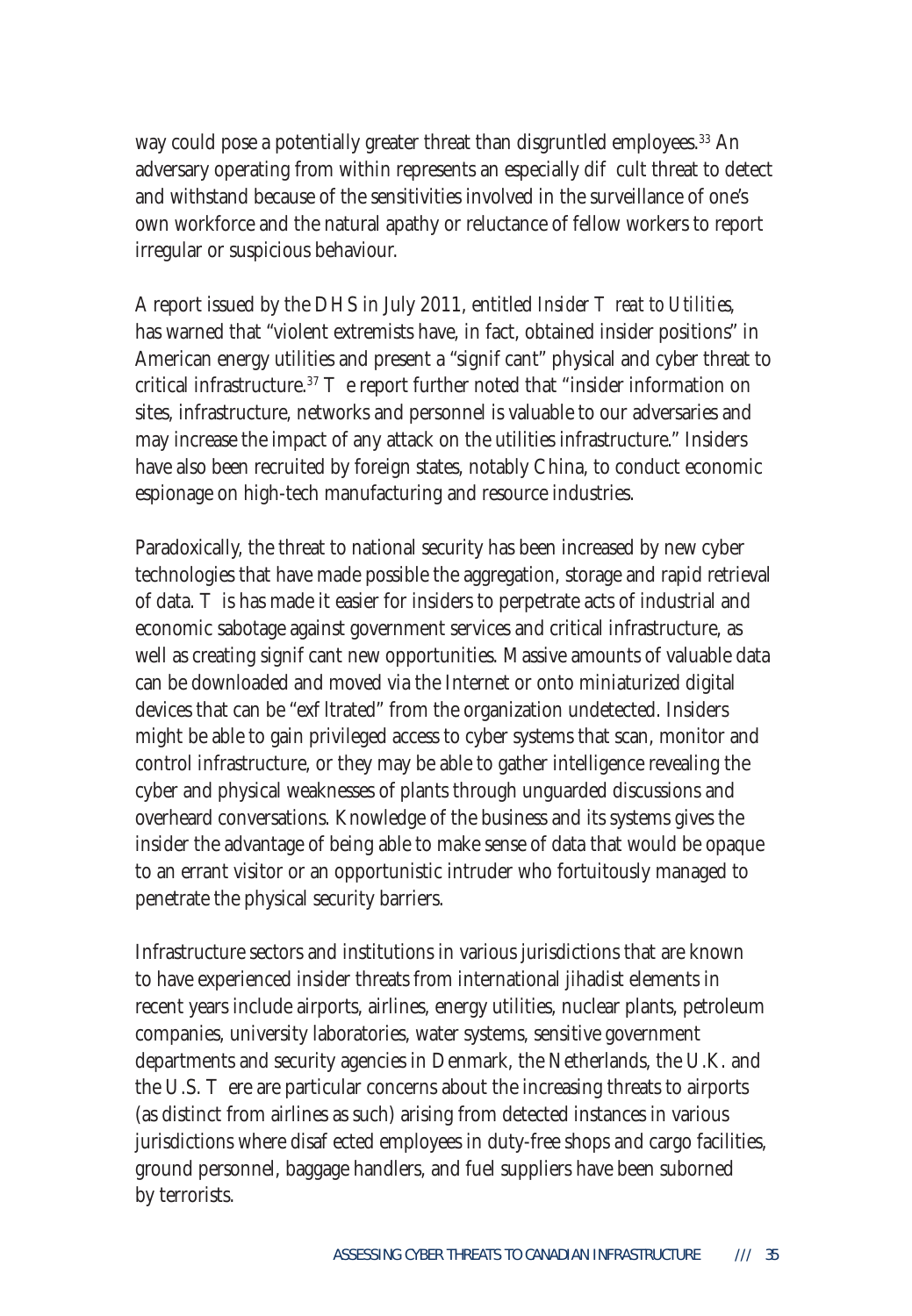In Australia, an aggrieved water treatment plant employee sabotaged a computerized control system, causing more than 200,000 gallons of sewage to be released into parks, rivers and the grounds of the Hyatt hotel.<sup>38</sup> In another insider case, a former security guard at a Dallas hospital was recently convicted of corrupting industrial control systems in order to shut down the air conditioning systems at his former workplace. He was sentenced to 110 months in prison in March 2011.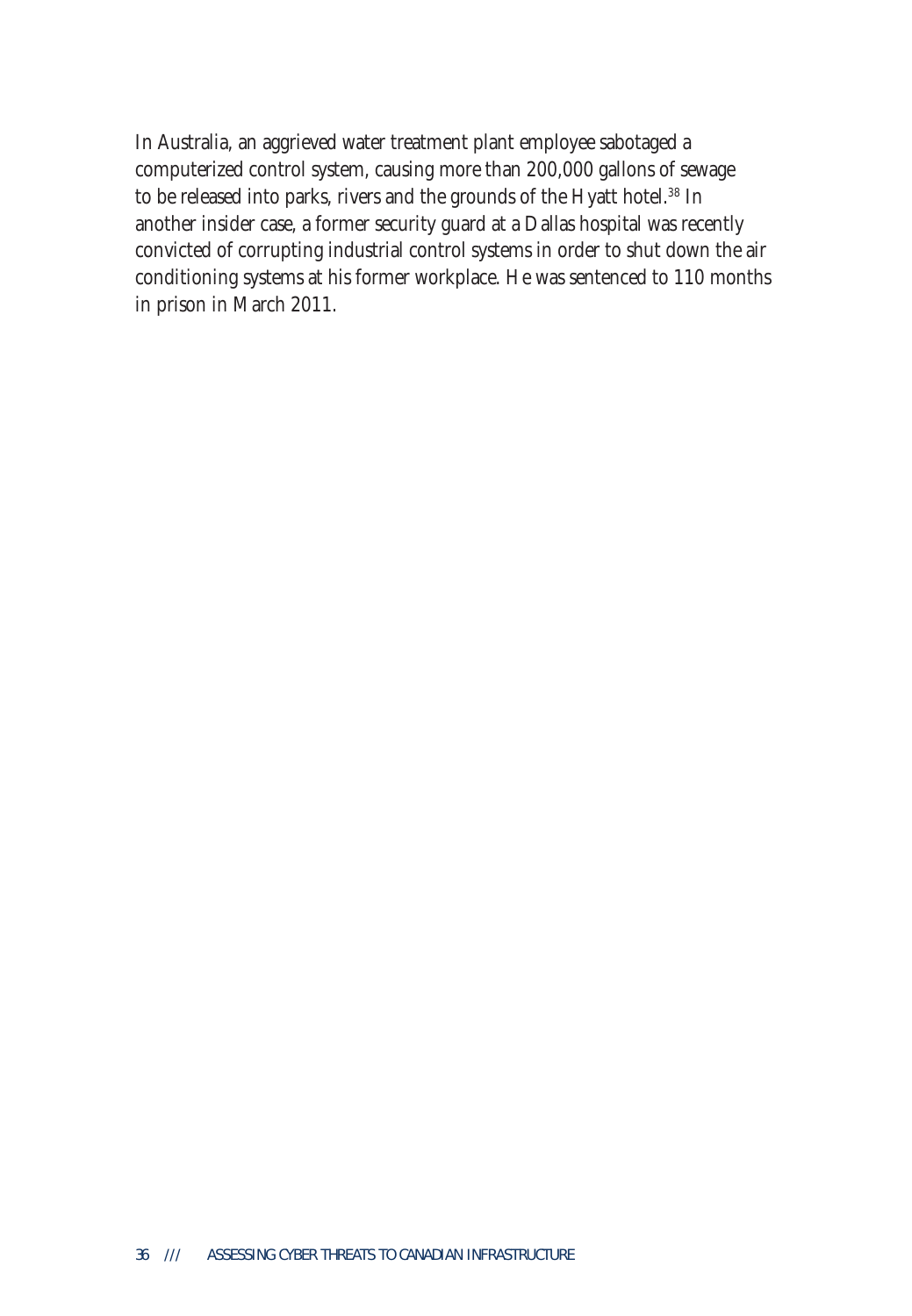## CHAPTER 3 RISKS AND PROBABILITIES OF CYBER ATTACKS

#### THE CYBER DOMAIN: CHARACTERISTICS AND CONCERNS

Countering cyber threats entails particular challenges because certain characteristics of the cyber domain that are absent or less signicant in other domains increase the complexity of assessing the probabilities and risks of cyber attacks.

#### *e* pace of change

Cyberspace is a technology-driven domain where game-changing innovations can emerge within days. As such, security threats can arise and evolve so rapidly that the balance of advantage may not swing back and forth as it traditionally does in the action/response cycles of other domains. The cyber-security rm McAfee reports that 60,000 new malware variants are launched virtually every day.

#### *Geographic boundaries*

Critical infrastructures tend to be those that operate in global markets and accordingly, international connectivity is indispensable to their business interests. Since there are no geographic boundaries in cyberspace, individuals, groups, and/or nation-state attackers can reside anywhere; their objectives are similarly boundless. e cyber domain, more than any other, has blurred the distinction between domestic and foreign threats, prioritized the requirement to increase international security intelligence gathering, and underlined the need to forge closer working relationships with private sector and foreign partners. Cyber technologies put pressure on the boundaries between organizations, encouraging them to share data more freely, implement the same processes, and converge on the same technologies.

#### *Anonymity and attribution*

While cyber threats can usually be analyzed in terms of ends, ways and means, the motive behind a large-scale attack, the technique used and the identity of the cyber-aggressor may be dicult, if not impossible, to determine because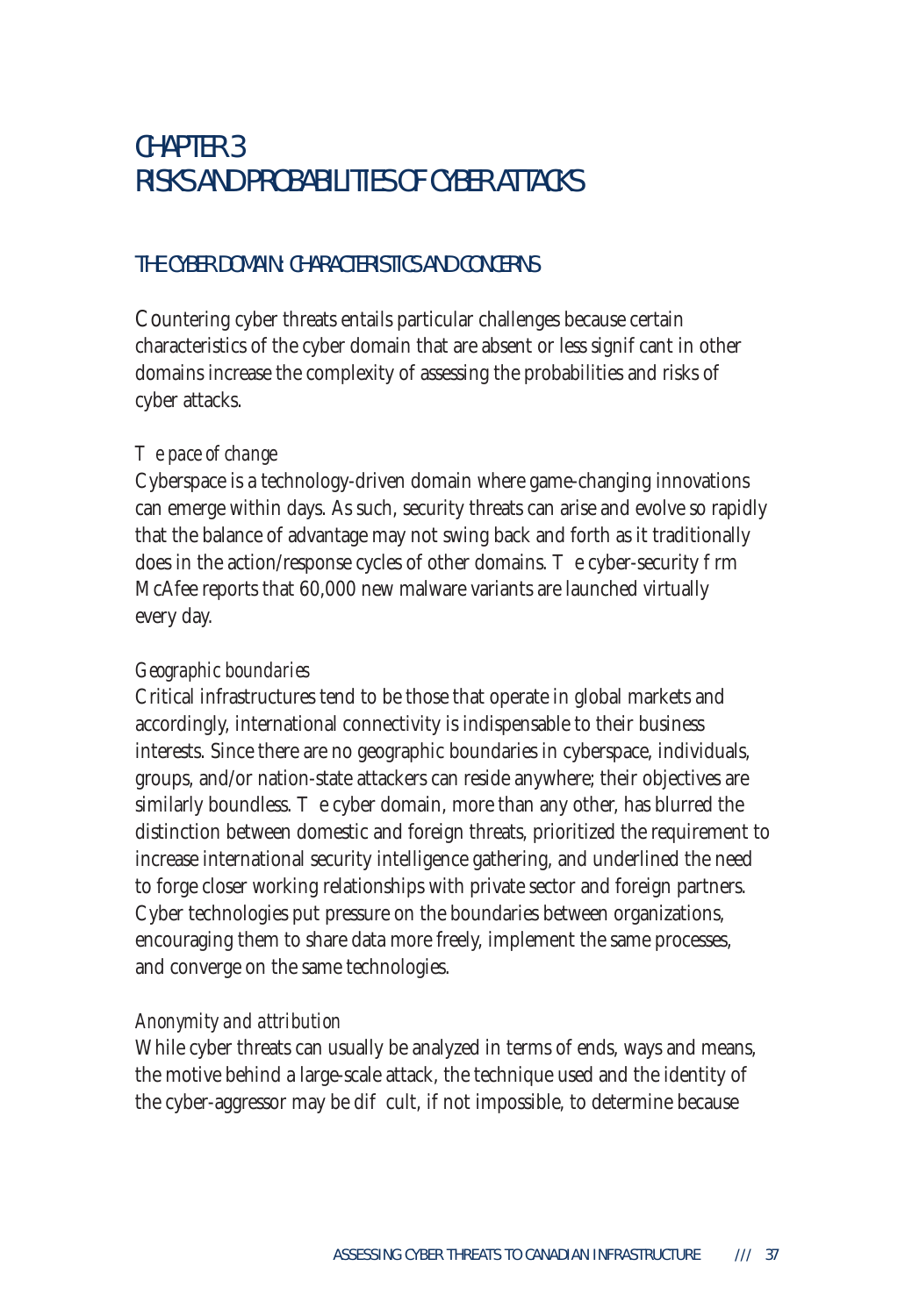of anonymity and the speed at which cyber threats evolve. e initiative therefore lies with the aggressor to a greater extent than in the case of threats in other domains, especially when the adversary is agile and innovative and the victim remains unaware or slow to grasp the complexities of the cyber threat environment.

#### *Laws, regulations and jurisdictional authority*

Protecting critical infrastructure in the ever-changing ICT environment is a demanding proposition, which requires that legislation be kept current with developments. e processes of achieving e ective legal regulation or applying political constraints and deterrents are more di cult in the cyber domain than in any other because of the problem of attribution, the speed of evolving new cyber threats and the lack of boundaries.

National and international legislators, law enforcement and regulators are struggling to catch up with emerging cyber threats: rules, protocols and standards are few, disconnected, and often conflicting. These concerns are re ected in the title of a recent report issued by the Security & Defence Agenda (SDA) think-tank, "Cyber Security: e Vexed Question of Global Rules," which, among other recommendations, emphasizes the need to develop best-practice-led international security standards.<sup>39</sup>

State responses tend to be unwieldy and fragmented because jurisdictional issues hamper a cohesive, holistic approach to cyber activities nationally or worldwide.

ere is no agreed de nition of what constitutes a cyber attack on a nation or a breach of sovereignty. At a global level, the fragmented ownership and regulatory control of ICT infrastructure is one of the major challenges. While one country may enact and enforce strict regulatory conditions against cyber criminals, those same criminals may be able to operate relatively openly in other countries that have less-developed programs.

Private sector owners and operators of the vital networks that serve critical infrastructure such as utilities, air tra $\;$  c control systems, banks and water suppliers, are increasingly looking to the security and intelligence agencies to coordinate alerts, provide threat intelligence, and issue guidance on protecting themselves against the growing number of viruses, worms and other malware being launched. Attempts to meet this need are likely to come up against constitutional, legal, jurisdictional and resource constraints as well as source protection and liability issues. Both sides have reasons to withhold information,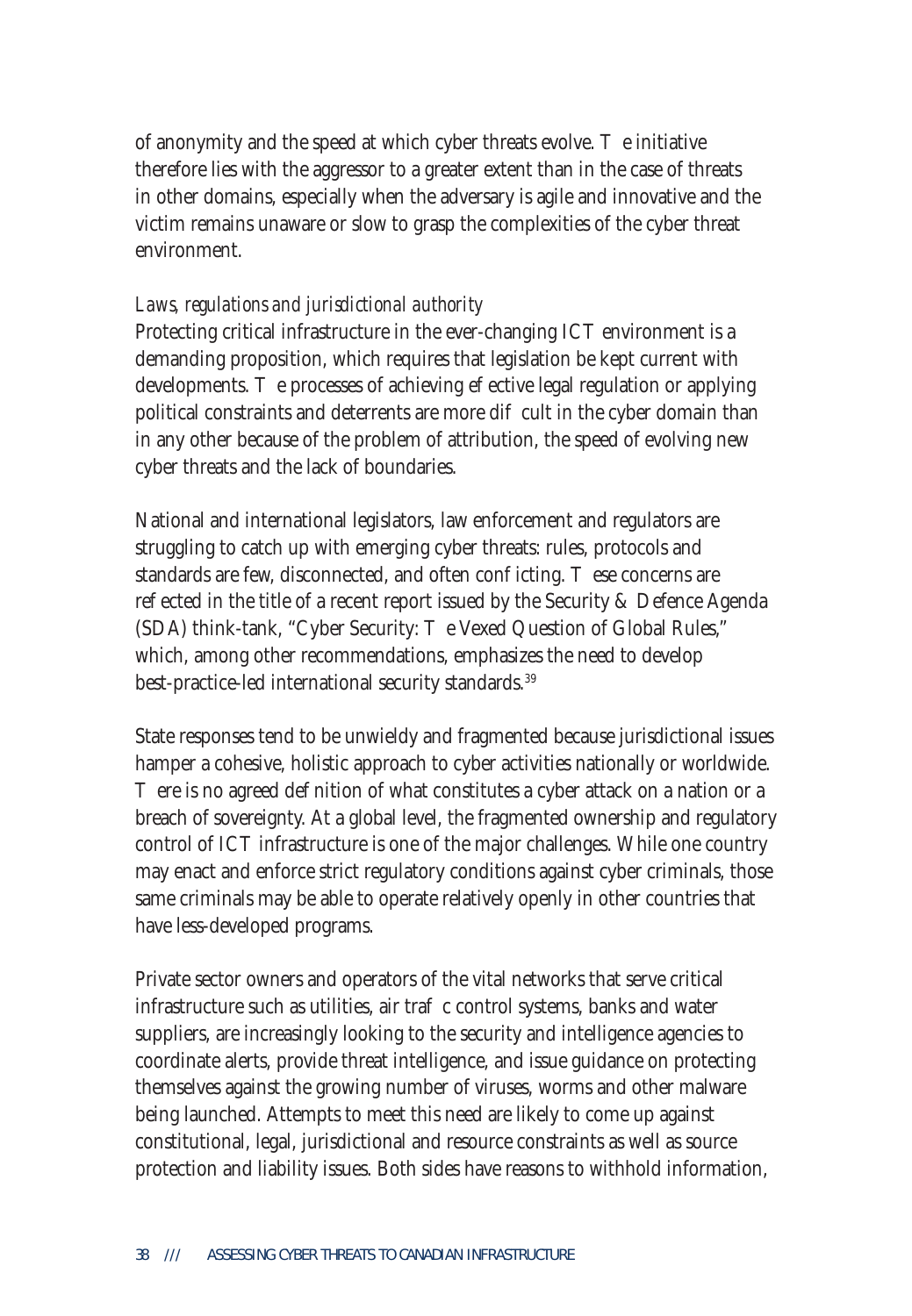but the potential threat necessitates change. Phyllis Schneck, Vice President and Chief Technology O cer, Global Public Sector, McAfee has said, "Until we can pool our data and equip our people and machines with intelligence, we are playing chess with only half the pieces."40

In the United States, the very law that established the country's intelligence services now prevents them from sharing classied information with private sector businesses. However, the Cyber Intelligence Sharing and Protection Act of 2011 is one of several U.S. initiatives designed to address cyber security in the private sector. e U.S. House Homeland Security Subcommittee has proposed a bill that would require DHS to develop cyber security standards and work with industry to enforce them.

#### *Ethical dimensions*

e di culties often involved in identifying the cyber aggressor or being able to analyze attacks in terms of motives and techniques have implications for threat and risk assessments as well as the ethics governing the security response. A cyber attack may appear to be less dramatic than a physical attack and not immediately viewed in life-threatening terms, but this would be a misleading perception in the case of a major attack on a power grid or the diversion of water systems, both of which could cause deaths and considerable human sue ring.

Finding a common framework of ethics, norms and values that can be applied to both aggressors and defenders engaged in cyber "con fict" will be dicult. Attackers may consider implanted software allowing them to disable or degrade the material and service supply chains of potential adversaries in the event of con ict as a preventive and *defensive* action. The defenders, however, are likely to view such an action as *o ensive* and a signal of future malign intentions. After jihadist elements had repeatedly launched cyber o ensives against its websites, Israel recently said that it would respond to cyber attacks in the same way it responds to terrorist acts.

We do not yet fully understand how social norms are shaped in the virtual world and this a ects our ability to deter and incentivize the various actors. It will be di cult to determine and de ne the acceptable rules of engagement for state, corporate and industrial espionage, especially where the line between private and public enterprise is blurred, or to decide to what extent hacktivist movements should be accommodated as a digital expression of legitimate civil disobedience. De ning the challenges and nding solutions requires an understanding of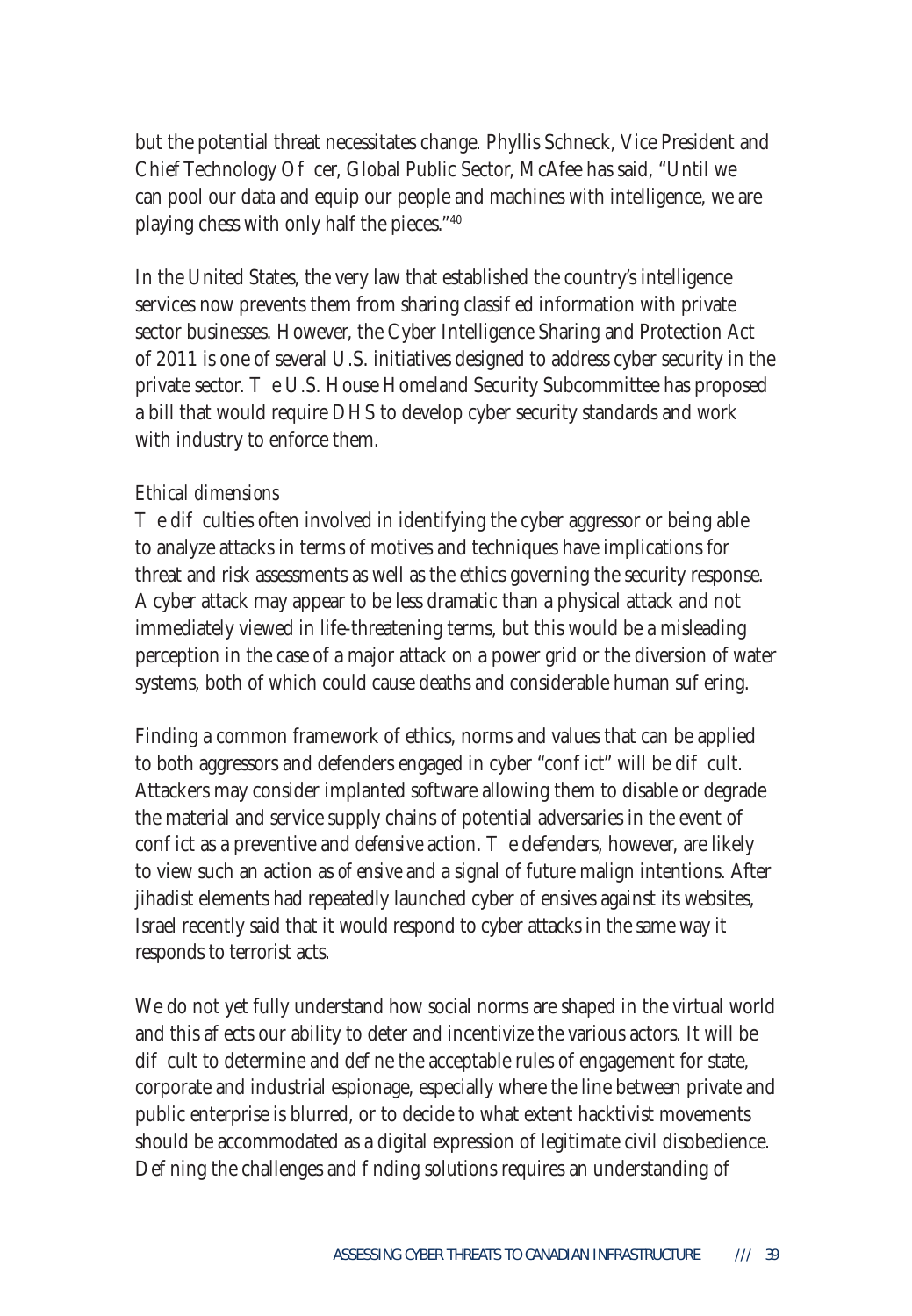human motives. Such an understanding can only be acquired through further research and discussion.

Opposition to initiatives aimed at enhancing cyber security is usually rooted in concerns and expectations about the balance between security and privacy.

e way forward would seem to require greater e orts at improving attribution capabilities so as to facilitate and justify actions against cyber attackers, while selectively reducing anonymity without sacri cing privacy rights.

#### EMERGENT THREATS

For adversaries confronting a stronger opponent in an asymmetric environment, cyberspace provides a relatively low-cost, risk-free haven for a broad range of disruptive, destructive and intelligence-gathering operations. Minor players can exercise considerable power in the cyber domain, which has become a multi-dimensional attack space that enables perpetrators to target critical infrastructures remotely and without physical exposure to defensive forces. Traditional physical methods of protecting critical infrastructure are no longer su cient, and Canada cannot continue to abide by the kind of reactive, defensive stance that has long characterized protective security.

O ensive techniques and technologies have rapidly evolved over the past twenty years, giving rise to new and more sophisticated threats based on the improvement of attackers' skill sets and the advanced technology at their disposal. Computerized critical infrastructure is not only highly vulnerable to penetration and exploitation via communications networks, but also to the infection of command and control systems, which would render them susceptible to physical destruction. The discovery of the Stuxnet cyber worm virus in 2010, the rst that was found to be speci cally designed to subvert the process controls of industrial systems, provided evidence of this. This was a new and destructive cyber weapon created to cross from the digital realm to the physical world in a direct attack that required no Internet link and had the potential to damage governments, organizations and critical infrastructure around the world.

Whereas control systems traditionally used combinations of radio and direct serial or modem connections, the current trend towards Internet-linked connectivity between multiple SCADA systems and central offer enetworks has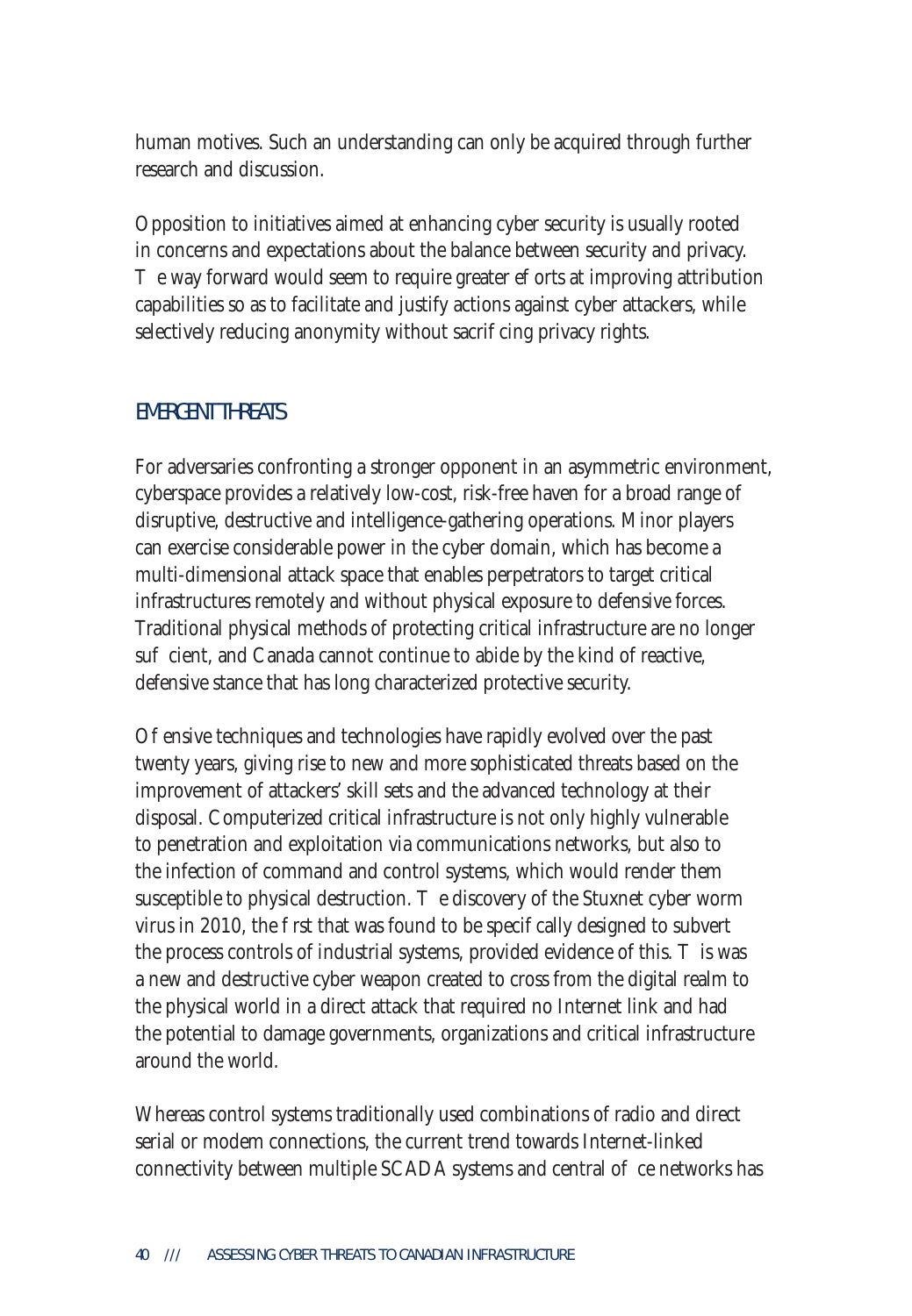increased this vulnerability and the risk of cascading consequences across critical infrastructure sectors.  $\blacksquare$  e Netherlands O  $\blacksquare$  ce of the National Coordinator for Counterterrorism has forewarned that there exists "a real possibility" that Stuxnet-type malware will be replicated by adversaries for cyber attacks on vulnerable critical infrastructure systems.<sup>41</sup>

Moreover, the increasing complexity of IT systems also means that there are more exploitable vulnerabilities that arise by accident and more opportunities to hide deliberately introduced vulnerabilities. At the same time, it is becoming harder for the nite number of trusted experts to check systems for integrity. While the SDA report on cyber security highlights the need to address the shortage of skilled cyber-security personnel to counter cyber threats, an Intelligence and National Security Alliance report emphasizes that cyber attackers do not need to be well-resourced or educated.

Furthermore, many Western nations are outsourcing the design, implementation and maintenance of Information Technology across all sectors to third-party providers, including developing countries. While this outsourcing and use of off-the-shelf, commercial technologies occurs for economic reasons, there are inherent security risks involved that the market does not take into account.

e same may be said of cloud computing and large data fusion centres.

e rapid movement of data that is an aspect of cloud computing and the archiving of massive volumes of data in one location raise further concerns about Internet security in terms of where cloud data is located and the extent to which it is vulnerable to hackers, espionage or accidental disclosure. Google has sited one-third of its cloud computing in Canada. Moving and archiving concentrated volumes of data to sites whose security is largely untested and whose vulnerabilities are still uncertain, could expose sensitive personal, corporate and even governmental information to potential risk, with farreaching implications for national security.<sup>42</sup>

e Director of the U.S. Federal Bureau of Investigation, testifying before the Senate Select Committee on Intelligence in January 2012, asserted that threats from cyber-espionage, computer crime, and attacks on critical infrastructure will surpass terrorism as the number one threat facing the United States. If so, this escalating cyber threat will likely have a parallel impact on Canada.

(See Appendix A, which provides more detail on the ICT Sector.)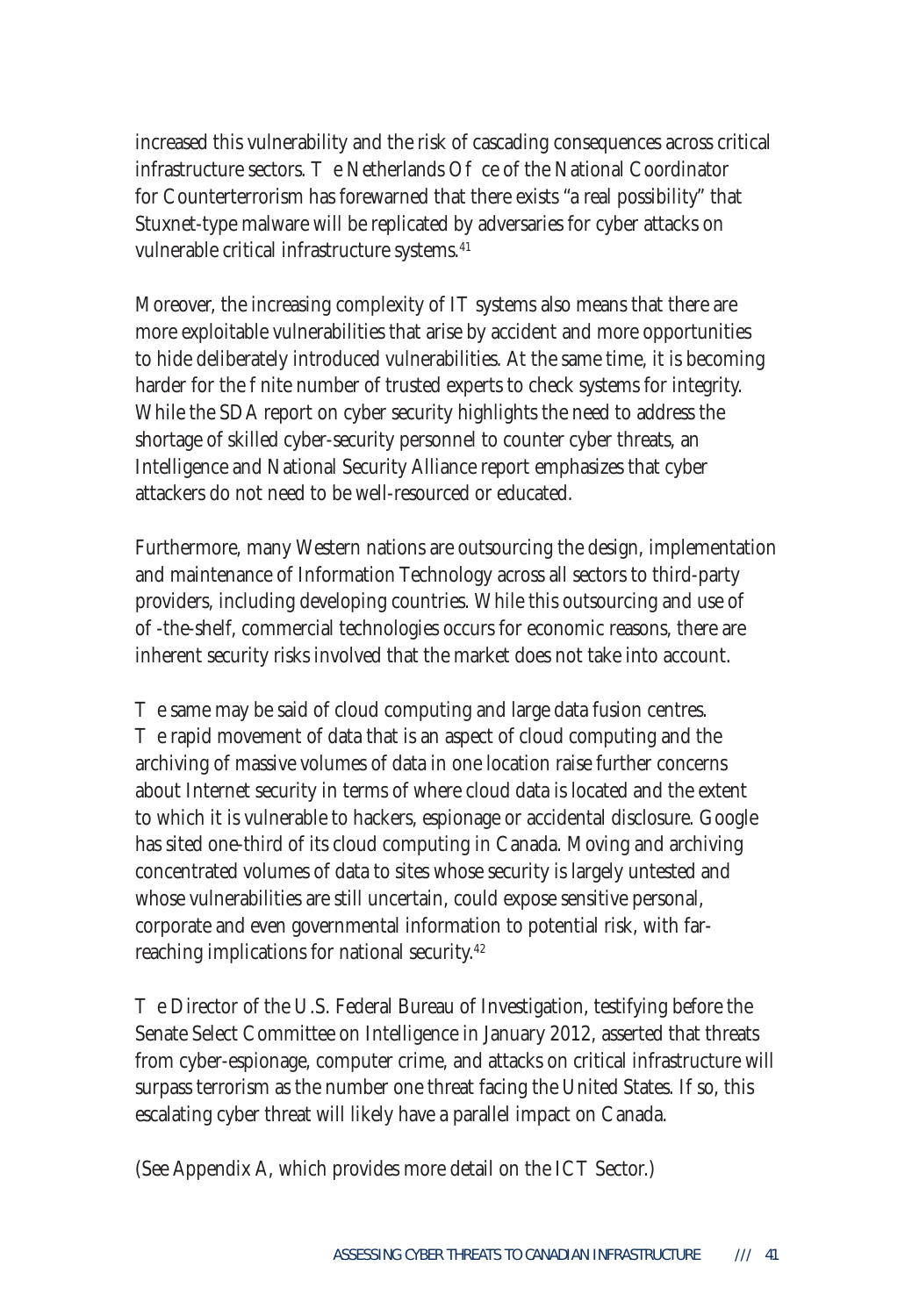#### ASSESSING RISK AND VULNERABILITIES

Conducting assessments of threats and risks is a complex process. e structural complexity of the threat needs to be fully understood and factored into assessments, but this is especially challenging with respect to terrorist threats and the malicious cyber targeting of critical national infrastructure. Private sector vendors of security products have commercial interests to promote that take no account of public sector needs and strategy, while corporate and commercial victims of cybercrime are reluctant to reveal that their networks have been compromised (even supposing they know). These informational impediments to a realistic assessment of threats and vulnerabilities are further exacerbated by the issue of security costs, which we address next.

A reliable way of estimating risk is needed to help managers of critical infrastructure decide how much security is needed at their facility. Risks are usually evaluated on an actuarial basis, which takes into account the record of threats mounted, known vulnerabilities and losses actually incurred. However, many emergent risks are unprecedented and cannot be determined with conventional actuarial methods. These have been described as "wicked" risks," because they cannot be assessed actuarially and require an assessment of the probability of the threat materializing. Is calls for enely-tuned analytical judgment based on a comprehensive understanding of the prospective player, its organizational complexity, belief system, ideological trends, cognitive and behavioural patterns, tactical doctrine and operational objectives.

In her pioneering work on "wicked risks," Nancy Hayden of the Sandia National Laboratory characterizes terrorism as a complex, dynamically interacting social, technological, and institutional phenomenon.<sup>43</sup> Some of the latest actuarial models developed by U.S. National Laboratories and by specialist risk modeling rms have taken steps to integrate "wicked risk" considerations into their probability assessments. (A number of these models are outlined in Appendix B.)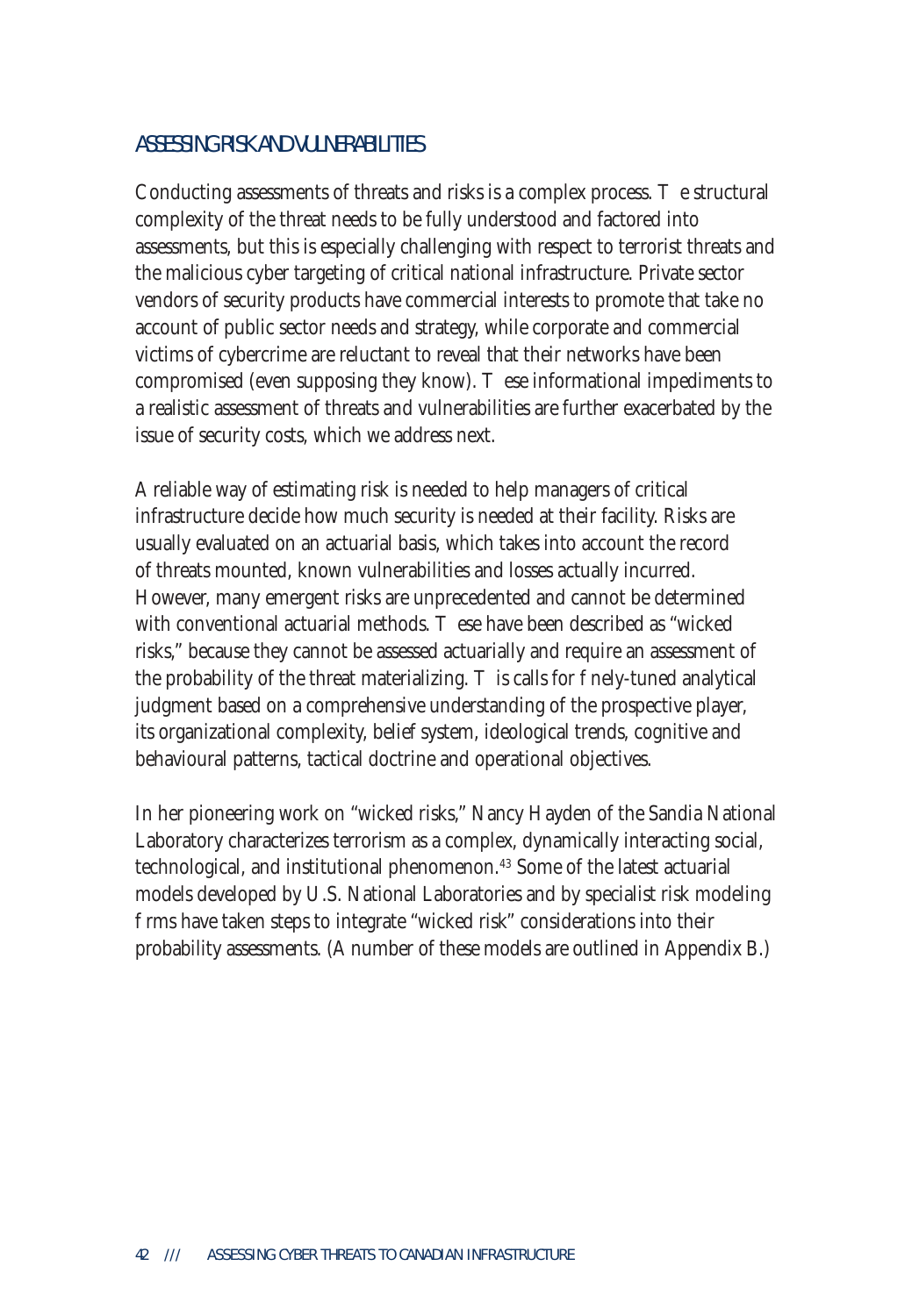## CHAPTER 4 COUNTERING THE CYBER THREATS: A PARTNERSHIP APPROACH TO CRITICAL INFRASTRUCTURE PROTECTION

Given the rapid changes in information and communication technologies, the Canadian government is not alone in concluding that existing defences will not be enough to ensure the integrity and availability of its information systems nor prevent critical infrastructure from being destroyed or shut down. A mounting sense of growing threats and vulnerabilities has impelled policy-makers in a number of jurisdictions to consider what more can be done to better secure cyber networks, enhance their resilience, and prevent terrorists and others who seek to undermine societal security and competitiveness from attacking critical infrastructures. While the majority of reported cyber incidents are exploitations, which have so far been deemed a lesser threat, U.S. concern about China's strategy of developing its economy by stealing technology is growing and has prompted calls for a more concrete response.

Since the threat derives from the properties of digital technologies, the response to the threat is generally sought among computer experts; if information security is perceived as a technical problem, proposed solutions will focus on identifying the vulnerabilities in an organization's computerized systems and providing engineering solutions—most of which will be identi ed and implemented through the private market. Technical levels of protection address numerous issues, but the primary means of attempting to build resilience is to invest in back-up, redundancy, air gaps and the like.

While the issue of information security has emerged as a result of technological change, there is growing acceptance that the problem cannot be dealt with solely at a technical-operational level, but rather requires a more holistic approach at a national level. e challenge becomes one of *protecting an information-based society as a whole* rather than protecting information infrastructures. Apart from stimulating investment in defensive technologies, this approach would entail a proactive cyber security initiative on the part of intelligence services to *prevent* infections rather than merely react to them. It would place greater emphasis on combating cyber exploitations that target government and business secrets and are as much of a threat to national security as large cyber attacks that damage or disrupt computer systems. Stopping the theft of intellectual property through cyber espionage is becoming a key objective of U.S. cyber strategy and is likewise a core responsibility of Canada's security and intelligence community.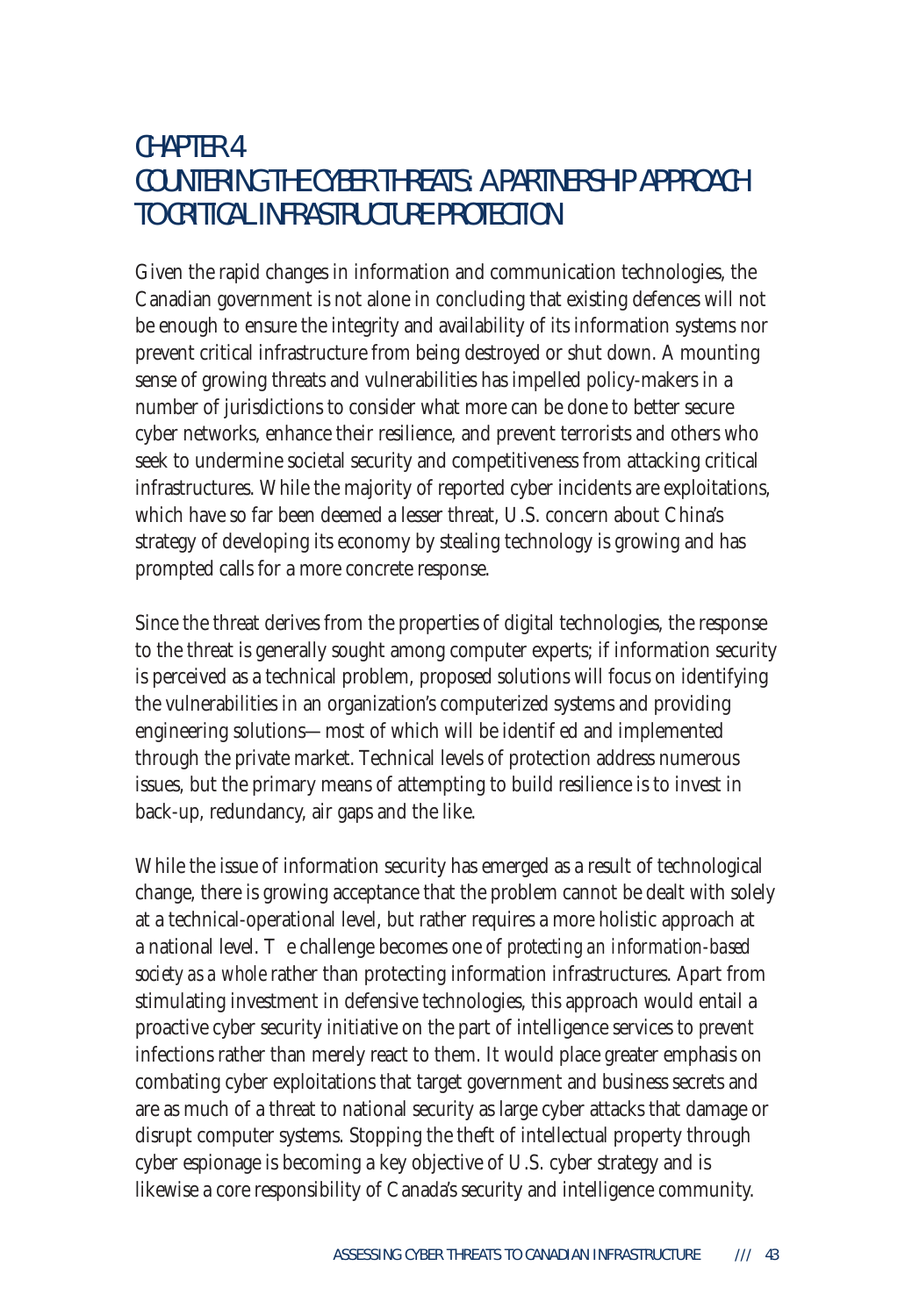National security is the prerogative of the *State,* but in Canada it is the owners and operators of critical infrastructure who are considered to be primarily responsible for the security and protection of their own assets. Private sector organizations can insure against actuarial and terrorism risks but, for the most part, senior managements tend to treat security as a troublesome and unwelcome cost of doing business, which must be minimized. Complacency, if not apathy, typically prevails in many executive suites, especially with regard to cyber and terrorist threats, according to an international survey.<sup>44</sup> Security o cers rarely have access to their senior management. Indeed, there are known instances where senior executives actually refused to listen to threat assessments from their own security personnel lest they incur liabilities.

A major consideration for owner/operators is the nancial cost of ensuring the security of their critical infrastructure assets against cyber threats. is cost burden can include expenses incurred for built-in redundancies, hardware and software solutions, specialist sta ng and professional training, as well as contingency planning. While the onus for protection against criminal threats falls clearly on the owner/operators themselves as a cost of doing business, national security-related threats have rami cations that extend beyond the private domain and also a ect the public interest.

Accordingly, it would seem appropriate that the costs of protecting critical infrastructure against certain threats to national security be borne in a proportionate manner by all those who bene t: Some assistance from central government revenue to ensure that critical infrastructure owner/operators take account of low-probability but high-consequence risks would better safeguard not only the commercial interests of the owner/operators of critical infrastructure but also bene t the public more broadly and enhance their con dence in government to maintain essential services in times of crisis.

e United States' Cyberspace Strategic Plan aims to improve cyber security resiliency with technology that enables secure software development; to introduce economic incentives like market-based, legal, regulatory, or institutional interventions; and to develop strategies to help security professionals make it more costly and di cult for attackers to act.<sup>45</sup> If enacted next year, a new cyber security bill recently introduced in Congress would designate the DHS as the lead agency responsible for protecting both government and private sector networks, and would require critical infrastructure operators to develop and submit a cyber security plan to the DHS for approval.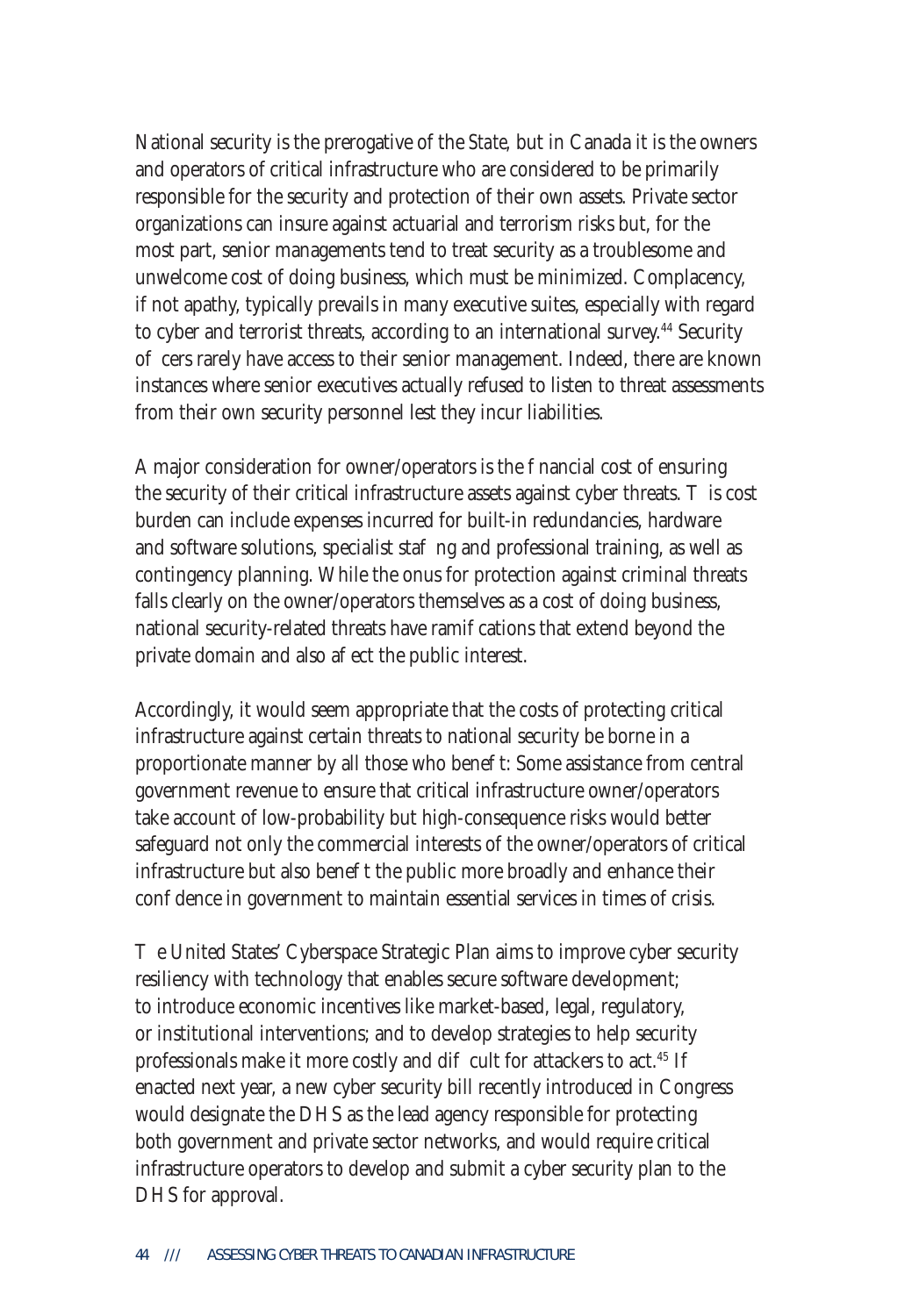## A WAY AHEAD—THE ROLE OF INTELLIGENCE

Cyber security is typically perceived as an essentially defensive means of protecting digital assets, with an emphasis on technical solutions. A defensive posture is procedurally passive and reactive and will always trail behind emergent threats. e initiative remains with the adversaries. Consequently, the protection of critical infrastructure and information systems against cyber threats is now rapidly being re-conceptualized as the defence of an information-based society as a whole—a national security consideration. And in national security as in war, the best defence is predicated on a robust  $\sigma$  ence. In going beyond merely defensive, technical solutions, a proactive approach to the protection of critical infrastructure against cyber threats will have to utilize intelligence capabilities and assets to prevent attacks by identifying and forestalling prospective threats.

Canada's new counter-terrorism strategy incorporates a "deny" element aimed explicitly at reducing potential cyber security vulnerabilities, inter alia, through proactive measures. 46 An assessment of adversaries' current and future cyber capabilities would be an obvious example. Whereas the United States also has a demonstrated ability to conduct cyber attacks to degrade or otherwise destroy an adversary's computerized system, Canada's immediate national security interest lies in mounting an e ective, robust campaign against cyber attacks by terrorists and foreign nation-states that denies them the means to operate in this domain.

In the UK, the Centre for the Protection of National Infrastructure (CPNI) works closely with other central agencies to provide advice to businesses and organizations across all sectors of the country's critical national infrastructure, helping mitigate risk and reduce vulnerability to threats in the cyber domain. It also provides warnings, alerts and assistance in resolving serious IT security incidents. e CPNI is a part of the UK Security Service.

Mike McConnell, former Director of U.S. National Intelligence, recently commented on the unique capabilities of U.S. intelligence agencies that could be enlisted to help protect American companies from cyber espionage and attack. e key question is how that capability can be harnessed and made available to the private sector so that critical infrastructure could be better protected.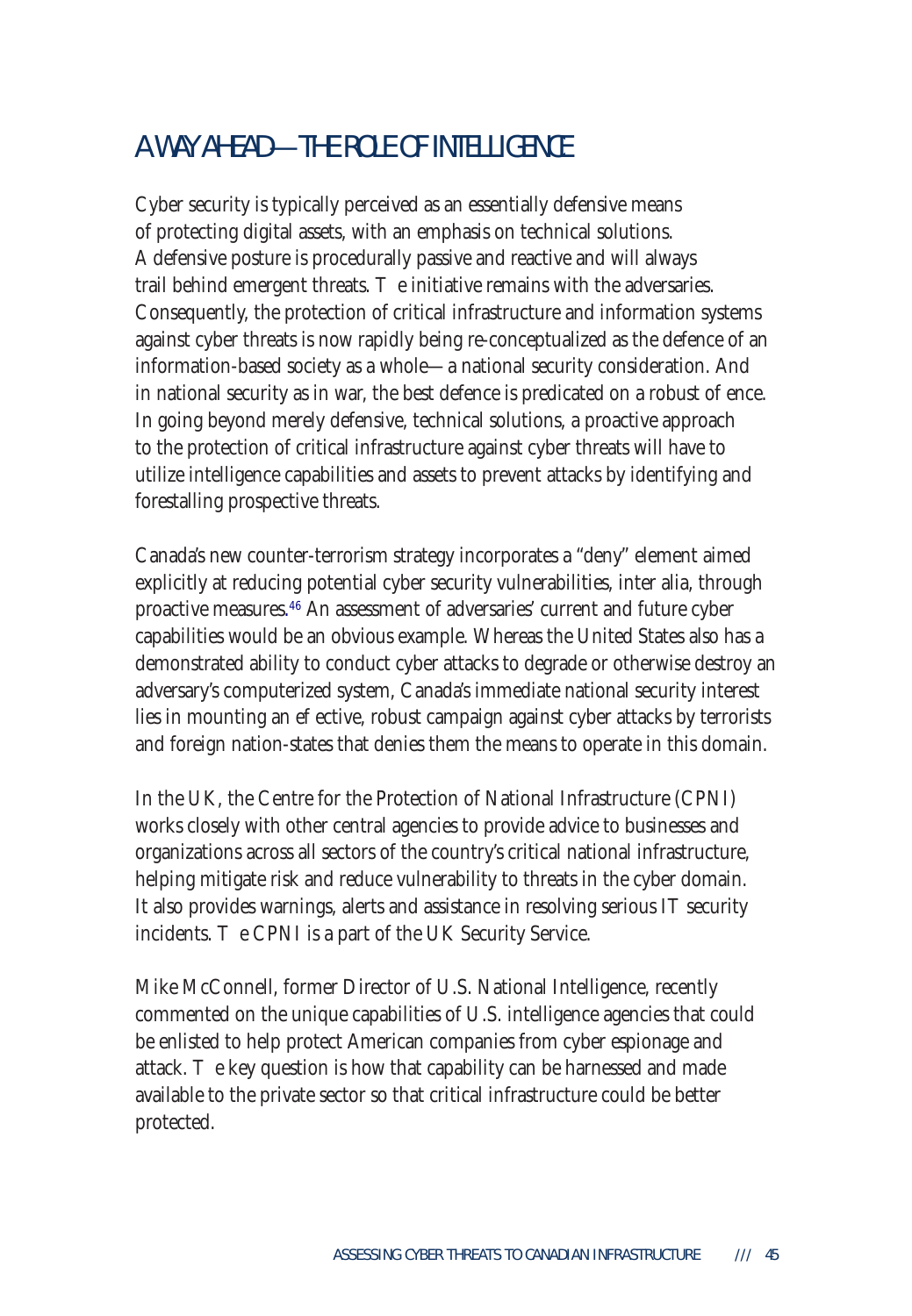Although the U.S. is developing more robust and proactive cyber security capabilities, the main priorities, according to McConnell, should be to protect America's critical infrastructure such as the nancial sector, the electric power grid and transportation from cyber attack, and to stop the theft of intellectual property through cyber espionage. ese mirror Canada's own cyber-security concerns. A new cyber bill approved by the U.S. House of Representatives Intelligence Committee in December 2011 would allow American intelligence agencies to share cyber-threat information with private companies. Since it is the government that has access to intelligence on the threats, but private sector stakeholders who bear primary responsibility for protecting critical assets, some arrangement for dovetailing the two must be found. Very often the owner/ operators are actually the rst to become aware of new cyber viruses and worms, and therefore it is essential that a formalized process for collecting, analyzing and disseminating information about serious cyber incidents be put in place.

Detection of threats requires, as set out in Canada's new counter-terrorism strategy, "strong intelligence capacity and capabilities, as well as a solid understanding of the strategic drivers of the threat environment, and extensive collaboration and information sharing with domestic and international partners."47 Canada's security and intelligence community has a unique mandate to act in the interest of national security by virtue of its access to sensitive threat information and its analytic and operational capabilities and experience. Signals intelligence is also key to the detection of immediate threats. eir combined e orts to protect Canadian information networks from intrusions are achieved through a collaborative partnership in which investigative leads are shared in order to assist in the detection, identi cation and pre-emption of would-be attackers, including insiders.

Along with these core competencies and operational capabilities, Canada's intelligence services has other means to help bring about a more robust and proactive national security response to cyber threats. e information-sharing that already takes place with critical infrastructure stakeholders, as and when appropriate, can be reinforced through the creation of  $e$  ective partnerships in knowledge capacity-building, which could cement public/private sector collaboration in cyber security. Intelligence services have credibility and a unique competence in performing these roles by virtue of their access to threat information, technical and analytic expertise, and investigative experience.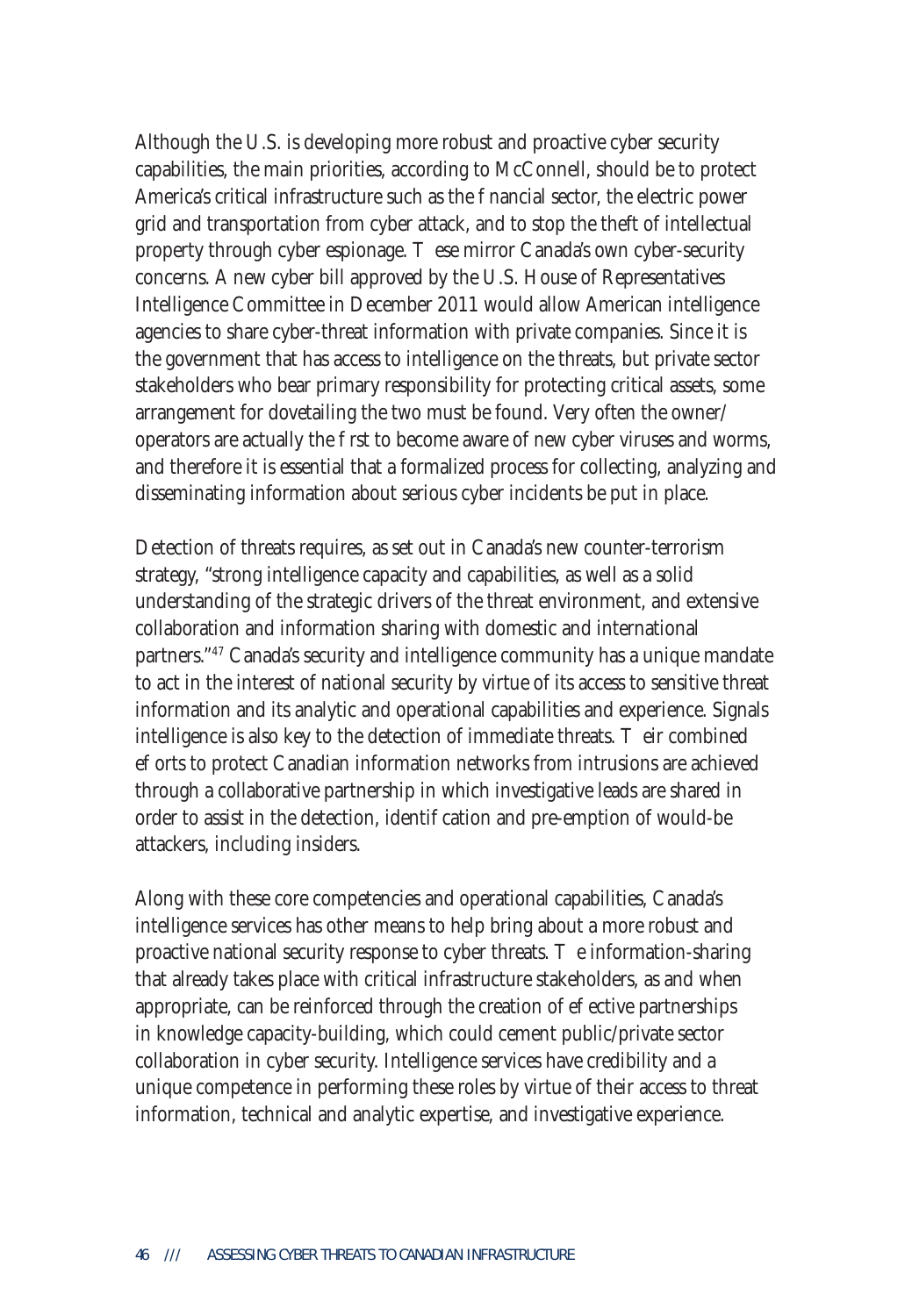Critical infrastructure stakeholders in the Energy and Utilities, Finance, ICT, and Transportation sectors in Canada have been accustomed to managing the risks to their facilities at a local level. Nevertheless, it is widely acknowledged by stakeholders in these key sectors that there are weaknesses and gaps in their cyber defences against current threats. A more holistic, nely-tuned partnership approach between the private sector and the security and intelligence community is warranted to help stakeholders—as well as local authorities—o set these vulnerabilities, mitigate any potential damage and pre-plan resilience.

An often-neglected aspect of an intelligence-based approach to critical infrastructure protection, including cyber security, is the training pre-requisite. Execent SDA report on *Cyber Security: e Vexed Question of Global Rules* made the point that a cyber-security skills gap a ected the ability of private sector firms to recruit qualied personnel to meet their security needs.<sup>48</sup> Specialized training and quali cations are necessary to prepare corporate security o cers for the handling, protection and use of intelligence-based material. Likewise, intelligence analysts and managers must be equipped with the requisite competencies and skills to understand the threats, vulnerabilities and interdependencies associated with speci c industrial sectors and processes, as well as their organizational attributes and needs. Without such training and properly quali ed security managers and practitioners, no strategy, no tactic and no defence can be fully e ective.

A proactive intelligence approach to cyber security for critical infrastructure should demonstrate the following attributes:

- e operational objectives would be to detect and forestall cyber threats to critical national infrastructure and public safety.
- $\cdot$  Cyber security activities would be geared to the identi cation and systematic collection, analysis and reporting of threats to critical infrastructures.
- · Intelligence information should be made available on a "need to-share" basis among partners in the security, intelligence and law-enforcement communities. Private sector owner/operators of critical infrastructure assets would be expected to share their own assessments of vulnerabilities and threats with intelligence services and security authorities, as well as report any compromise of their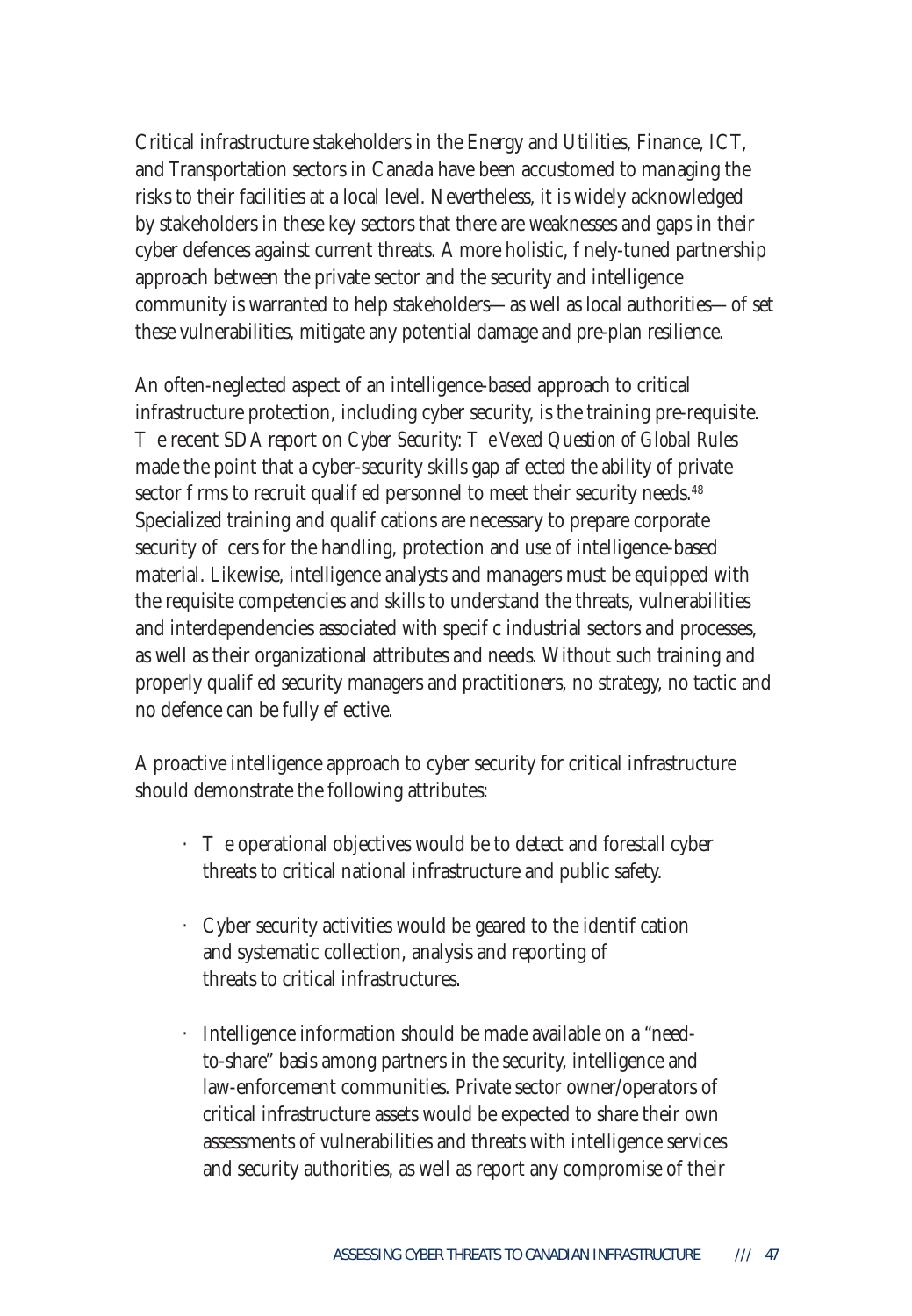networks. is information would be protected on a classied basis. · Actionable threat intelligence on cyber threats to critical national infrastructure would be disseminated to security-cleared personnel in targeted private sector facilities.

· A rapid reaction capability is required to mitigate attacks, prevent escalation and derive lessons learned in order to advance best practices.

Whether cyber threats arise from international terrorism, state-sponsored espionage or malicious hacktivists, any targeting of critical infrastructure can represent a potential threat to the national security and public safety of Canadians. Intelligence capabilities should be deployed to detect and prevent the targeting of critical infrastructure and ensure the pursuit and prosecution of the perpetrators. A coordinated, intelligence-based response to cyber threats could prevent intrusions into sensitive facilities and ICT systems and mitigate any residual damage.

Intelligence is a key component of tactical and strategic decision-making. In the cyber arena, intelligence can enhance the ability of governments and stakeholders to assess the e ects of cyber attacks, mitigate the risks, and streamline cyber security into an e cient and cost-e ective process based on well-informed decisions. A 2011 report issued by the Cyber Council of the Intelligence and National Security Alliance (INSA), entitled *Cyber Intelligence: Setting the Landscape for an Emerging Disciplin*e, began with the proposition that "While quanti able assessments of the net impact of cyber attacks are di cult to discern, the cost is great enough to warrant the need for a cyber security apparatus supported by sophisticated cyber intelligence."49 Intelligence support for cyber security within and among critical infrastructure assets should aim to ensure that the cost to adversaries of trying to exploit systemic vulnerabilities is high, that the prospects of success are minimal, that the probable consequential damages are mitigated, and that industry and society are properly prepared for resilience.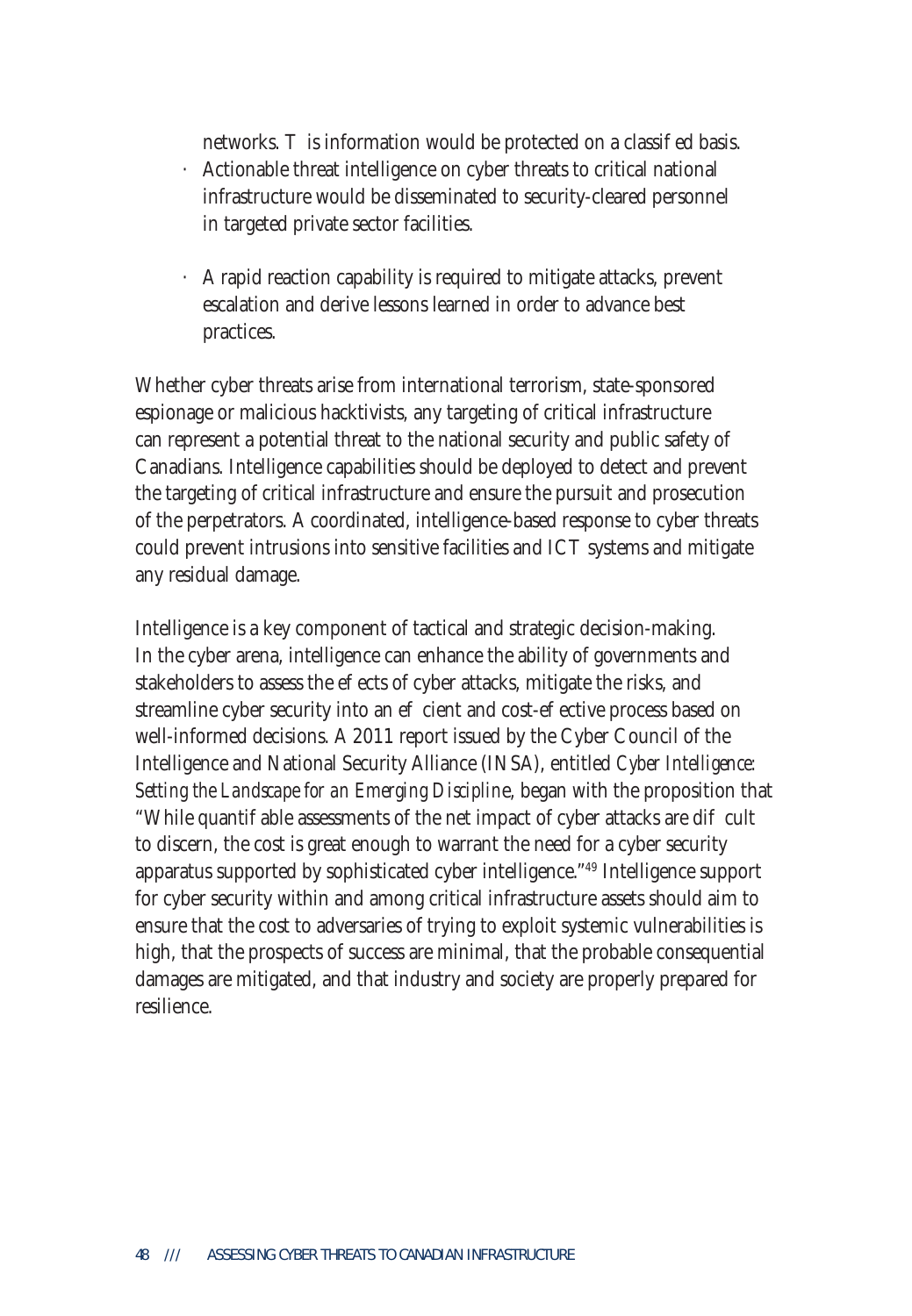# APPENDIX A THE STRUCTURAL DYNAMICS OF THE INFORMATION AND COMMUNICATIONS TECHNOLOGY SECTOR

 $e$  Information and Communications Technology infrastructure sector includes telephony, radio and television broadcasting, Internet connectivity, perimeter access controls, and space satellite monitoring and control. In a globally competitive environment, Canadian owner/operators of critical infrastructure facilities, like their counterparts elsewhere, are increasingly likely to introduce sophisticated cyber technologies to promote e ciencies and operational e ectiveness.

ese new technologies include computerized control systems that are used in many industries to monitor and control sensitive processes and physical functions. ey perform vital functions across critical national infrastructure systems including electric power generation, transmission and distribution; oil and gas re ning and pipelines; water treatment and distribution; and railways and mass transit systems.

Typically, control systems collect sensor measurements and operational data from the eld, process and display this information, and relay control commands to local or remote equipment. In the electric power industry, control systems can manage and control the generation, transmission and distribution of electric power—for example, by opening and closing circuit breakers and setting thresholds for preventive shut-downs. Employing integrated control systems, the oil and gas industry can control the ree ning operations at a plant site, remotely monitor the pressure and ow of gap pipelines, and control the ow and pathways of gas transmission. Water utilities can remotely monitor well levels and control the pumps; monitor ows, tank levels, or pressure in storage tanks; monitor water quality characteristics; and control the addition of chemicals. Control systems perform functions that vary from the simple to the complex i.e. monitoring the environmental conditions of a single  $o$  ce, to managing most of the activities in a nuclear power plant.

ere are two primary types of control systems: Distributed Control Systems (DCS), which are typically used within a single processing or generating plant, or over a small geographic area; and Supervisory Control and Data Acquisition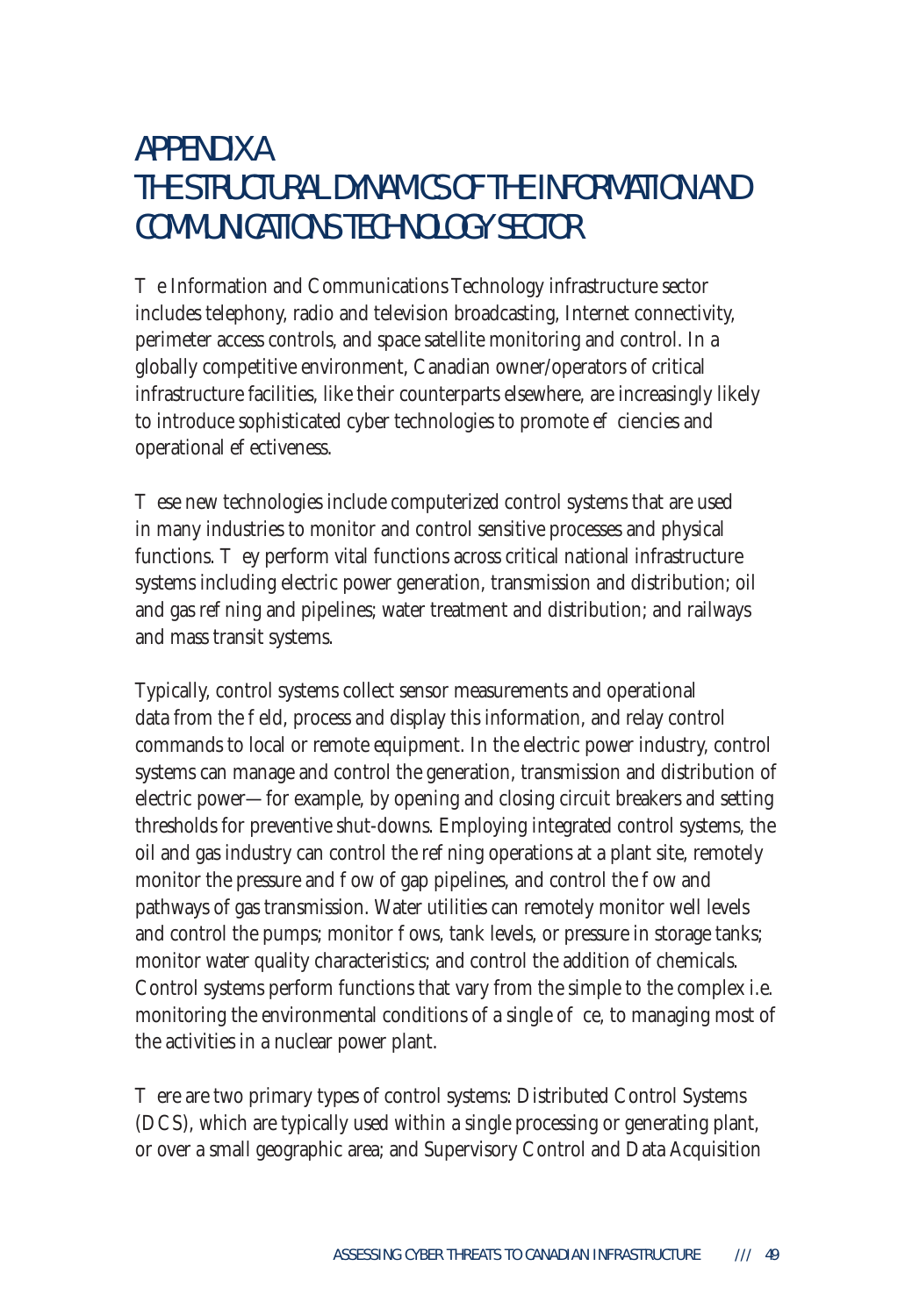(SCADA) systems, which are used for large, geographically dispersed distribution operations. As an example, a utilities company may use a DCS to generate power and a SCADA system to distribute it.

e vulnerability of Internet communications poses signi cant risks to the critical infrastructure and operations they support. In the past, proprietary hardware, software, and network protocols made it dielect to understand how control systems operated and therefore how to hack into them; today, the drive to reduce costs and improve performance has led organizations to adopt standardized technologies and the common networking protocols used by the Internet. Widely used standardized technologies have commonly known vulnerabilities, rendering more systems susceptible to attacks, while at the same time the availability of sophisticated and e ective exploitation tools that are relatively easy to use has increased the number of people with the knowledge to launch attacks. e increased connectivity of these control systems to others, insecure remote cyber connections, and widespread availability of technical information about control systems has escalated the risks and incidence of cyber attacks.

ICT-based technologies are used in the Transportation sector for air passenger reservations and boarding control, air cargo management, and the Free And Secure Trade (FAST) and Pre-Arrival Processing System (PAPS) border preclearances for trucking. Internet-linked ICT systems are used in the Finance sector to operate client accounts, remote banking machines (Automated Teller Machines or ATMs), credit/debit card charge card devices, and wire transfers of funds.

SCADA and related ICT technologies are inherently vulnerable to two distinct potential cyber threats: (1) the threat of unauthorized access to control software so as to take over the host infrastructure's functioning; and (2) the threat of malicious packet insertion into the infrastructure hosting the SCADA device for espionage purposes or eventual sabotage. Whereas control systems have traditionally used combinations of radio and direct serial or modem connections, the current trend towards Internet-linked connectivity between multiple SCADA systems and central  $\sigma$  ce networks is creating potential vulnerabilities to cyber attacks—vulnerabilities that may directly lead to the compromise or damage of attendant infrastructure and in addition have a farreaching impact on society due to interdependencies.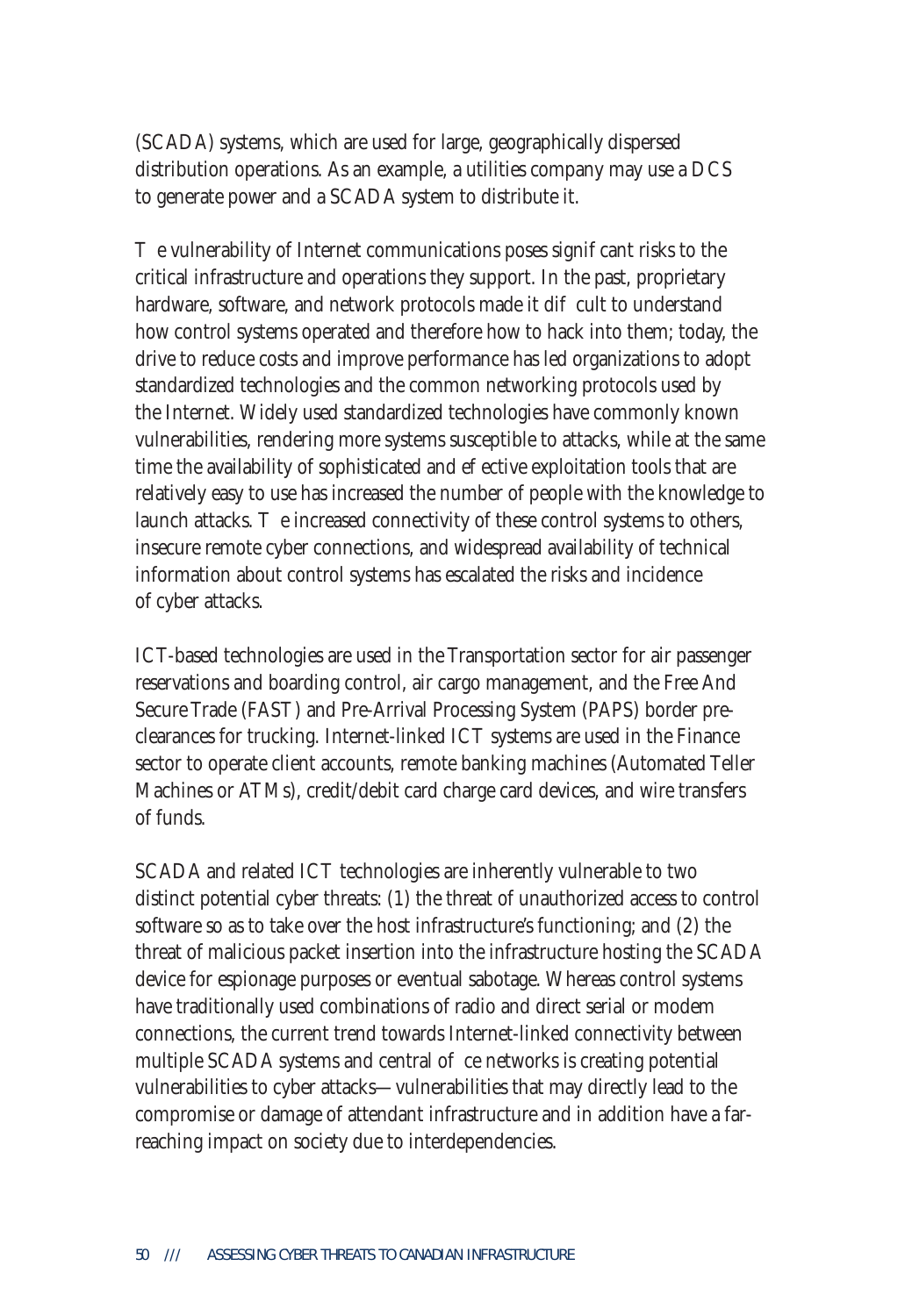ICT is inherently vulnerable to cyber in Itration, typically via the Internet, for such purposes as accessing and extracting sensitive information, manipulating or diverting data ows, or interfering with SCADA and other industrial control systems. e Internet infrastructure is itself quite robust, with built-in redundancies. ere is no evidence of any hostile cyber attack to date (February 2012) actually targeting the Internet.

Critical infrastructure sectors and systems are increasingly relying on spacebased Global Positioning Satellites (GPS) for positioning, navigation, and timing (PNT) but while the GPS system is considered to be highly accurate, very robust and reliable, its PNT signals are vulnerable to disruptions due to naturally occurring phenomenon such as space weather events or malicious interference.

Data and the software needed for processing it are increasingly stored in large data centres, installations that make heavy demands on the electricity grid. While these technologies facilitate government and commercial business, they also o er targets of opportunity for criminals and other malicious perpetrators.

Widespread reliance on space-based GPS for positioning, navigation, and timing (PNT) services presents a unique cyber security risk, according to Brandon Wales, Director of the DHS Homeland Infrastructure reat and Risk Analysis Center. Incidents of GPS interference are reportedly on the increase and include a jamming attempt at Liberty International Airport, Newark, New Jersey in early 2010, when the Ground Based Augmentation System (GBAS), which provides GPS data for aircraft approaches and departures, was targeted.

e rapid movement of data that is an aspect of cloud computing raises further concerns about Internet security, both in terms of where cloud data is located and the extent to which it is vulnerable to hackers, espionage or accidental disclosure. e trend to cloud computing is expected to accelerate so that by 2015 it is expected to account for nearly  $34\%$  of trage at the world's data centers, the huge computing stations that now process and distribute most of the Internet's information. ese data centers represent an ever-larger driver of Internet tra c, serving as digital engines for the Internet's most-used services: Google, Facebook, Amazon, Apple's iCloud and many others. Google has sited one-third of its cloud computing in Canada, which can have far-reaching implications for national security. By early 2012, cloud computing systems will also have been developed for disaster management platforms to enable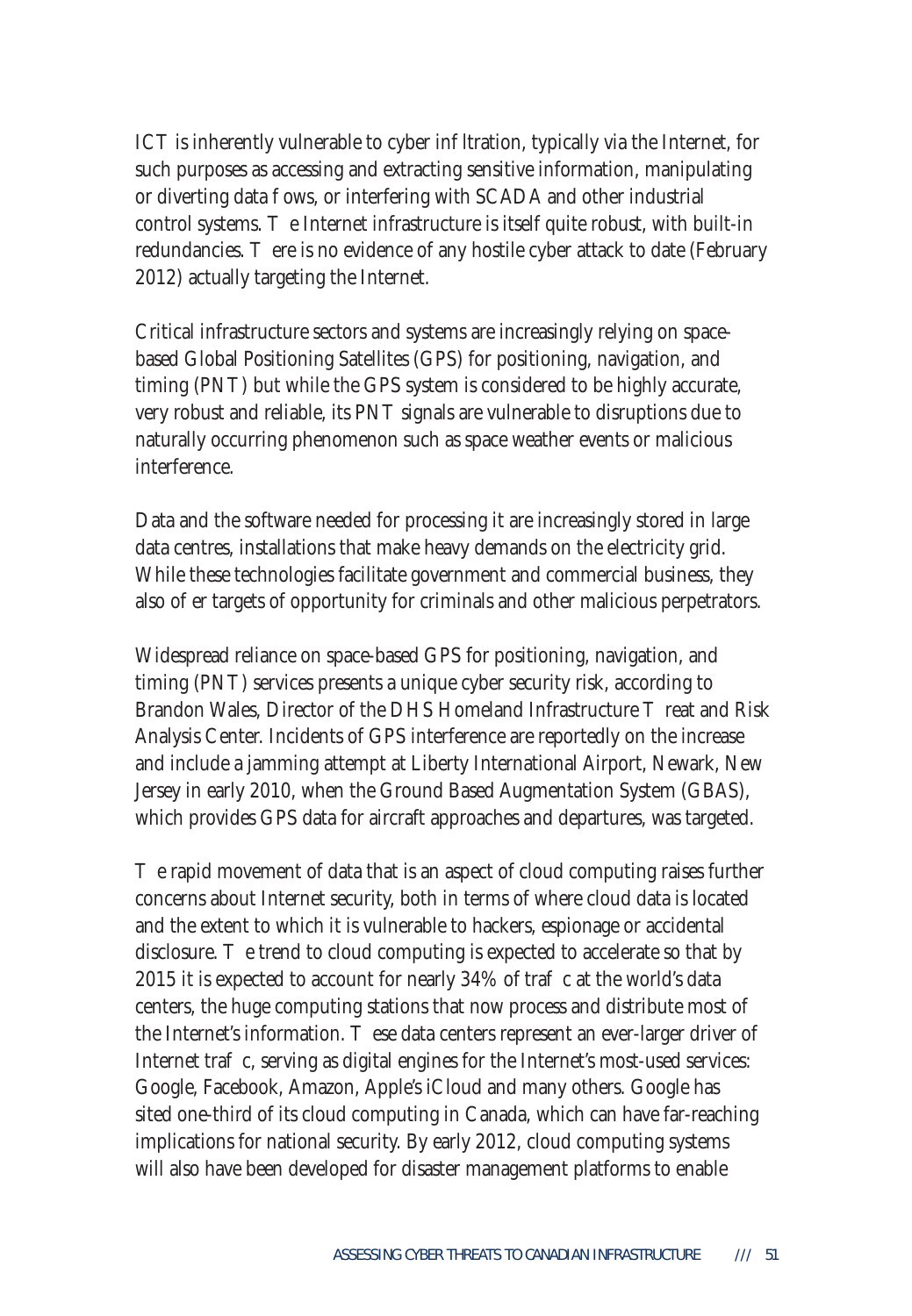users (rst-responders, governments, relief organizations, volunteers and local residents) to access information, communicate, and collaborate in real-time from all types of computing devices, including mobile handheld devices, such as smart phones, PDAs and iPads.

e ICT sector has been undergoing rapid change: Most organizations rely on the Internet for access to essential business data or software applications—often managed by third party providers. Voice services are migrating online too, with increasing numbers of companies opting for Voice over Internet Protocol (VoIP) as a low-cost alternative to traditional telephony. Unless this is securely designed from the outset, a VoIP channel to and from a network can be a potential security hole in an otherwise secure system.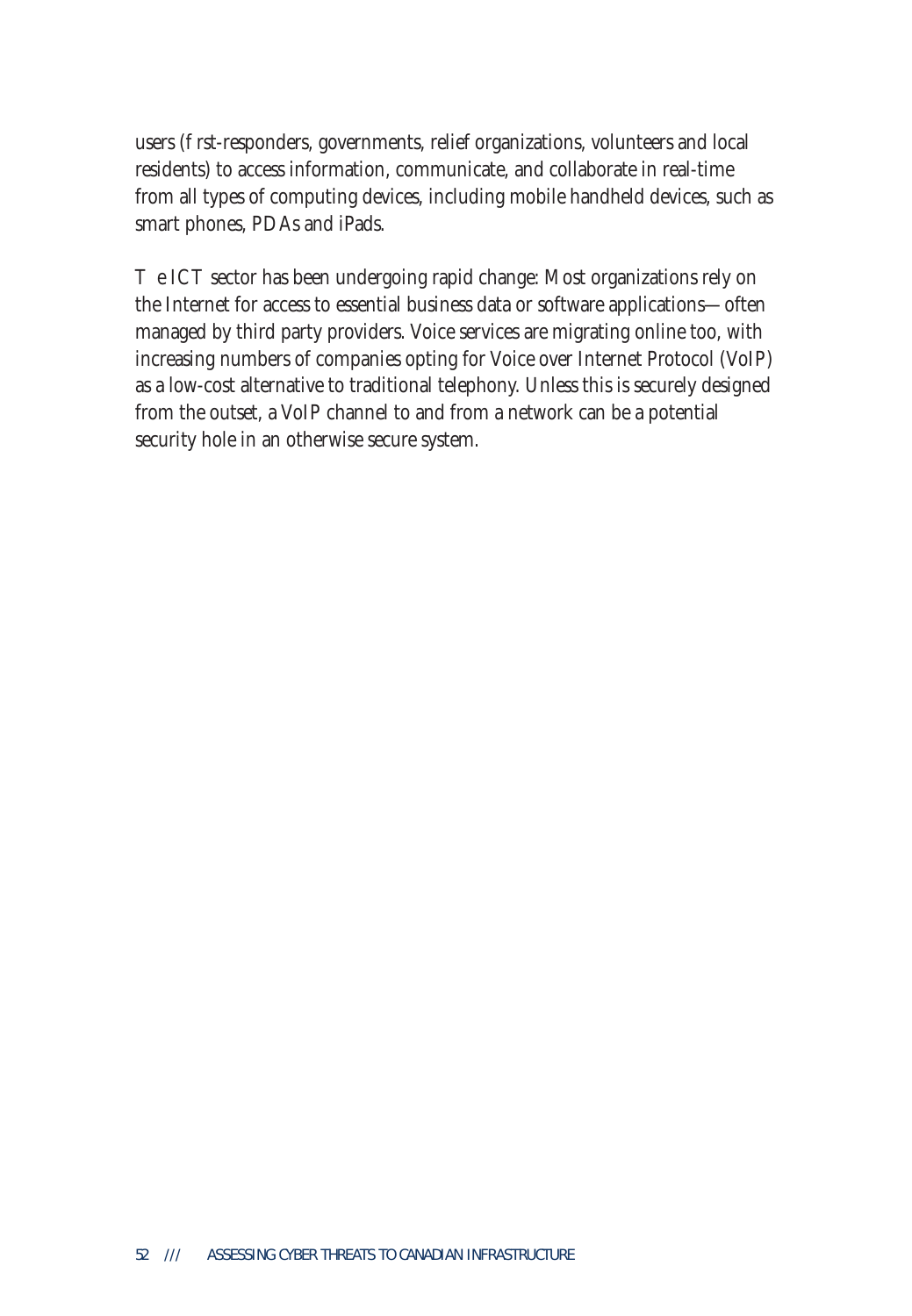# APPENDIX B MODELING RISKS AND VULNERABILITIES

Various methodologies have been developed in recent decades by U.S. National Laboratories and private insurers to better evaluate the risks and vulnerabilities of critical infrastructure to terrorist threats and malicious cyber targeting.

In the United States, the DHS has established a National Infrastructure Simulation and Analysis Center (NISAC) to build national knowledge capacity regarding the protection of critical infrastructure. NISAC is charged with providing modeling and simulation capabilities for the analysis of critical infrastructure risks and vulnerabilities, drawing upon research work at the Sandia National Laboratories and Los Alamos National Laboratory.<sup>50</sup>

Sandia Laboratories has developed a methodology to assess risk at various types of facilities and critical infrastructures and to reduce it by a process of identifying and evaluating security system upgrades. Sandia has also collaborated with the Environmental Protection Agency (EPA) and industry groups to develop a risk assessment methodology for assessing the vulnerability of water systems in the U.S. Possible tools include agent-based modeling, cognitive modeling and ideological trend analysis.

e Argonne National Laboratory, in partnership with the DHS, has developed methodology to systematically evaluate the protection posture and vulnerability of critical infrastructures.51 Sector and sub-sector vulnerabilities are assessed by means of a vulnerability index to identify potential ways to reduce vulnerabilities and assist in preparing sector risk estimates. The owner/operator also receives an analysis of the data collected for a speci c asset, which gives an indication of the asset's strengths and weaknesses with regard to security. e initiative is part of a broader DHS Enhanced Critical Infrastructure Protection Program designed to mitigate vulnerabilities, enhance relationships, and improve information-sharing between public and private entities.

AIR Worldwide, a U.S.-based catastrophic risk modeling firm, produced an update of its terrorism model for the United States in October 2011. It is intended for use by insurers and reinsurers to assess potential losses due to terrorist attack. The AIR target/landmark database includes a full spectrum of potential targets at risk from a likely attack, many of which are deemed "trophy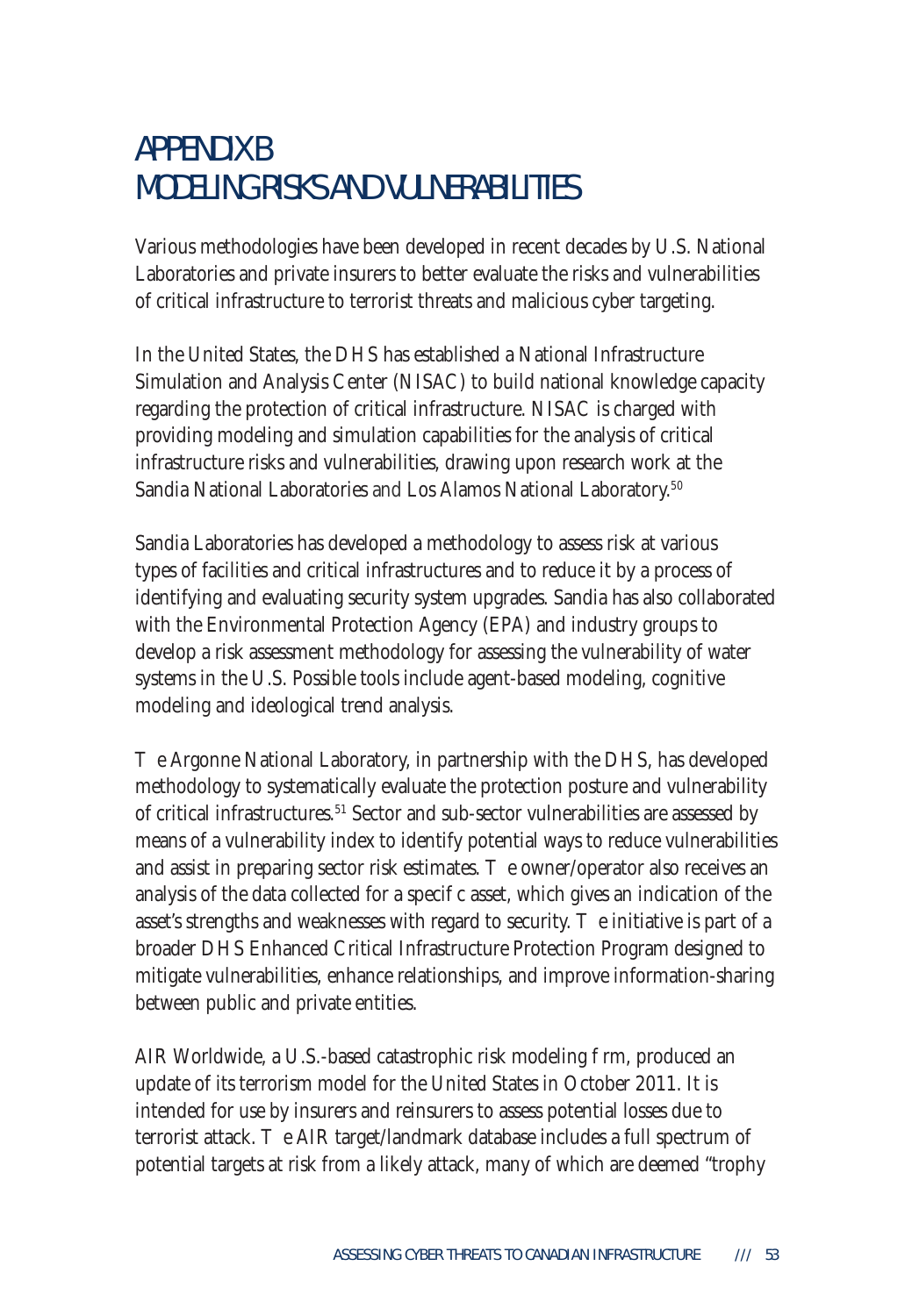targets." A rigorous assessment methodology is utilized to estimate potential future attacks, taking account of a full range of threats, including those from domestic extremists, foreign regimes and state-sponsored organizations, and loosely a liated networks of like-minded small groups and individuals.<sup>52</sup>

In the UK, a prominent reinsurance intermediary, Aon Ben eld, announced in November 2011 its new "UK terrorism catastrophe model," with updated attack scenarios and probabilities. <br> **e** model estimates the nancial loss to life insurers from potential terrorist events and helps meet the requirements of the proposed European Union Solvency II regulation, which requires insurers to gain a better understanding of their exposures and consequently their reinsurancebuying strategy. is new model simulates attacks against potential UK targets, including places of worship, nancial centres, infrastructure, and government and military locations. e model reects attempts to integrate traditional actual assessments with input on event frequency, credible attack types and damage pro les for various scenarios.<sup>53</sup>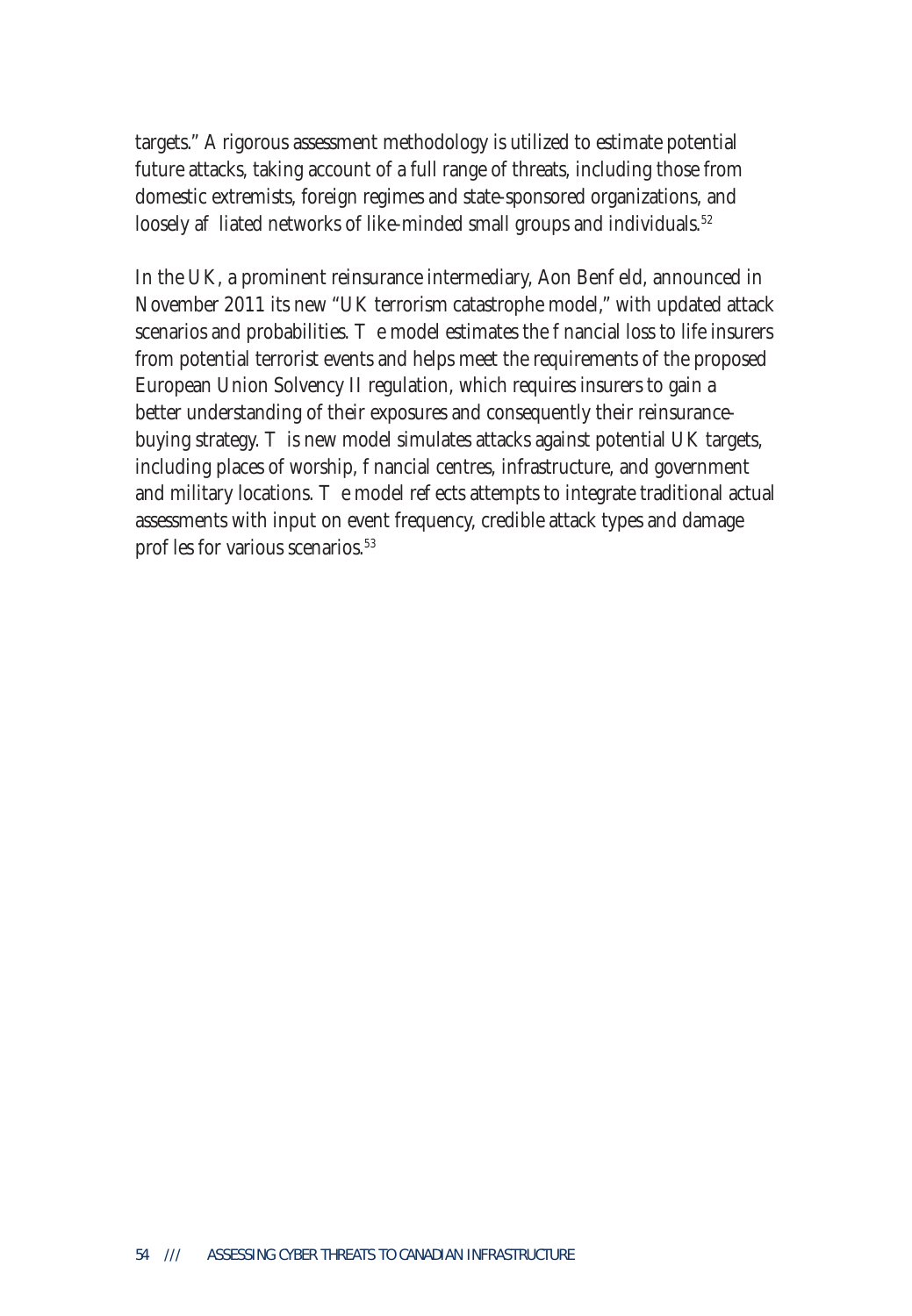## ENDNOTES

(Endnotes)

- 1 Lior Tabansky, "Critical Infrastructure Protection against Cyber reats," *Military and Strategic A airs,* Vol. 3, No. 2, November 2011, p. 2.
- 2 *Technology, Policy, Law and Ethics Regarding U.S. Acquisition and Use of Cyber Attack Capabilities*, National Research Council Report, p.1. e National Academies Press, 2009.
- 3 Privy Council O ce, *Securing an Open Society: Canada's National Security Policy* (2004), accessible at: http://www.pco-bcp.gc.ca/docs/information/publications/natsec-secnat/natsec-secnat-eng.pdf.
- 4 Public Safety Canada, *National Strategy for Critical Infrastructure* (2010), accessible at: http://www. publicsafety.gc.ca/prg/ns/ci/ntnl-eng.aspx.
- 5 Public Safety Canada, *Action Plan for Critical Infrastructure* (2010), accessible at: http://www. publicsafety.gc.ca/prg/ns/ci/\_/ct-pln-eng.pdf.
- 6 Public Safety Canada, *Canada's Cyber Security Strategy: For a Stronger and More Prosperous Canada* (2010), accessible at: http://www.publicsafety.gc.ca/prg/ns/cbr/\_/ccss-scc-eng.pdf.
- 7 However, there are some private sector and non-governmental organizations that are not deemed Critical National Infrastructure, such as law rms, nancial accounting rms, R&D entities and universities, which could be holding information and knowledge resources of national signi cance, but nevertheless might not be consulted on cyber security under existing partnering arrangements for the Cyber Security Strategy.
- 8 Public Safety Canada: *Building Resilience Against Terrorism*, (Ottawa, 2012), p. 6.
- 9 Ibid., p. 22.
- 10 Ibid.
- 11 Ibid., p. 7.
- 12 Ibid.,
- 13 Ibid., p. 22-23.
- 14 Al-Qaida in Saudi Arabia: *Excerpts from " e Laws of Targeting Petroleum-Related Interests,"* written by Shaykh Abdullah bin Nasser al-Rashid (aka Abdelaziz bin Rashid al-Anzi), Global Terror Alert, March, 2006 (http://www/globalterroralert.com).
- 15 Adeeb al-Bassam, "Bin Laden and the Oil Weapon," *Sawt al-Jihad* (Voice of Jihad), Muharram, 28 AH (February, 2007), p. 9. is item appeared as e Knight of Jihadi Media: Issa al-Awshan: "A Special Interview with the Leader: Karim al-Majati - may Allah Accepts Him Bin Laden and the Oil Weapon," *Sawt al-Jihad [Voice of Jihad]*, e irtieth Issue, e Month of Muharram, 1428 IC, translated by the SITE Institute, Washington DC: *Al-Qaeda in Saudi*  Arabia Presents the Return of its Publication, [Voice of Jihad], the irtieth Issue.
- 16 Sheikh Anwar al-Awlaki, "e Ruling on Dispossessing the disbelievers unbelievers; wealth in Dar al-Harb," *Inspire*, 1431/2010, p. 59.
- 17 17 "Full Transcript of bin Laden's Speech," *Al Jazeera.net*, October 30, 2004: http://english.aljazeera. net/NR/exeres/79C6AF22-98FB-4A1C-B21F-2BC36E87F61F.htm.
- 18 Public Safety Canada: *Building Resilience Against Terrorism*, pp. 22-23.
- 19 e Head of Foreign Operations, "e Objective of Operation Hemorrhage," *Inspire*, November 1341/2010, Special Issue: Operation Hemorrhage targeting air cargo aircraft, p. 7; Yahya Ibrahim, "\$4,200," *Inspire*, November 1341/2010, Special Issue Operation Hemorrhage targeting air cargo aircraft , p. 15.
- 20 e Head of Foreign Operations, "e Objective of Operation Hemorrhage," *Inspire*, p. 7.
- 21 Yahya Ibrahim, "\$4,200", *Inspire*, p. 15.
- 22 Association France Presse, "Al-Qaeda calls for the new attacks on West," February 25, 2011, accessible at: http://www.mysinchew.com/node/53796.
- 23 United Kingdom, Secretary of State for the Home Department: *CONTEST. e United Kingdom's Strategy for Countering Terrorism* (London, July 2011), para. 2.47.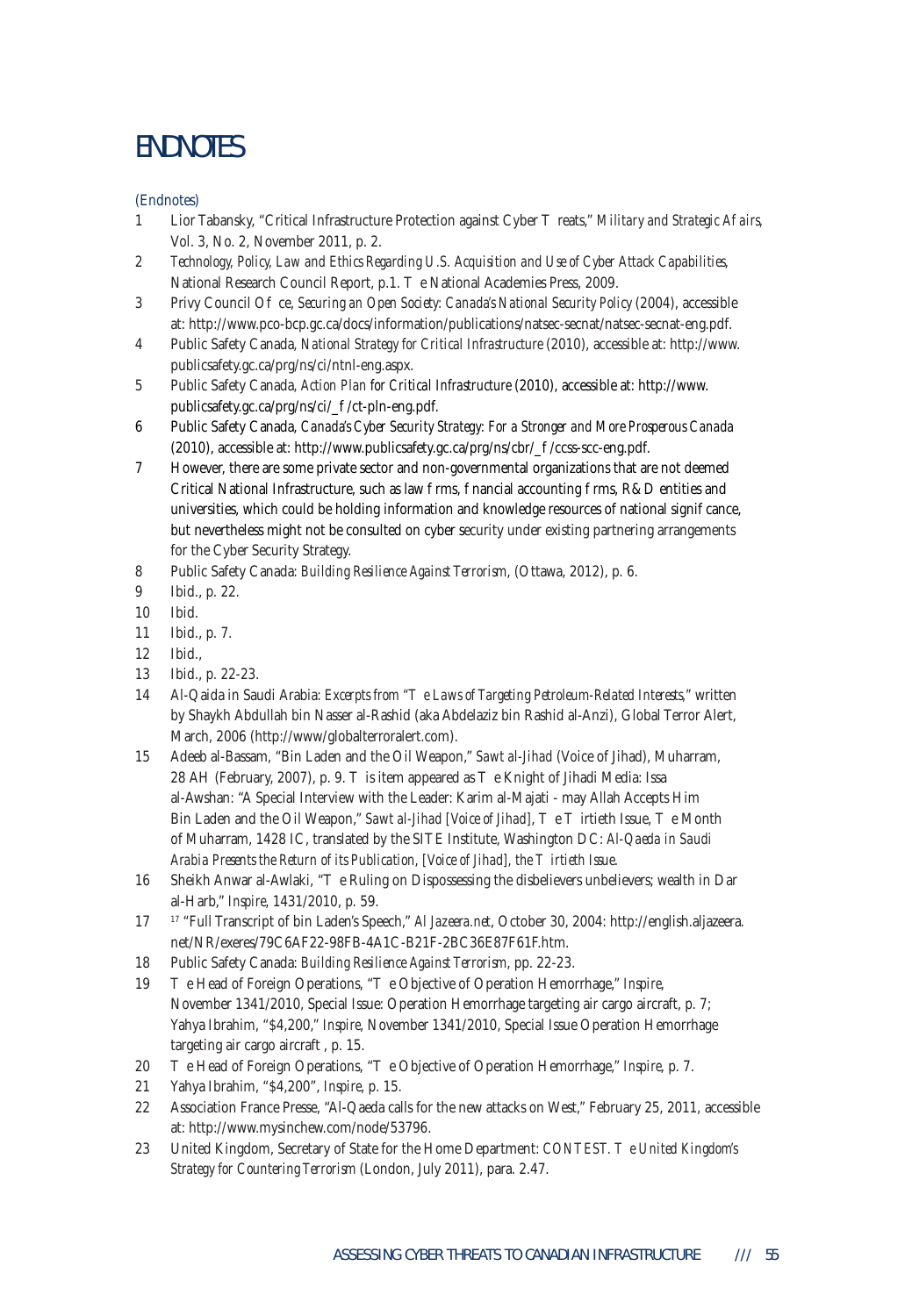- 24 Mohammad Atayf, "Scholars speak out in favour of 'electronic Jihad' against the enemy," *al-Arabiya online* at http://english.alarabiya.net/articles/2012/01/29/191307.html.
- 25 Gabriel Weimann, WWW.Terror.Net. How Modern Terrorism Uses the Internet, United States Institute of Peace Special Report 116 (March 2004).
- 26 Diego Gambetta & Ste en Hertog, *Engineers of Jihad*, Department of Sociology, University of Oxford, Sociology Working Paper 2007-10m pp. 8, 12.
- 27 *Technology, Policy, Law and Ethics Regarding U.S. Acquisition and Use of Cyber Attack Capabilities*.
- 28 O ce of the President of the United States: *e Comprehensive National Cybersecurity Initiative* (Washington, 2008), Initiative #3.
- 29 In 2011 13% of cyber-attacks worldwide were attributed to Myanmar: "Cyber War: Myanmar Leader in Cyber Attacks in 2011, *Asia News*, February 20, 2011, accessible at: http://www.asianews.it/news-en/Cyber-war:-Myanmar-leader-in-attacks-in-2011-22224.html.
- 30 *Cf.* U.S. Department of Homeland Security, National Cybersecurity and Communications Integration Center bulletin, cited in "DHS warns Anonymous may target critical infrastructure," *Cyber Security News Wire*, November 4, 2011, accessible at: http://www.homelandsecuritynewswire. com/dhs-warns-anonymous-may-target-critical-infrastructure.
- 31 Cited in "DHS warns Anonymous may target critical infrastructure," *Cyber Security News Wire*, 4 November 2011, accessible at: http://www.homelandsecuritynewswire.com/dhs-warns-anonymousmay-target-critical-infrastructure.
- 32 Gary Davis, "2012 McAfee reat Predictions: A look at the latest threats that could a ect consumers this coming year," McAfee, December 27, 2011, accessible at: http://blogs.mcafee.com/consumer/2012 mcafee-threat-predictions-consumers.
- 33 General Keith Alexander, Director of the National Security Agency and Head of Cyber Command, quoted in Jennifer Valentino-DeVries and Julia Angwin, "Defenses against Hackers are like the Maginot Line, says NSA Chief," Wall St. Journal, January 14, 2012.
- 34 Lisa Kramer & Richards Heuer Jr., "America's Increased Vulnerability to Insider Espionage," *International Journal of Intelligence and CounterIntelligence*, Vol. 20 (2007).
- 35 Vide. Abu Bakr Naji, *e Management of Savagery* [Trans. William McCants], United States Military Academy, West Point, 2006.
- 36 Nick Catrantzos, "No Dark Corners: A Di erent Answer to Insider reats." *Homeland Security Affairs*, Vol. 6, No. 2 (May 2010).
- 37 Department of Homeland Security, *Insider reat to Utilities* (Washington, July 19, 2011), accessible at: http://info.publicintelligence.net/DHS-Insider reat.pdf. See also Brian Ross, Rhonda Schwartz & Megan Chuchmach, *New Terror Report Warns of Insider* reat to Utilities, ABC News, July 10, 2011, accessible at: http://abcnews.go.com/Blotter/terror-alert-warns-insiderthreat-infrastructure/story?id=14118119.
- 38 Symantec's second annual Global Critical Infrastructure Protection [CIP] Survey.
- 39 Brigid Grauman, *Cyber Security: e Vexed Question of Global Rule. An Independent Report on Cyber Preparedness Around the World* (Brussels: Security and Defence Agenda, 2012). is report was prepared with the support of MacAfee Inc.
- 40 Ibid., p. 8.
- 41 The Netherlands, National Coordinator for Counterterrorism, *Technological Developments: Opportunities and reats for Counterterrorism and Surveillance and Protection Until 2015*, Publication I-8731 (n.d., 2011), p.55.
- 42 *Cyber Security: The Vexed Question of Global Rule. An Independent Report on Cyber Preparedness Around the World*, p. 58.